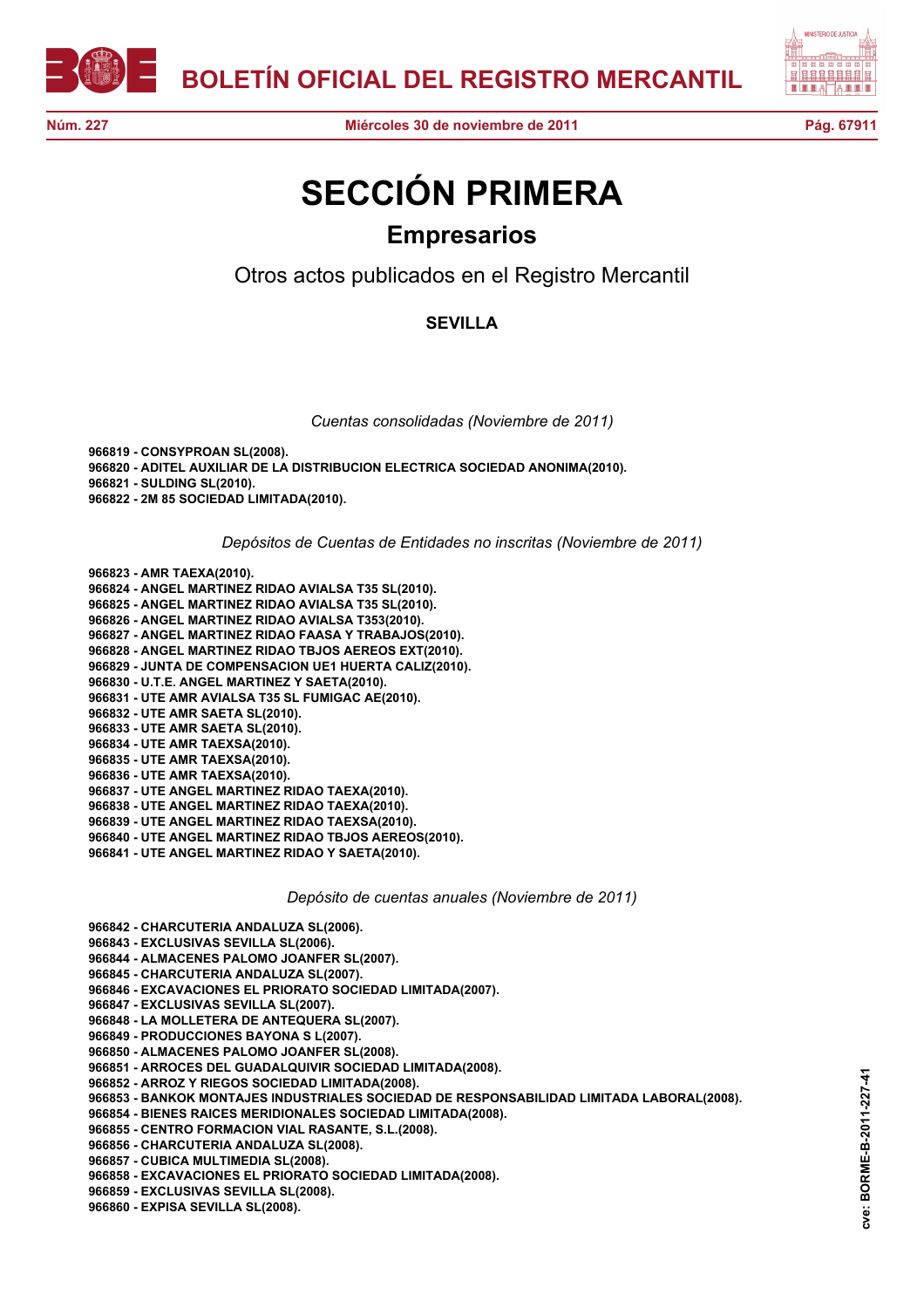



**966861 - INVERSIONES DIANA MARTIN SL(2008). 966862 - INVERSIONES Y DESARROLLOS CASAN SOCIEDAD LIMITADA(2008). 966863 - LA AGACHADIZA SL(2008). 966864 - LA MOLLETERA DE ANTEQUERA SL(2008). 966865 - PRODUCCIONES BAYONA S L(2008). 966866 - RUSTICAS LA LOMA SL(2008). 966867 - SAVIRECO PROMOCIONES INMOBILIARIAS SOCIEDAD LIMITADA(2008). 966868 - SILVESTRE RIPOLL SOCIEDAD LIMITADA(2008). 966869 - SUVEMAJA MONTAJES ARTISTICOS SL(2008). 966870 - TRANSFORMACION Y EXPLOTACION DE MARISMAS ARROCERAS SL(2008). 966871 - AGAVOSSIETE SL(2009). 966872 - ALAMBRES Y MALLAS DE ANDALUCIA SOCIEDAD LIMITADA(2009). 966873 - ALMACENES PALOMO JOANFER SL(2009). 966874 - ARQUIALIA ARQUITECTOS ASOCIADOS SOCIEDAD LIMITADA PROFESIONAL(2009). 966875 - ARROCES DEL GUADALQUIVIR SOCIEDAD LIMITADA(2009). 966876 - ARROZ Y RIEGOS SOCIEDAD LIMITADA(2009). 966877 - BANKOK MONTAJES INDUSTRIALES SOCIEDAD DE RESPONSABILIDAD LIMITADA LABORAL(2009). 966878 - BIENES RAICES MERIDIONALES SOCIEDAD LIMITADA(2009). 966879 - CHARCUTERIA ANDALUZA SL(2009). 966880 - CONSTRUAN SERVICIOS INTEGRALES SOCIEDAD LIMITADA(2009). 966881 - ESCUELA INFANTIL MARISTAS SOCIEDAD LIMITADA(2009). 966882 - ESCUELA INFANTIL PAGES DEL CORRO SOCIEDAD LIMITADA(2009). 966883 - ESCUELA INFANTIL VEGA DEL REY SOCIEDAD LIMITADA(2009). 966884 - EXCLUSIVAS SEVILLA SL(2009). 966885 - EXPISA SEVILLA SL(2009). 966886 - GILZZA SL(2009). 966887 - GLUB ACTION SOCIEDAD LIMITADA(2009). 966888 - HACIENDA LA ROMERITA SL(2009). 966889 - I E L E MACARENA HIDALGO SL(2009). 966890 - IMAGINA ANDALUCIA EXCLUSIVAS DE PUBLICIDAD SOCIEDAD LIMITADA(2009). 966891 - INSTALNOX AZNALCOLLAR SOCIEDAD LIMITADA(2009). 966892 - INVERSIONES DIANA MARTIN SL(2009). 966893 - INVERSIONES Y DESARROLLOS CASAN SOCIEDAD LIMITADA(2009). 966894 - LA AGACHADIZA SL(2009). 966895 - LA MOLLETERA DE ANTEQUERA SL(2009). 966896 - MACABU ASESORAMIENTO EMPRESARIAL SOCIEDAD LIMITADA(2009). 966897 - MEDIADORES ESPAÑOLES DEL SUR SL(2009). 966898 - PARQUE INDUSTRIAL Y LOGISTICO DEL CONDADO DE HUELVA, SOCIEDAD LIMITADA(2009). 966899 - PATATAS LOS ROSALES SOCIEDAD LIMITADA(2009). 966900 - PRODUCCIONES BAYONA S L(2009). 966901 - PROMOCIONES INMOBILIARIAS CAMBACO SOCIEDAD LIMITADA(2009). 966902 - RECREATIVOS JEPESA SOCIEDAD LIMITADA(2009). 966903 - RENOVALIA SUR ENERGY SL(2009). 966904 - REVESTIMIENTOS GARCIA Y ROMERO SL(2009). 966905 - SANCHEZ MARTIN, JOSE MANUEL 000756701T SLNE(2009). 966906 - SANLUCAR SOLAR SA(2009). 966907 - SAVIRECO PROMOCIONES INMOBILIARIAS SOCIEDAD LIMITADA(2009). 966908 - SEROFI GESTION EMPRESAS SL(2009). 966909 - SERVITEL LOS ROSALES SL(2009). 966910 - SEVILLA GOLF TOUR MONUMENTAL SOCIEDAD LIMITADA(2009). 966911 - SILVESTRE RIPOLL SOCIEDAD LIMITADA(2009). 966912 - SODEFAND SL(2009). 966913 - SOTOCORTIJOS SL(2009). 966914 - SUMMERIA ARQUITECTURA SOCIEDAD LIMITADA(2009). 966915 - SUMMERIA DIP SOCIEDAD LIMITADA(2009). 966916 - TALLERES SEVILLANO RUIZ SUR SL(2009). 966917 - TORVAY INVERSIONES SOCIEDAD LIMITADA(2009). 966918 - TRANSFORMACION Y EXPLOTACION DE MARISMAS ARROCERAS SL(2009). 966919 - TRANSPORTES Y ARIDOS EL PUNTAL SL(2009).**

*Depósito de cuentas anuales (Septiembre de 2011)*

**966920 - EXPLOTACIONES AGRICOLAS ORDOÑEZ SOCIEDAD LIMITADA(2010).**

**966921 - EXPORCCAR SEVILLA SL(2010).**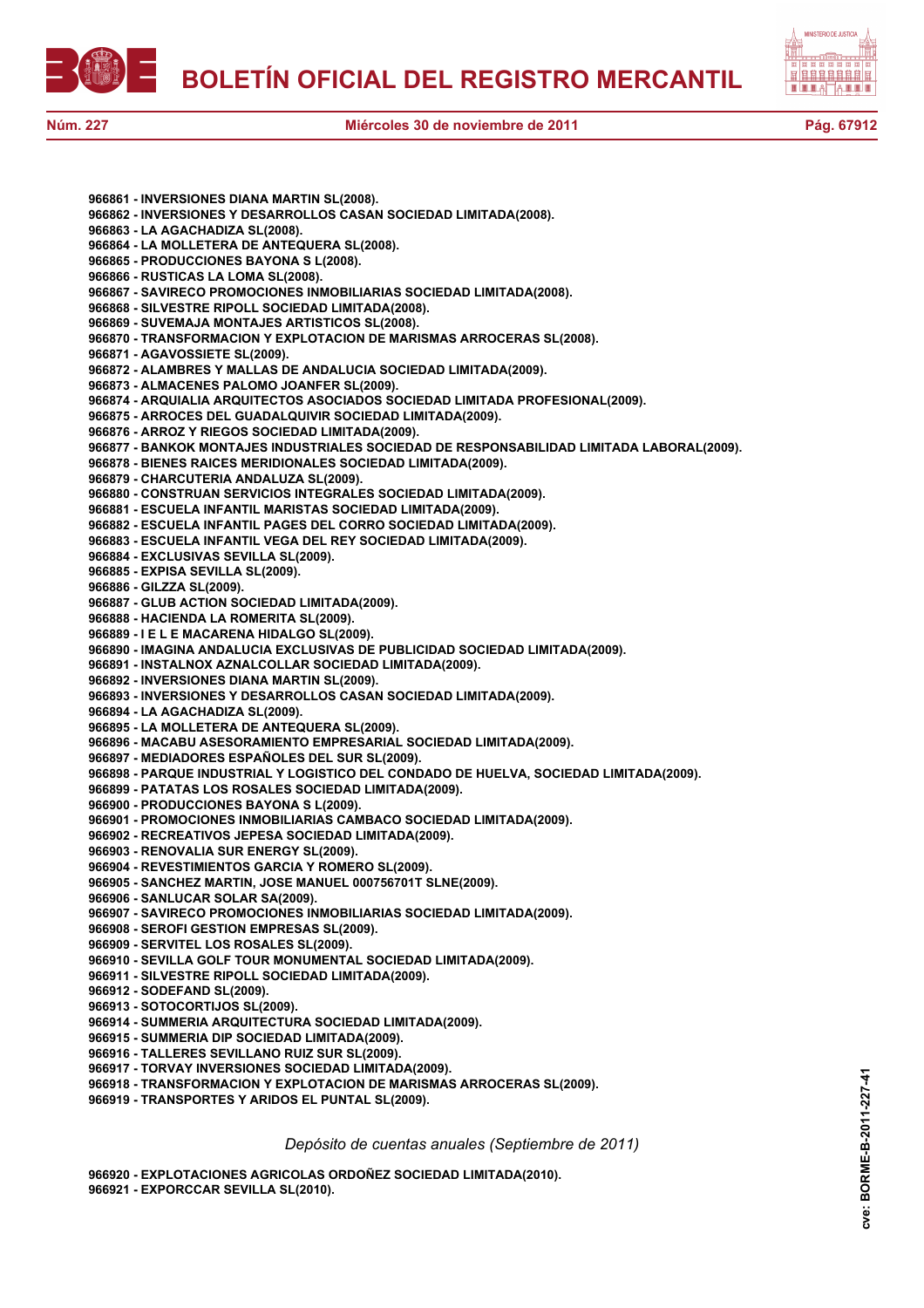



## *Depósito de cuentas anuales (Noviembre de 2011)*

**966922 - A CUADRADO SON 2008 SL(2010). 966923 - A LA SOMBRITA SL(2010). 966924 - A LOS LLANOS SEVILLA SOCIEDAD LIMITADA(2010). 966925 - A VIP TRIP SL(2010). 966926 - ABADIA DE LA REINA SL(2010). 966927 - ABOCOIM SOCIEDAD LIMITADA(2010). 966928 - ABR TALLERES SOCIEDAD LIMITADA(2010). 966929 - ACEINAZA SL(2010). 966930 - ACEITES CARDENAS CABANILLAS SL(2010). 966931 - ACEITUNAS IVORRA SL(2010). 966932 - ACENTORURAL S.L.N.E.(2010). 966933 - ACEROS MOLDEADOS DEL SUR SA(2010). 966934 - ACERTIUM CONTROL SL(2010). 966935 - ACOROSA SL(2010). 966936 - ACOROSUR SOCIEDAD LIMITADA(2010). 966937 - ACTIVIDADES ANDAGA SL(2010). 966938 - ACTIVIDADES EN LA NATURALEZA Y TURISMO RURAL SL(2010). 966939 - ACTIVIDADES HNOS. RODRIGUEZ, SOCIEDAD ANONIMA LABORAL(2010). 966940 - ACTIVOS INMOBILIARIOS RINCONADA SOCIEDAD LIMITADA(2010). 966941 - ACTIVOS VEL SL(2010). 966942 - ACTUACIONES ROMERO SOCIEDAD LIMITADA(2010). 966943 - ACXIA ESTRATEGIA Y FORMACION SL(2010). 966944 - ADIMEL ANDALUCIA SOCIEDAD LIMITADA(2010). 966945 - ADT GESTORES SOCIEDAD LIMITADA(2010). 966946 - AEROMODELISMO 2000 SL(2010). 966947 - AERONAVIA AVIACION SL(2010). 966948 - AFEMO SERVICIOS MEDIOAMBIENTALES SA(2010). 966949 - AGAVOSSIETE SL(2010). 966950 - AGENCIA ANDALUZA DE TRATAMIENTO DE DATOS SOCIEDAD LIMITADA(2010). 966951 - AGESCON CONSULTING SL(2010). 966952 - AGM ASESORIA LABORAL-FISCAL Y JURIDICA SL(2010). 966953 - AGRI-GEST INVERSIONES SL(2010). 966954 - AGRICOLA & GANADERA MALMAR SOCIEDAD LIMITADA(2010). 966955 - AGRICOLA INDIANO SL(2010). 966956 - AGRICOLA LAS CUARTILLAS S.L.(2010). 966957 - AGRICOLA MARCIENSE SOCIEDAD LIMITADA(2010). 966958 - AGRICOLA NICAS SL(2010). 966959 - AGRIPEYMA RINCONADA SLL(2010). 966960 - AGRITRES PUEBLA SOCIEDAD DE RESPONSABILIDAD LIMITADA(2010). 966961 - AGROBENDO SL(2010). 966962 - AGROCUZCO SOCIEDAD LIMITADA(2010). 966963 - AGROESTEPA SRL(2010). 966964 - AGROEXPORTACIONES LA FLORIDA SL(2010). 966965 - AGROGANADERA EL CARACOL SL(2010). 966966 - AGROMARTIA SOCIEDAD LIMITADA(2010). 966967 - AGROPATATAS ALCOREÑAS SL(2010). 966968 - AGROPECUARIA LOMBARDO LINARES SL(2010). 966969 - AGROPECUARIA VILLALBA GOMEZ SOCIEDAD LIMITADA(2010). 966970 - AGROSERVICIOS JUAREZ ORTIZ SL(2010). 966971 - AGRUPACION DE APOYO LOGISTICO 4120 SOCIEDAD LIMITADA(2010). 966972 - AGRUPACION DE PRODUCTORES AVICOLAS SOCIEDAD LIMITADA(2010). 966973 - AGRUPACION TEATRAL LA CUADRA DE SEVILLA SA(2010). 966974 - AGUIGAR, CONSTRUCCIONES Y REFORMAS SL(2010). 966975 - AGUILAR Y VARO SLL(2010). 966976 - AGUILERA NOGALES CONTROLS SOCIEDAD DE RESPONSABILIDAD LIMITADA(2010). 966977 - AGUILERA NOGALES Y CIA SA(2010). 966978 - AGUILERA TEVA MARINO 000813483S SLNE(2010). 966979 - AGUSTIN CANO GOMEZ SERVICIOS SOCIEDAD LIMITADA(2010). 966980 - AGUSTIN MEJIAS LOPEZ SERVICIOS DE OFIMATICA SL(2010). 966981 - AGYS ASESORAMIENTO GESTION Y SERVICIOS INMOBILIARIOS SL(2010). 966982 - AHORROCAPITAL S.I.C.A.V., SA(2010). 966983 - AIRE Y ENERGIA GIRALDA SOCIEDAD LIMITADA(2010). 966984 - AIRES INSTALACIONES REFRIGERACION GIRALDA SOCIEDAD LIMITADA(2010). 966985 - AIRESOL INSTALACIONES SL(2010).**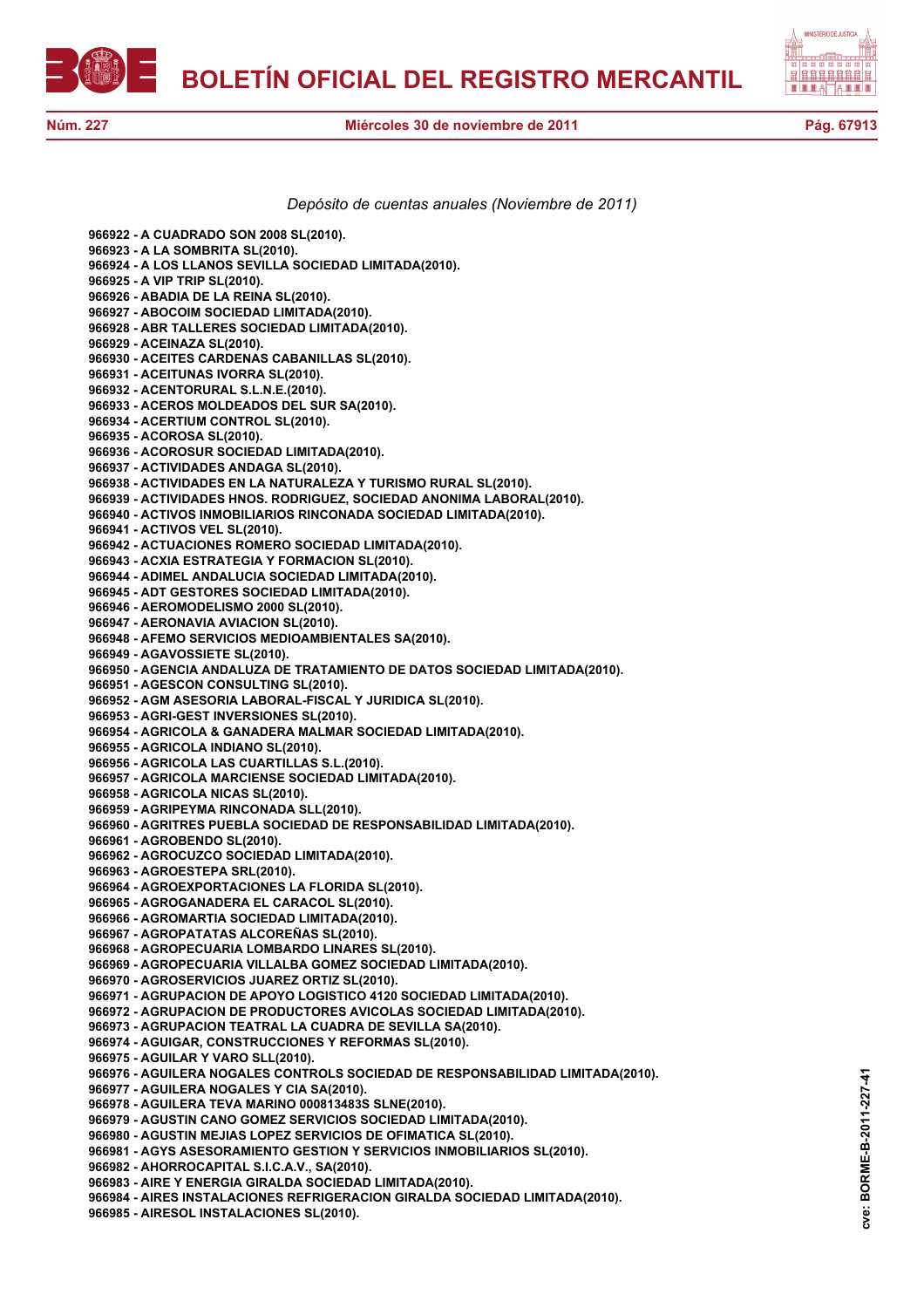



**966986 - AISLAMIENTOS GUADAIRA SL(2010). 966987 - AJEDREZ DE COLORES SL(2010). 966988 - AL VI DE PA PRODUCCIONES SOCIEDAD LIMITADA(2010). 966989 - ALAMBRES Y MALLAS DE ANDALUCIA SOCIEDAD LIMITADA(2010). 966990 - ALAMEDA DE HERCULES CUATRO SL(2010). 966991 - ALAMIN SA(2010). 966992 - ALAMIRYA SL(2010). 966993 - ALANIS SANCHO SL(2010). 966994 - ALBA CONGRES SOCIEDAD LIMITADA(2010). 966995 - ALBA SOL INSTALACIONES SL(2010). 966996 - ALBAÑILERIA PACO TORRES SL(2010). 966997 - ALBIMAN SL(2010). 966998 - ALCA REGALOS SL(2010). 966999 - ALCACHOFAR SL(2010). 967000 - ALCALA COMUNICACION MUNICIPAL SA(2010). 967001 - ALCANTISA PROMOCIONES SOCIEDAD LIMITADA(2010). 967002 - ALCION CONSTRUCCIONES Y OBRAS SL(2010). 967003 - ALCOMAYRE SL(2010). 967004 - ALCORES SERVICIOS INTEGRALES SL(2010). 967005 - ALDAJANA SL(2010). 967006 - ALDESUR SL(2010). 967007 - ALEJO FERNANDEZ INMOBILIARIA SOCIEDAD LIMITADA(2010). 967008 - ALFABRA OPTICA VISION SOCIEDAD LIMITADA(2010). 967009 - ALFREDTRANS SL(2010). 967010 - ALGIVIZA SL(2010). 967011 - ALGUADAIRA SERVICIOS INMOBILIARIOS SOCIEDAD LIMITADA(2010). 967012 - ALGUSA ALGODONERA UTRERANA SA(2010). 967013 - ALJACATERING SL(2010). 967014 - ALMA COMUNICACION Y ESTRATEGIA SL(2010). 967015 - ALMACEN DE MARISCOS GONZALEZ SL(2010). 967016 - ALMACENAMIENTOS Y DISTRIBUCIONES EXPRESS SL(2010). 967017 - ALMACENES ARIAS SL(2010). 967018 - ALMACENES PALOMO JOANFER SL(2010). 967019 - ALMACENES ROPY CHIQUI SOCIEDAD LIMITADA(2010). 967020 - ALMADEN SOLAR SA(2010). 967021 - ALOJAMIENTOS RURALES PUERTA DE DOÑANA SOCIEDAD LIMITADA(2010). 967022 - ALOMAR RECHE SOCIEDAD LIMITADA(2010). 967023 - ALON LAWYER SL(2010). 967024 - ALONSO SIBAJAS ARQUITECTOS SOCIEDAD LIMITADA PROFESIONAL(2010). 967025 - ALPAMAN SERVICIOS INTEGRALES SOCIEDAD LIMITADA(2010). 967026 - ALPIGES SL(2010). 967027 - ALPOCAL INVERSIONES SOCIEDAD LIMITADA(2010). 967028 - ALQUIBLANCA SL(2010). 967029 - ALQUILER DE MAQUINARIA HERMANO GARCIA SL(2010). 967030 - ALQUILER DE MAQUINARIA SERVYMAQ SL(2010). 967031 - ALROH & H HIJO SL(2010). 967032 - ALTECFRIO SL(2010). 967033 - ALTER EGO PRODUCTIONS SOCIEDAD LIMITADA(2010). 967034 - ALTIUS ABOGADOS SOCIEDAD LIMITADA PROFESIONAL(2010). 967035 - ALUMINIOS CORONA, SOCIEDAD DE RESPONSABILIDAD LIMITADA LABORAL(2010). 967036 - ALUMINIOS HERMANOS SILVA LOPEZ SOCIEDAD DE RESPONSABILIDAD LIMITADA LABORAL(2010). 967037 - ALUMINIOS JIMENEZ E HIJOS SL(2010). 967038 - ALUMINIOS LAGAMA SOCIEDAD LIMITADA(2010). 967039 - ALUMINIOS PECRISMAR SL(2010). 967040 - ALUMINIOS RINCONADA SL(2010). 967041 - ALVAMAR MONTAJES Y SERVICIOS SL(2010). 967042 - ALVARO MORENO SOCIEDAD LIMITADA(2010). 967043 - AMA SERVICIOS INFORMATICOS Y DE TELECOMUNICACIONES SL(2010). 967044 - AMBULANCIAS CAPITAN SL(2010). 967045 - AMBULANCIAS TENORIO E HIJOS SL(2010). 967046 - AMOR DE MADRE SOCIEDAD LIMITADA(2010). 967047 - AMPARO ARCOS PAREDES SL(2010). 967048 - ANALISIS ECONOMICOS HISPALIS SOCIEDAD LIMITADA(2010). 967049 - AND OR SOCIEDAD ANONIMA(2010). 967050 - ANDALUCIA DE PERFORACIONES SL(2010). 967051 - ANDALUCIA DE PUBLICACIONES RURAL SL(2010).**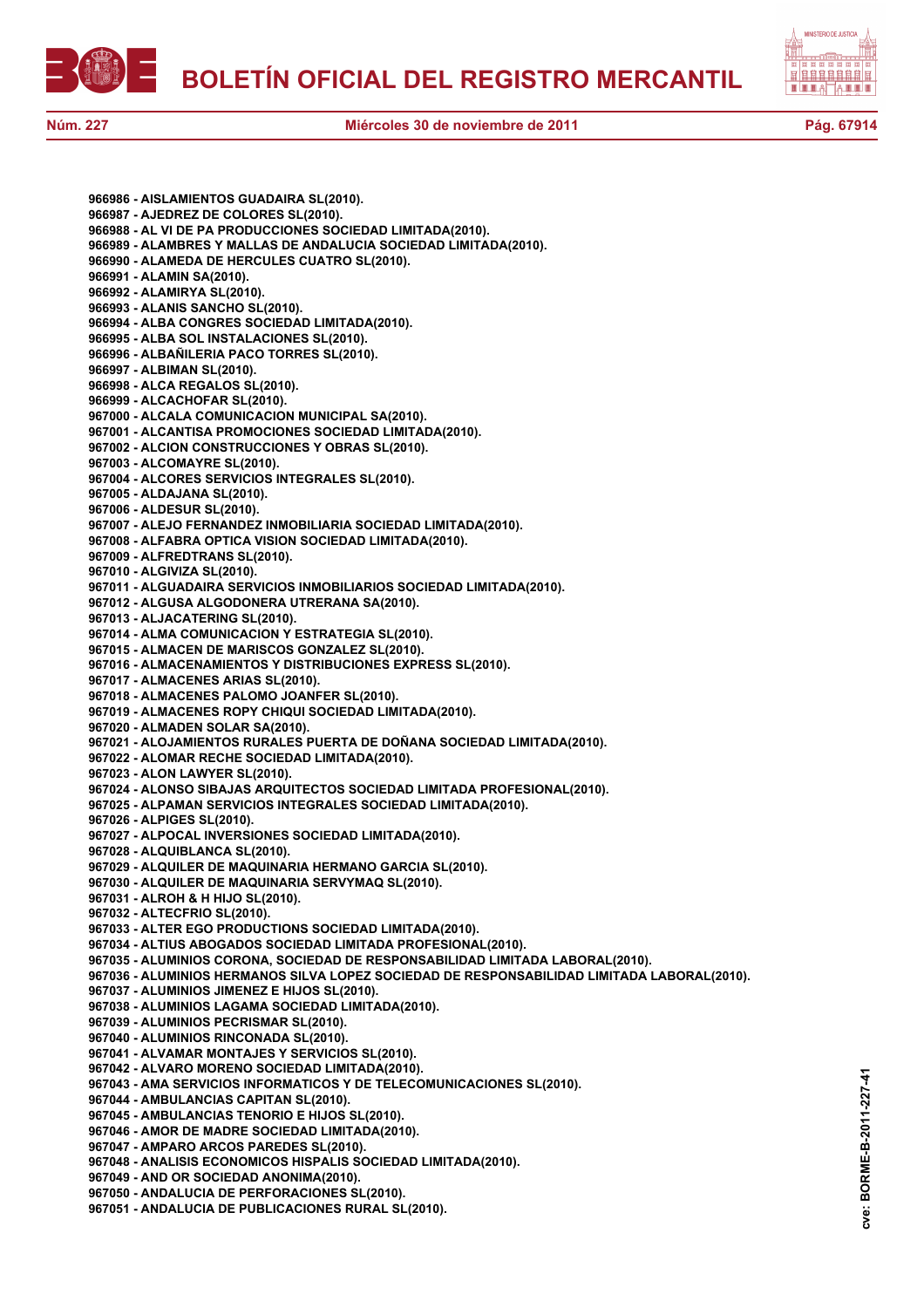



**cve: BORME-B-2011-227-41**

cve:

BORME-B-2011-227-41

**967052 - ANDALUZA DE MECANIZADOS Y MANTENIMIENTOS SL(2010). 967053 - ANDALUZA DE RECICLADOS PLASTICOS SL(2010). 967054 - ANET SERVICIOS INFORMATICOS SOCIEDAD LIMITADA(2010). 967055 - ANGEDO TECNOLOGIA Y MEDIO AMBIENTE SOCIEDAD LIMITADA(2010). 967056 - ANGESA JYP SOCIEDAD LIMITADA(2010). 967057 - ANMANOVA SL(2010). 967058 - ANTAKIRA CONSULTING SOCIEDAD LIMITADA(2010). 967059 - ANTONIO JOSE VILLALBA CUEVAS SL(2010). 967060 - ANTONIO MORILLA SANCHEZ SL(2010). 967061 - ANYFRO SOCIEDAD LIMITADA(2010). 967062 - APEROS SERVICIOS Y MAQUINARIA AGRICOLA SL(2010). 967063 - APIA GESTION SOCIEDAD LIMITADA(2010). 967064 - APLICACIONES DECORATIVAS ALJARAFE SL(2010). 967065 - APLICACIONES PARA EL RECAMBIO Y CONSULTORIA INFORMATICA SL(2010). 967066 - APOLO XV SLL(2010). 967067 - APROQUIMEX SL(2010). 967068 - APUNTO RED DE CAMPO SL(2010). 967069 - AQUATUBO SL(2010). 967070 - ARAHAL CARPINTERIA SOCIEDAD LIMITADA(2010). 967071 - ARALIA GESTION Y SERVICIOS SL(2010). 967072 - ARANADE ANDALUCIA SOCIEDAD LIMITADA(2010). 967073 - ARANCE SERVICIOS GENERALES SL(2010). 967074 - ARANCE SEVILLA SOCIEDAD LIMITADA(2010). 967075 - ARC APLICACIONES SL(2010). 967076 - ARCHIVOS Y PUBLICACIONES SCRIPTORIUM SL(2010). 967077 - ARCOTUBO SL(2010). 967078 - ARENAS VERDES SL(2010). 967079 - ARENOR SL(2010). 967080 - ARIAN SL(2010). 967081 - ARIES ENERGIA SOLAR SOCIEDAD LIMITADA(2010). 967082 - ARISEVI SOCIEDAD LIMITADA(2010). 967083 - ARLES FOOD SL EN LIQUIDACION(2010). 967084 - ARMERIA LOPEZ MARTIN SL(2010). 967085 - ARQUEVISUAL SL(2010). 967086 - ARQUIALIA ARQUITECTOS ASOCIADOS SOCIEDAD LIMITADA PROFESIONAL(2010). 967087 - ARQUIANA ARQUITECTOS SL(2010). 967088 - ARQUITECTURA Y VISION JANT SOCIEDAD LIMITADA(2010). 967089 - ARRENDAMIENTOS PROMOCIONES Y NEGOCIOS SA(2010). 967090 - ARROCES DEL GUADALQUIVIR SOCIEDAD LIMITADA(2010). 967091 - ARROYO SUSANA & LOPEZ MONICA SOCIEDAD LIMITADA(2010). 967092 - ARROZ Y RIEGOS SOCIEDAD LIMITADA(2010). 967093 - ARTE Y DISEÑO DENTAL SL(2010). 967094 - ARTESANIA DEL HIERRO FUNDIDO SL(2010). 967095 - ARTESANIA INFANTIL SL(2010). 967096 - ARTESANIA LORA SRL(2010). 967097 - ARTESANIA SANTA CRUZ SL(2010). 967098 - ARUNGES SOCIEDAD LIMITADA(2010). 967099 - ARZU INVERSIONES SOCIEDAD LIMITADA(2010). 967100 - ASADORES Y FREIDURIA ABESAMI SOCIEDAD LIMITADA(2010). 967101 - ASEPRODA INFORMATICA SL(2010). 967102 - ASESORAMIENTO DE EMPRESAS MEJIAS SL(2010). 967103 - ASESORES JURIDICOS SIUROT SOCIEDAD LIMITADA(2010). 967104 - ASESORIA ANTONIO HURTADO SOCIEDAD LIMITADA PROFESIONAL(2010). 967105 - ASESORIA ARQUELLADA SOCIEDAD LIMITADA PROFESIONAL(2010). 967106 - ASESORIA ESPADA SOCIEDAD LIMITADA(2010). 967107 - ASESORIA FUNDADA EN 1.965 CUNNINGHAM SL(2010). 967108 - ASISTENCIA DE TECNICAS REUNIDAS SL(2010). 967109 - ASISTENCIA PARA EL CONTROL DE ENTRADAS BURGOS SOCIEDAD LIMITADA(2010). 967110 - ASISTENCIA Y REPARACIONES IN SITU SL(2010). 967111 - ASITEC CONSULTORES SL(2010). 967112 - ASOCIADOS PROFESIONALES Y MEDIADORES DE EMPRESA SL(2010). 967113 - ASTER SISTEMAS DE CONTROL SL(2010). 967114 - ASTIGI IBERICA SL(2010). 967115 - ASTIMECI SL(2010). 967116 - ASTIMEDICAL 2009 SOCIEDAD LIMITADA(2010). 967117 - ATALAYA INSTALACIONES Y MANTENIMIENTO, S L(2010).**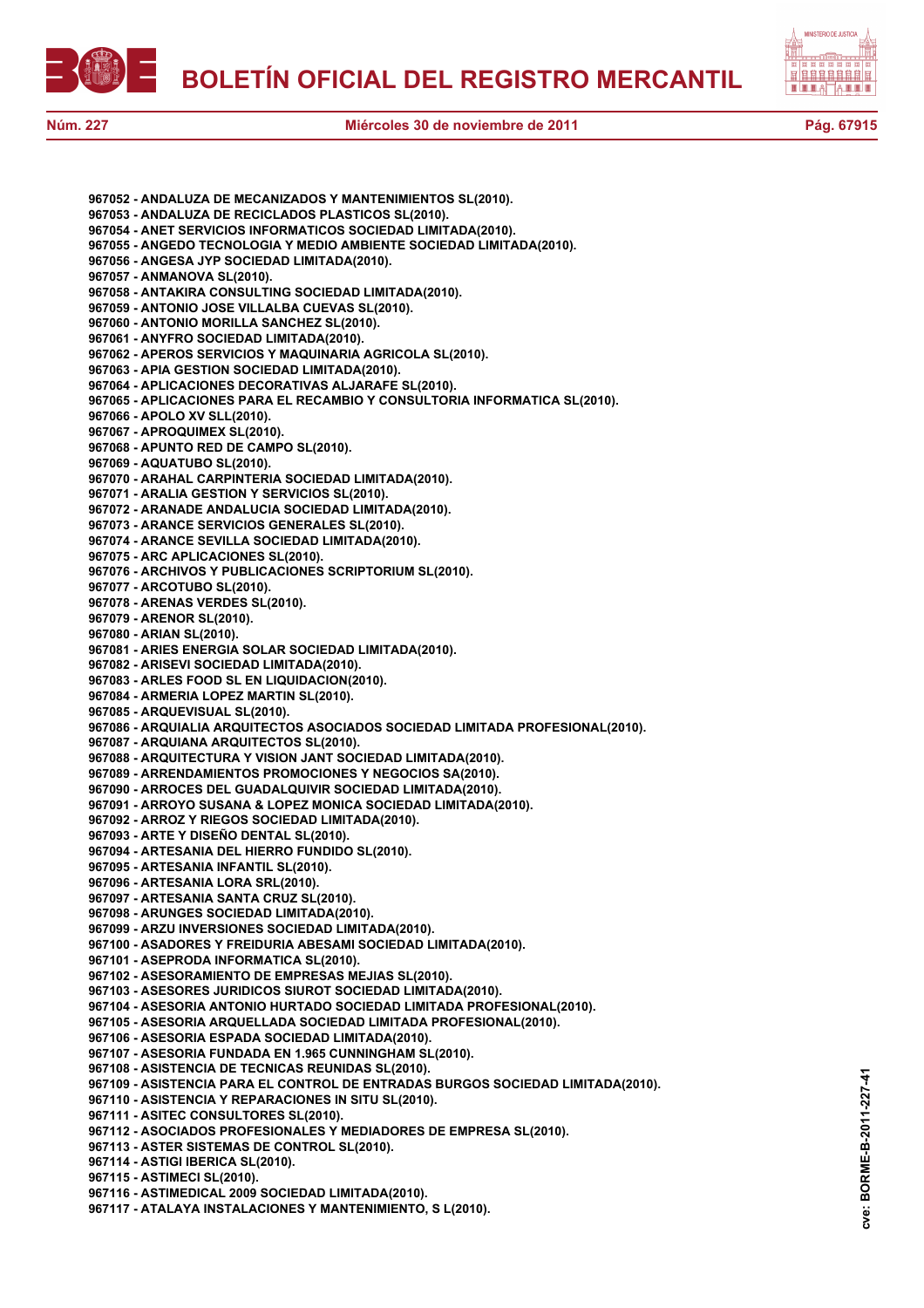



**967118 - ATENCION INTEGRAL PARA MAYORES SAN PEDRO SL(2010). 967119 - ATLANTIC EUROPA SOCIEDAD LIMITADA(2010). 967120 - AUDIOGESTION 2001 SL(2010). 967121 - AUGUSPAN SL(2010). 967122 - AUKBA CONSULTORES SOCIEDAD DE RESPONSABILIDAD LIMITADA(2010). 967123 - AUTO CARDAN SL(2010). 967124 - AUTO ESCUELA MARCHENA ARAHAL SL(2010). 967125 - AUTO REPARACIONES TABLADA SL(2010). 967126 - AUTOANDALUCIA BUS SL(2010). 967127 - AUTOBUSES ANDJUJAR SL(2010). 967128 - AUTOCARES AMUEDO SL(2010). 967129 - AUTOCRISTAL EL MIRADOR SOCIEDAD LIMITADA(2010). 967130 - AUTODISTRIBUCIONES DEL SUR SL(2010). 967131 - AUTOESCUELA NARCI SL(2010). 967132 - AUTOGER SL(2010). 967133 - AUTOMATICOS MANUEL LANZAS SL(2010). 967134 - AUTOMATICOS TORREBLANCA SL(2010). 967135 - AUTOMOCION JOFER SA(2010). 967136 - AUTOMOVILES ROMERO SUR SL(2010). 967137 - AUTORECAMBIOS HIENIPA SL(2010). 967138 - AUTOREPUESTOS SEGURAMA SL(2010). 967139 - AUTORRECAMBIOS PUEBLA DE CAZALLA SL(2010). 967140 - AUTOSERVICIO NUESTRA SEÑORA DE LA SOLEDAD SL(2010). 967141 - AVANT IG DESARROLLO DE EMPRESAS SL(2010). 967142 - AVANTER AUDITORES SLP(2010). 967143 - AVES LEBRIJA SL(2010). 967144 - AYUDAS A CONSULTORAS TECNICAS SOCIEDAD LIMITADA(2010). 967145 - AZALEA EDIFICIOS ANDALUCES SL(2010). 967146 - AZHAR MEDIA SL(2010). 967147 - B&B MODA INFANTIL SL(2010). 967148 - BAAL DECORA SOCIEDAD LIMITADA(2010). 967149 - BAKERS SPORTS SL(2010). 967150 - BALAN SERVICIOS AGRICOLAS SL(2010). 967151 - BANDOSUR SISTEMA SL(2010). 967152 - BANKOK MONTAJES INDUSTRIALES SOCIEDAD DE RESPONSABILIDAD LIMITADA LABORAL(2010). 967153 - BAOS CONSULTORES SL(2010). 967154 - BAR MI ROCIO SUAREZ E HIJOS SOCIEDAD DE RESPONSABILIDAD LIMITADA(2010). 967155 - BAR RESTAURANTE LA MARIA SL(2010). 967156 - BAREA CORRALES SL(2010). 967157 - BARNICES Y ESMALTES BARNES SL(2010). 967158 - BARSECON SOCIEDAD DE RESPONSABILIDAD LIMITADA(2010). 967159 - BASAGOITI OSBORNE MANAGEMENT SOCIEDAD LIMITADA(2010). 967160 - BATERIAS MEDICAS SOCIEDAD LIMITADA(2010). 967161 - BAUTISTA & SANCHEZ SL(2010). 967162 - BC COMERCIAL DEL SUR SL(2010). 967163 - BEALTAIS SOCIEDAD LIMITADA(2010). 967164 - BEBORSEIS SL(2010). 967165 - BECALARIA SL(2010). 967166 - BELLAVISTA OLIVAS SL(2010). 967167 - BENITEZ NARANJO SOCIEDAD LIMITADA(2010). 967168 - BERLANGA SONIDO, SL(2010). 967169 - BERNARDO HERRERA SL(2010). 967170 - BETICA DE AZULEJOS SL(2010). 967171 - BETICA DE CUBIERTAS Y CERRAMIENTOS SLL(2010). 967172 - BETICA DE INSTALACIONES INFORMATICAS SL(2010). 967173 - BICHO EDICIONES SL(2010). 967174 - BIDON ABOGADOS, S.L.P.(2010). 967175 - BILAMA 2000 SOCIEDAD LIMITADA(2010). 967176 - BIOELECTRICA DE LINARES SL(2010). 967177 - BIOMOVIL CARBURANTES S L(2010). 967178 - BIPUGE II SL(2010). 967179 - BLOCKSALES SEVILLA, SOCIEDAD LIMITADA(2010). 967180 - BOBOACTIVIDADES SOCIEDAD LIMITADA(2010). 967181 - BODEGUITA JACARANDA SL(2010). 967182 - BONNUVEL SOCIEDAD LIMITADA(2010). 967183 - BORREGO Y GORDILLO SL(2010).**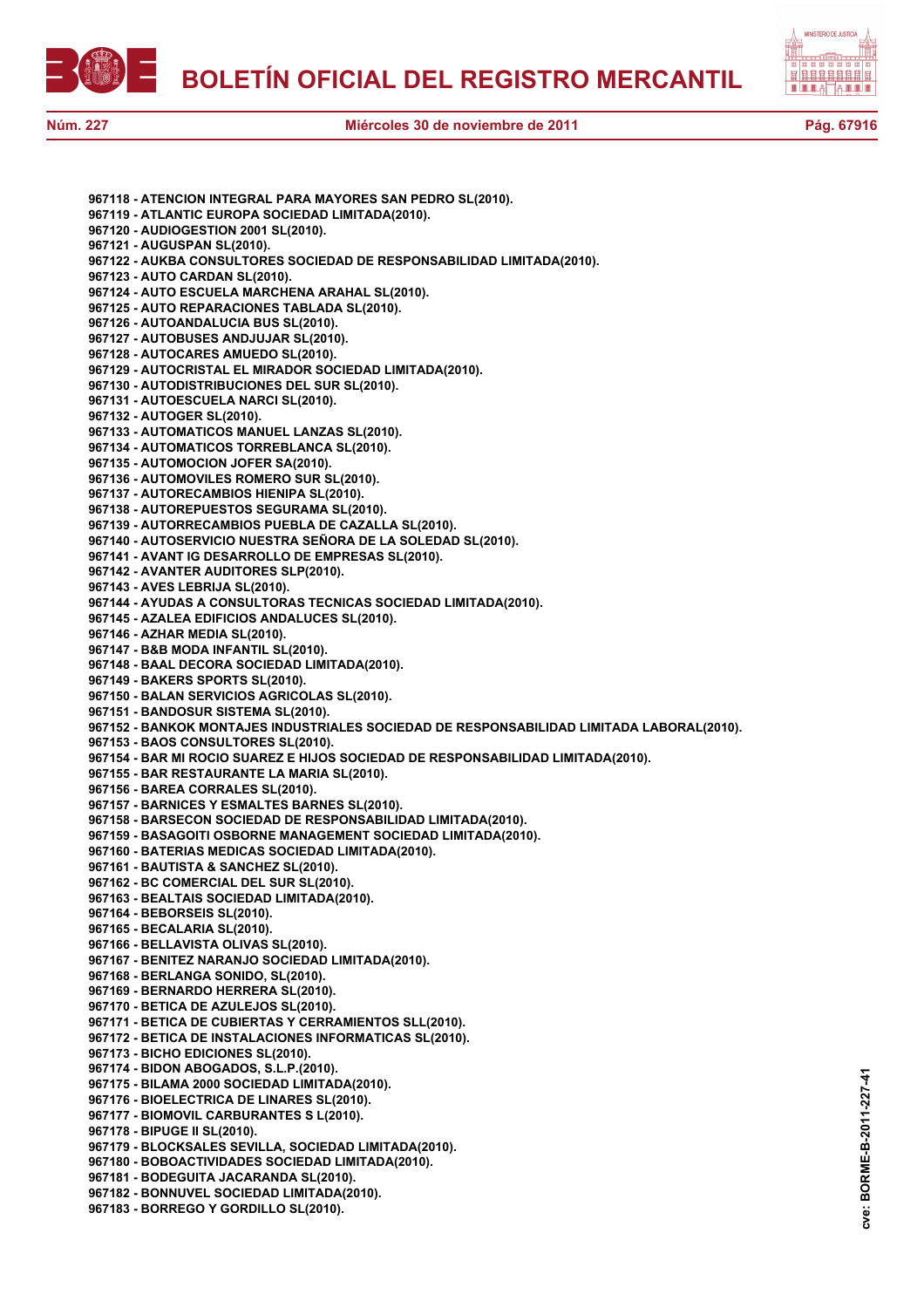



**967184 - BOSQUEMONTANO SL(2010). 967185 - BOWLING ANDALUCIA SOCIEDAD LIMITADA(2010). 967186 - BRACAM REFORMAS SOCIEDAD LIMITADA(2010). 967187 - BRAND PLUS SEVILLA AGENCIA COMERCIAL S L(2010). 967188 - BRICO-CHIMENEAS SOCIEDAD LIMITADA(2010). 967189 - BRISAC EMPRESA CONSTRUCTORA SL(2010). 967190 - BROKERLAND INTERNATIONAL ESPAÑA SL(2010). 967191 - BUFETE ESCACENA SL(2010). 967192 - BUFETE MORENO DE ARREDONDO SOCIEDAD LIMITADA(2010). 967193 - BUFETE NERVION SLP(2010). 967194 - BUSINESSOLD SOCIEDAD LIMITADA(2010). 967195 - BUTANO SIERRA NORTE S L(2010). 967196 - C DE C ARQUITECTOS SLP(2010). 967197 - CACAO EN POLVO HERMANOS PERNIA SL(2010). 967198 - CADENAS VAQUERO SL(2010). 967199 - CALCONSA XXI SL(2010). 967200 - CALCULO Y CONTROL DE CIMENTACIONES Y ESTRUCTURAS SL(2010). 967201 - CAMACHO EL ARTESANO DEL DULCE SOCIEDAD LIMITADA(2010). 967202 - CAMACHO INSTALACIONES COMERCIALES SL(2010). 967203 - CAMARINAL INVERSIONES INMOBILIARIAS SL(2010). 967204 - CAMBIO GESTOR INMOBILIARIO SOCIEDAD LIMITADA(2010). 967205 - CAMINO DE ZAHORA SL(2010). 967206 - CAMINO JARDIN SOCIEDAD DE RESPONSABILIDAD LIMITADA(2010). 967207 - CANTERAS Y SUMINISTROS SA(2010). 967208 - CANTILLANA ESTUDIOS Y SERVICIOS GERIATRICOS SL(2010). 967209 - CANYFUE SOCIEDAD LIMITADA(2010). 967210 - CAPITAL TRES SL(2010). 967211 - CAPRIX 2005 SL(2010). 967212 - CARBURANTES SAN JOSE SL(2010). 967213 - CARMEN VEGA SL(2010). 967214 - CARMOVITE SOCIEDAD LIMITADA(2010). 967215 - CARNICERIA ANDRES SILVA SL(2010). 967216 - CARPINTERIA ALTESAL SL(2010). 967217 - CARPINTERIA GENERAL HERMANOS VELA SLL(2010). 967218 - CARPINTERIA HUEZNAR SL(2010). 967219 - CARPINTERIA JUAN CRESPO E HIJOS SLL(2010). 967220 - CARPINTERIA METALICA GALAN SL(2010). 967221 - CARPINTERIA METALICA LA MURALLA SL(2010). 967222 - CARPINTERIA METALICA SOLUCAR SL(2010). 967223 - CARPINTERIA RUDRIAN SOCIEDAD LIMITADA(2010). 967224 - CARPINTERIA Y EBANISTERIA ECIJANA SOCIEDAD LIMITADA(2010). 967225 - CARPINTERIA Y EBANISTERIA MORA SOCIEDAD LIMITADA(2010). 967226 - CARRERA VEINTE Y DOS SL(2010). 967227 - CARRERO SANCHEZ SOCIEDAD LIMITADA(2010). 967228 - CARRETILLAS GUADAIRA SL(2010). 967229 - CARSIPAL BOLLULLOS SOCIEDAD LIMITADA(2010). 967230 - CARTUJA MEDICAL SA(2010). 967231 - CASAGILENA SOCIEDAD LIMITADA(2010). 967232 - CASAS PARRO SL(2010). 967233 - CASH BAREA SA(2010). 967234 - CASLUBRI SL(2010). 967235 - CATERING MARIA ROSA SOCIEDAD LIMITADA(2010). 967236 - CAUCHOS PEDRO ROMERO SL(2010). 967237 - CAYMSA Y SERVICIOS SL(2010). 967238 - CEAMAR DISTRIBUCIONES SOCIEDAD LIMITADA(2010). 967239 - CEDISON SONIDO E ILUMINACION SL(2010). 967240 - CELCAR VERTICAL SOCIEDAD LIMITADA(2010). 967241 - CEMASOR SL(2010). 967242 - CENTRO DE ESTUDIOS EL ABANICO SOCIEDAD LIMITADA(2010). 967243 - CENTRO DE ESTUDIOS Y FORMACION CASTILLEJA SOCIEDAD LIMITADA(2010). 967244 - CENTRO INTEGRAL DE ESTUDIOS LAS ARTES SA(2010). 967245 - CENTRO MEDICO Y ESTETICO ATLAS SL(2010). 967246 - CENTRO OPTICO CORIA SOCIEDAD LIMITADA(2010). 967247 - CENTRO ORTOPEDICO THARSIS SOCIEDAD LIMITADA(2010). 967248 - CENTRO SOCIAL LA ESPERANZA SOCIEDAD LIMITADA(2010). 967249 - CEREALES GONZALEZ RAMIREZ SRL(2010).**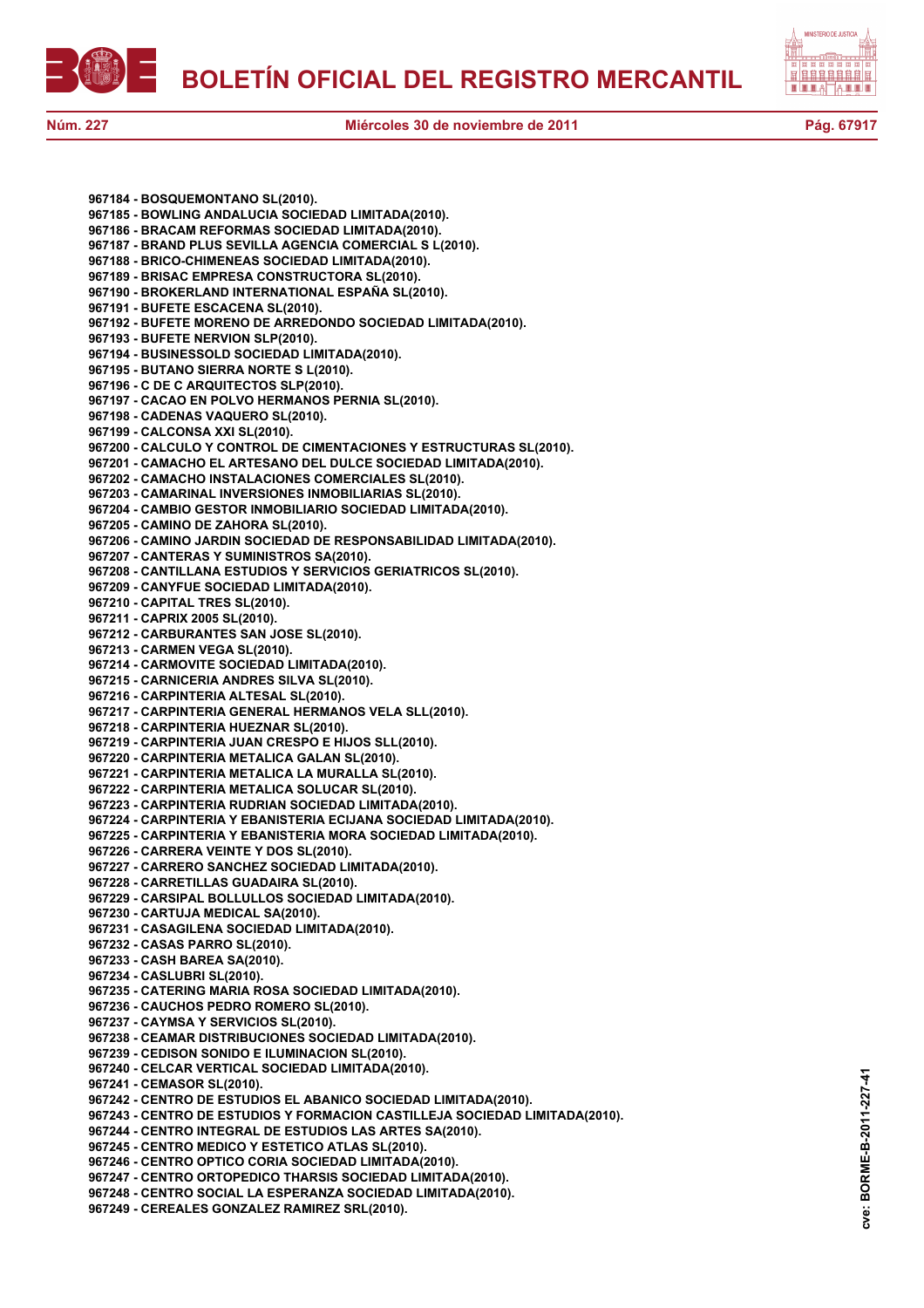



**967250 - CEREALES MENDEZ SOCIEDAD LIMITADA(2010). 967251 - CEREALES UTRERA SL(2010). 967252 - CERRAJERIA BLANCO SL(2010). 967253 - CERRAMIENTOS GRILLO E HIJOS SOCIEDAD LIMITADA(2010). 967254 - CERRAMIENTOS PEDRO PADILLA SOCIEDAD LIMITADA(2010). 967255 - CERVE MONTA SL(2010). 967256 - CERVEGENOVA SOCIEDAD LIMITADA(2010). 967257 - CERVEZA Y AMISTAD SL(2010). 967258 - CG HUERTA MACENA SOCIEDAD LIMITADA(2010). 967259 - CHAPA Y PINTURA HERMANOS PULIDO SOCIEDAD DE RESPONSABILIDAD LIMITADA LABORAL(2010). 967260 - CHAPA Y PINTURA LOS ALCORES SL(2010). 967261 - CHARCUTERIA ANDALUZA SL(2010). 967262 - CHICLANA FILMS SL(2010). 967263 - CHISELL & ROSE SL(2010). 967264 - CHOCOLATERIA ANTONIO PERNIA E HIJOS SL(2010). 967265 - CIA REPROGRAFICA IND SL(2010). 967266 - CIDCAN SL(2010). 967267 - CIMENTACIONES Y ESTRUCTURAS LA RINCONADA SOCIEDAD LIMITADA(2010). 967268 - CINEPORT SL(2010). 967269 - CITRICOS ALJARAFE SL(2010). 967270 - CIVEAN SL(2010). 967271 - CIVITAS PROFESSIONAL SLL(2010). 967272 - CLAROLA SOCIEDAD LIMITADA(2010). 967273 - CLAUDIA ZAHARA 22 SL(2010). 967274 - CLEAN UP IBERICA DE TINTORERIAS SOCIEDAD LIMITADA(2010). 967275 - CLEANSER SL(2010). 967276 - CLEMENTE M GARRUDO SL(2010). 967277 - CLIMAIR ANDALUCIA SOCIEDAD LIMITADA(2010). 967278 - CLINICA DR. MARTINEZ VELA SL(2010). 967279 - CLINICA SEVILLA NORTE SL(2010). 967280 - CLINICA VETERINARIA DIRUS SLP(2010). 967281 - CO ISBEMA SL(2010). 967282 - CO-ROMEFI SL(2010). 967283 - COANGAS ANDALUCIA SOCIEDAD ANONIMA(2010). 967284 - COANSA CONSTRUCCIONES Y CONTRATAS SOCIEDAD LIMITADA(2010). 967285 - COBASE SL(2010). 967286 - CODA 90 SL(2010). 967287 - CODA90 ARQUITECTURA SLP(2010). 967288 - CODEKEY CAR SL(2010). 967289 - CODESAMAR SL(2010). 967290 - CODFISH 2020 SOCIEDAD LIMITADA(2010). 967291 - CODIJUSA SL(2010). 967292 - COHERTRE SL(2010). 967293 - COINTER ELECTRONICA SL(2010). 967294 - COLBATEC SL(2010). 967295 - COLEGIO SAN FRANCISCO SOLANO DE LA AURORA SL(2010). 967296 - COLOR Y PINTURA 2000 SL(2010). 967297 - COMERCIAL GAMU SL(2010). 967298 - COMERCIAL GOLME 2010 SL(2010). 967299 - COMERCIAL HOSTELERA UTRERANA SL(2010). 967300 - COMERCIAL LAS ALMENAS SL(2010). 967301 - COMERCIAL ORFE SEVILLA SOCIEDAD LIMITADA(2010). 967302 - COMERCIAL YOEN DE MORON SOCIEDAD LIMITADA(2010). 967303 - COMERCIALIZADORA DE ETISUR SRL(2010). 967304 - COMPAÑIA DE HOSTELERIA SAN ILDEFONSO SL(2010). 967305 - COMPAÑIA ENERGETICA DE LINARES SL(2010). 967306 - COMPAÑIA EUROPEA DE MONTADITOS SL(2010). 967307 - COMPAÑIA ORUJERA DE LINARES SL(2010). 967308 - COMPLEJO MEDIOAMBIENTAL DE ANDALUCIA LAS MARISMAS SL(2010). 967309 - COMPLEJO TURISTICO HOTEL EL CORTIJO SOCIEDAD ANONIMA(2010). 967310 - COMPLEMENTOS DUBLOS SOCIEDAD LIMITADA(2010). 967311 - COMPURSIS FORMACION Y DESARROLLO SOCIEDAD LIMITADA(2010). 967312 - COMUNICACION GLOBAL OBJETIVO SL(2010). 967313 - CONAL COTTON SA(2010). 967314 - CONCILIA CONSULTORES SOCIEDAD LIMITADA(2010). 967315 - CONDUCTOS DEL SUR SOCIEDAD LIMITADA(2010).**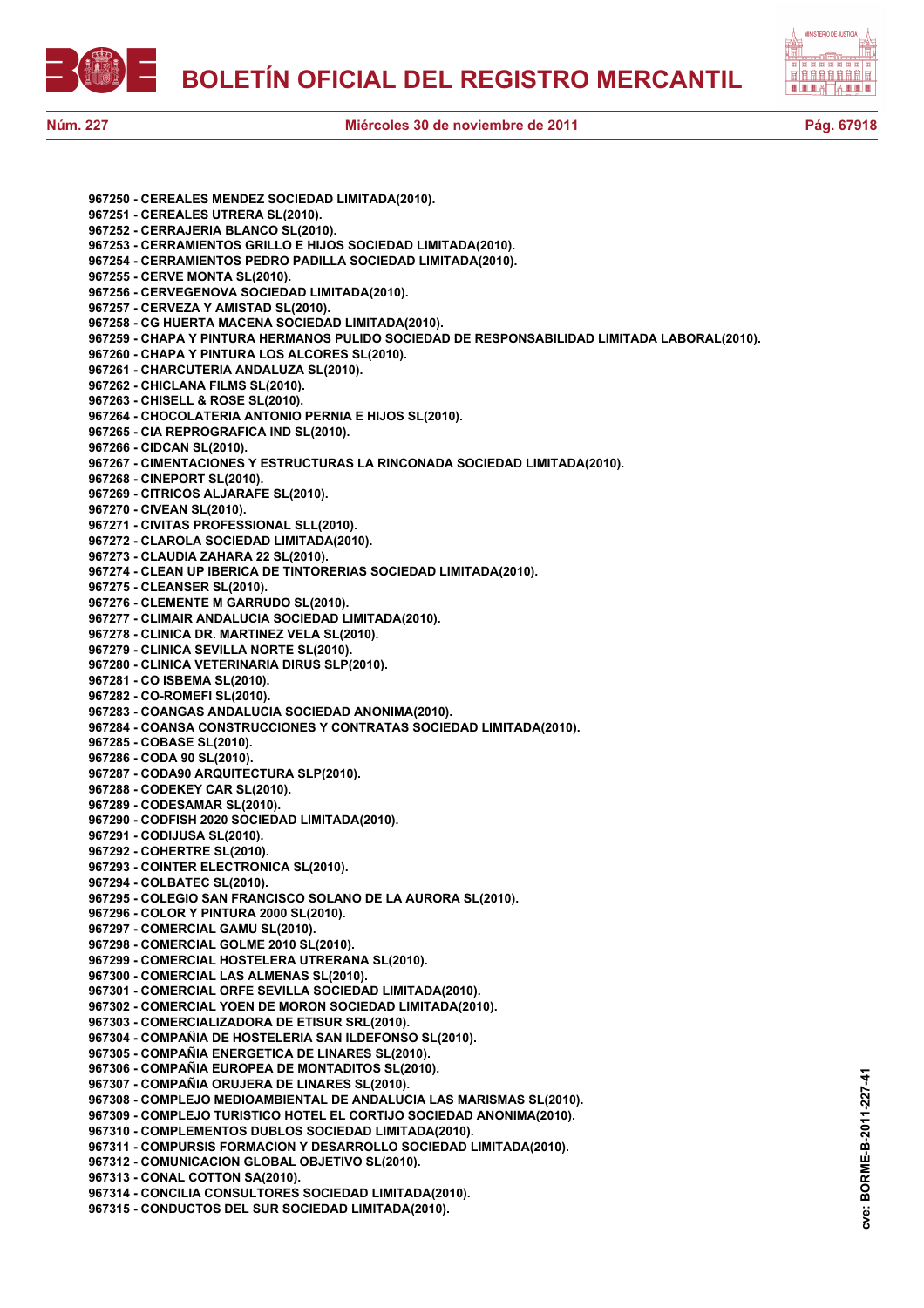



**967316 - CONFECCIONES CRISEVA SL(2010). 967317 - CONFECCIONES FALCON SANCHEZ SOCIEDAD LIMITADA(2010). 967318 - CONFECCIONES FER&CLAR SLL(2010). 967319 - CONFECCIONES FRADIMA SL(2010). 967320 - CONFIACE INGENIEROS Y ASESORES SOCIEDAD LIMITADA(2010). 967321 - CONFOSER ANDALUCIA SL(2010). 967322 - CONGELADOS CARMONA SL(2010). 967323 - CONGELADOS Y ELABORADOS MAR-SIERRA SOCIEDAD LIMITADA(2010). 967324 - CONGRESOS 2000 SA(2010). 967325 - CONJUNTOS RESIDENCIALES DE OCIO SL(2010). 967326 - CONLUBER 2007 SOCIEDAD LIMITADA(2010). 967327 - CONSBARCLARA 2009 SOCIEDAD LIMITADA(2010). 967328 - CONSBARMAN 2009 SOCIEDAD LIMITADA(2010). 967329 - CONSERVAS VEGETALES HIDALSAN SL(2010). 967330 - CONSORCIO DEL PLASTICO SL(2010). 967331 - CONSTRUAN SERVICIOS INTEGRALES SOCIEDAD LIMITADA(2010). 967332 - CONSTRUCCION Y REFORMA EL GRILLO SOCIEDAD LIMITADA(2010). 967333 - CONSTRUCCIONES AVEGAR UNIDOS SL(2010). 967334 - CONSTRUCCIONES BORSEGUR SL(2010). 967335 - CONSTRUCCIONES CARLOS DELIA SL(2010). 967336 - CONSTRUCCIONES CERVERA PADILLA SL(2010). 967337 - CONSTRUCCIONES CORDERO CESAR SL(2010). 967338 - CONSTRUCCIONES ECUADOR SUR SOCIEDAD LIMITADA(2010). 967339 - CONSTRUCCIONES EVARISTO SL(2010). 967340 - CONSTRUCCIONES GALLARDO GENIL SOCIEDAD LIMITADA(2010). 967341 - CONSTRUCCIONES GALLARDO PUERTO SL(2010). 967342 - CONSTRUCCIONES GALVEZ VAZQUEZ SL(2010). 967343 - CONSTRUCCIONES HIDALGO BARRANCO SL(2010). 967344 - CONSTRUCCIONES JURADO CARDOSO SL(2010). 967345 - CONSTRUCCIONES MARGARE 2006 SL(2010). 967346 - CONSTRUCCIONES METALICAS GALBARRO SOCIEDAD LIMITADA(2010). 967347 - CONSTRUCCIONES MONTES REYES SLL(2010). 967348 - CONSTRUCCIONES MORALVARO SL(2010). 967349 - CONSTRUCCIONES NARANGUR SL(2010). 967350 - CONSTRUCCIONES OBRASPROINM SL(2010). 967351 - CONSTRUCCIONES PERDERI SL(2010). 967352 - CONSTRUCCIONES REFORMAS Y PINTURA ZORAB SOCIEDAD LIMITADA(2010). 967353 - CONSTRUCCIONES ROMERO BARBEITO, S.L.(2010). 967354 - CONSTRUCCIONES RONDA LA MINA SL(2010). 967355 - CONSTRUCCIONES TELMO SANCHEZ SL(2010). 967356 - CONSTRUCCIONES TIRITO SL(2010). 967357 - CONSTRUCCIONES Y ALBAÑILERIA MORENO-CANO SL(2010). 967358 - CONSTRUCCIONES Y PROMOCIONES TERRESUR SOCIEDAD LIMITADA(2010). 967359 - CONSTRUCCIONES Y PROMOCIONES UCEGAR SL(2010). 967360 - CONSTRUCCIONES Y PROYECTOS MAJEFRA SLL(2010). 967361 - CONSTRUCCIONES Y REFORMAS DIAZ & GOMEZ SOCIEDAD LIMITADA(2010). 967362 - CONSTRUCCIONES Y REFORMAS HERMANOS MORALES TELLEZ SL(2010). 967363 - CONSTRUCCIONES Y REHABILITACIONES CIVILART SOCIEDAD LIMITADA(2010). 967364 - CONSTRUCTORA ANDALUZA BATISUR SOCIEDAD LIMITADA(2010). 967365 - CONSTRUHOGAR CONSTRUCCIONES Y REFORMAS SL(2010). 967366 - CONSULTA MEDICA NERVION SL(2010). 967367 - CONSULTORA CEIVA SL(2010). 967368 - CONSULTORES DE COMUNICACION E INNOVACION SOCIAL SOCIEDAD LIMITADA(2010). 967369 - CONSULTORES DICOR AGENCIA DE SEGUROS SL(2010). 967370 - CONSULTORIA AYUSO QUINTANA SOCIEDAD LIMITADA(2010). 967371 - CONSULTORIA TECNICA DEL AUTOMOVIL SOCIEDAD LIMITADA(2010). 967372 - CONTA GORDILLO RODRIGUEZ SL(2010). 967373 - CONTRATAS CUERVOSUR SL(2010). 967374 - CONTURE SERVICIOS INTEGRALES SOCIEDAD LIMITADA(2010). 967375 - CONVENTO DE SAN AGUSTIN SL(2010). 967376 - COPSAN CONSTRUCCIONES Y SERVICIOS SOCIEDAD LIMITADA(2010). 967377 - COPYROCIO SOCIEDAD LIMITADA(2010). 967378 - COPYTECH SPAIN SL(2010). 967379 - CORONA ASESORES, GESTION Y SERVICIOS, SOCIEDAD LIMITADA PROFESIONAL(2010). 967380 - CORPORACION FAMILIA JIMENEZ MAÑA SOCIEDAD LIMITADA(2010).**

**967381 - CORPOTRADING SA(2010).**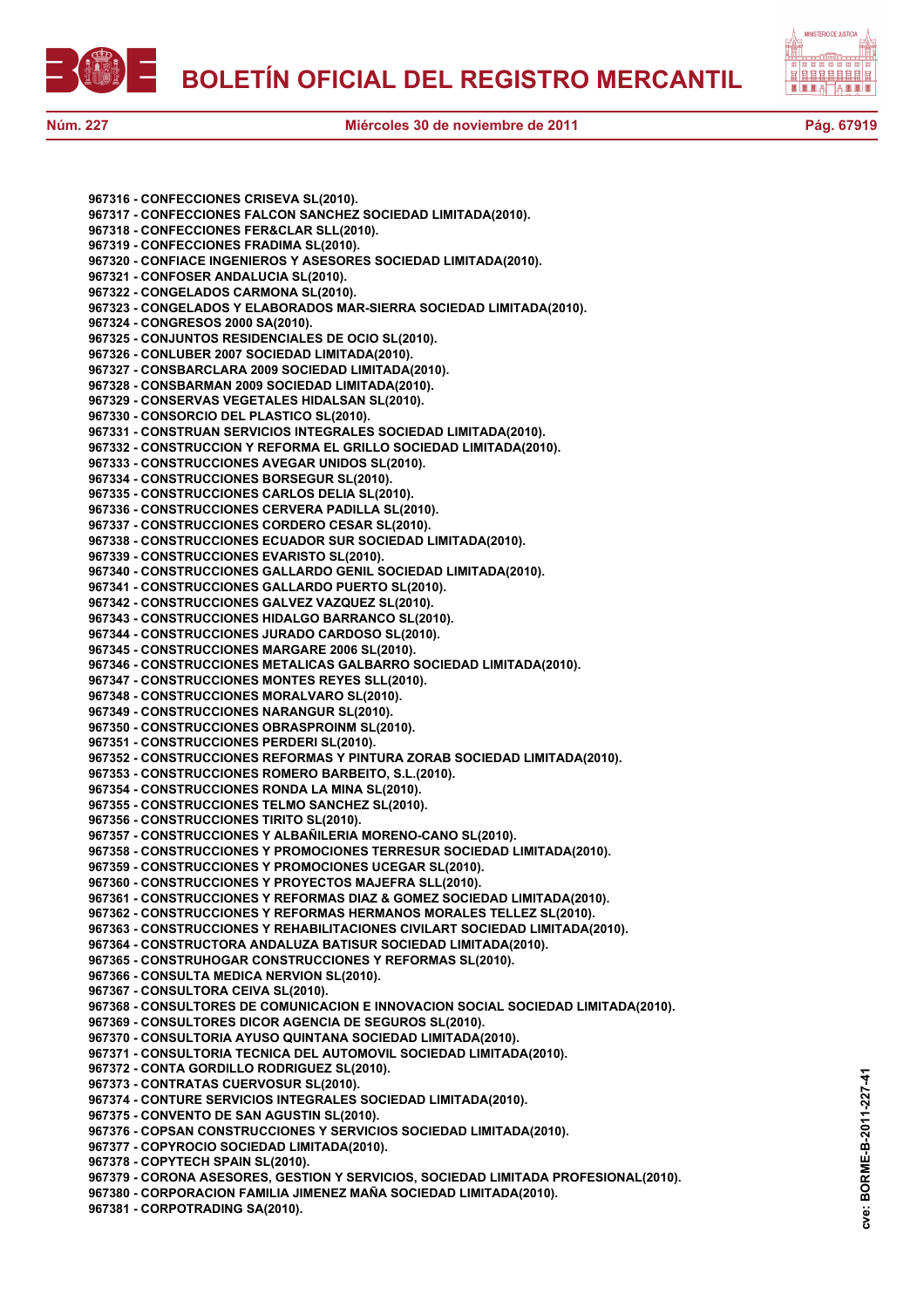



**967382 - CORSARIO QUALITY SOCIEDAD LIMITADA(2010). 967383 - CORTESEVI SL(2010). 967384 - CORTIJO DE CONTI SL(2010). 967385 - CORTIJO EL MORO SA(2010). 967386 - COSLAR BURGUER SOCIEDAD LIMITADA(2010). 967387 - COSTARESERVA SA(2010). 967388 - COTA ZERO DIVERSIFICACIONES SOCIEDAD LIMITADA(2010). 967389 - CREACIONES ABRIL 15 SLL(2010). 967390 - CRESPELLINA SA(2010). 967391 - CRESPO CASTRO SIERRA SL(2010). 967392 - CRISTALERIA HERMANOS FERNANDEZ SL(2010). 967393 - CROPS GESTION SL(2010). 967394 - CROVEL FAMILY, SOCIEDAD LIMITADA(2010). 967395 - CRULOGIC SL(2010). 967396 - CUATRO GENERACIONES DE FOTOGRAFOS SOCIEDAD LIMITADA(2010). 967397 - CUIDADOS Y ASISTENCIA SL(2010). 967398 - CUMON CAR SOCIEDAD LIMITADA(2010). 967399 - CUNNINGHAM ASESORES 2010 SL(2010). 967400 - CURBA ARQUITECTOS SL(2010). 967401 - CURBA CONSULTORES SL(2010). 967402 - CURRO APLICACIONES DE PINTURA SL(2010). 967403 - CYCLO TOURISTIC 2000 SL(2010). 967404 - D'CERO INITIARE SOCIEDAD LIMITADA(2010). 967405 - D'HOSTELEBAR LOPEZ SL(2010). 967406 - DASISAR SL(2010). 967407 - DATACAMPO SOCIEDAD DE RESPONSABILIDAD LIMITADA(2010). 967408 - DATS INMOBILIZADOS SOCIEDAD LIMITADA(2010). 967409 - DE LA MATA MUEBLES SOCIEDAD LIMITADA(2010). 967410 - DE LOS SANTOS ESCALANTE SL(2010). 967411 - DE PADUA JOYEROS SL(2010). 967412 - DECAPARK ENERGIAS LIMPIAS SOCIEDAD LIMITADA(2010). 967413 - DECOALUMINIO MONTILLA MARTINEZ S L(2010). 967414 - DEHESA RODA SL(2010). 967415 - DEL PESQUERO A LA LONJA SOCIEDAD LIMITADA(2010). 967416 - DELGADO MOTOR SL(2010). 967417 - DEMOPOLIS ARQUITECTURA & INGENIERIA SL(2010). 967418 - DENTALMARKET, SOCIEDAD LIMITADA(2010). 967419 - DENTIMAGEN SL(2010). 967420 - DEPENDENCIA M&M AXATI, S.L.N.E.(2010). 967421 - DEPORTES ESPIME SOCIEDAD LIMITADA(2010). 967422 - DEPOSITO ROLDAN GUISADO SOCIEDAD LIMITADA(2010). 967423 - DEPUMED DWR SL(2010). 967424 - DESARROLLO INMOBILIARIO DEIMESUR SOCIEDAD LIMITADA(2010). 967425 - DESARROLLO INMOBILIARIO EN BORNOS SOCIEDAD LIMITADA(2010). 967426 - DESARROLLO INVERSOR DEL SUROESTE SL(2010). 967427 - DESARROLLO SISTEMAS TECNICAS INMOBILIARIO SOCIEDAD LIMITADA(2010). 967428 - DESARROLLOS INGECA SL(2010). 967429 - DESARROLLOS PROYECTOS MECANICOS SL(2010). 967430 - DESARROLLOS, TECNICAS Y PROYECTOS INMOBILIARIOS SOCIEDAD LIMITADA(2010). 967431 - DESINTORRE SOCIEDAD LIMITADA(2010). 967432 - DESMONS&CABALLERO SOCIEDAD LIMITADA(2010). 967433 - DESPACHO COLECTIVO DE AUDITORIA SL(2010). 967434 - DETECFUGA SOCIEDAD LIMITADA(2010). 967435 - DEVANASUR SL(2010). 967436 - DHEN 6 S L P(2010). 967437 - DIAGNOSTICOS CLINICOS DE EUROPA SL(2010). 967438 - DIAZ Y FERRERAS SL(2010). 967439 - DIEGO MILLAN SL(2010). 967440 - DIMAR SERVICIOS MEDICOS SOCIEDAD LIMITADA(2010). 967441 - DIMAROSA SEVILLA SA(2010). 967442 - DINAIR CLIMA SL(2010). 967443 - DIPARHOST SL(2010). 967444 - DIRECCIONES DE OBRAS 2M8 SOCIEDAD LIMITADA PROFESIONAL(2010). 967445 - DIREGAVE SL(2010). 967446 - DISCERVAL SL(2010). 967447 - DISEÑO HISPALIS SL(2010).**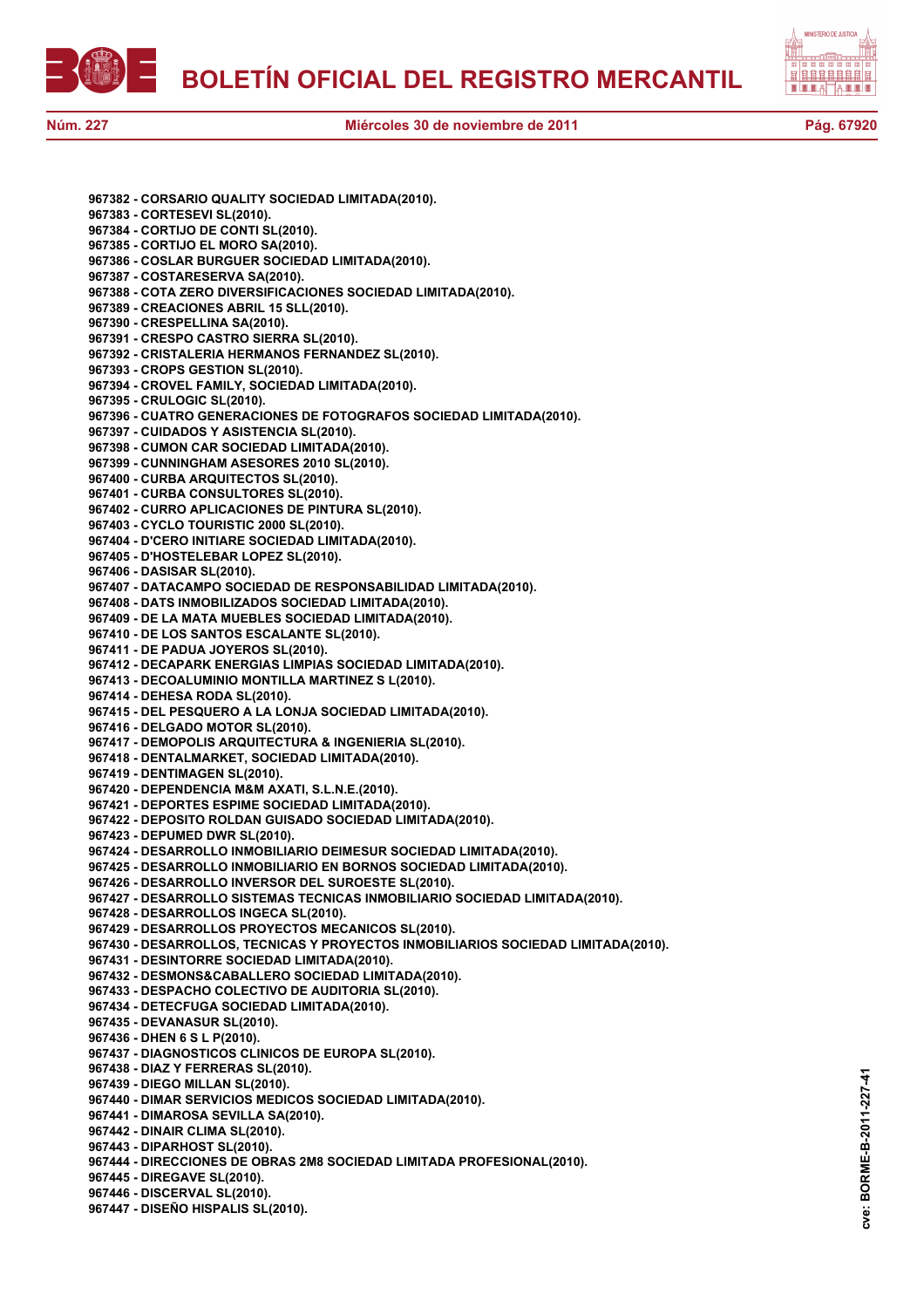



**967448 - DISEÑO PROYECTOS Y SERVICIOS PARA LAS TELECOMUNICACIONES SL(2010). 967449 - DISLER SA(2010). 967450 - DISTRIBUCIONES ANAMORO SL(2010). 967451 - DISTRIBUCIONES ECIJANAS VIRGINIA SLL(2010). 967452 - DISTRIBUCIONES ZAMBUY SOCIEDAD DE RESPONSABILIDAD LIMITADA(2010). 967453 - DISTRIBUIDORA ANDALUZA DE FRIO DE OCASION SL(2010). 967454 - DISTRIBUIDORA HORNO SAN FERNANDO SL(2010). 967455 - DIVOLIO ASESORES, SOCIEDAD LIMITADA(2010). 967456 - DOFESA SOCIEDAD LIMITADA DISEÑO OPTIMO DE FORJADOS Y ESTRUCTURAS(2010). 967457 - DOLMEN SOLUCIONES SOCIEDAD LIMITADA(2010). 967458 - DOMINGAR SL(2010). 967459 - DOMINGO ALCANTARILLA E HIJO SL(2010). 967460 - DOMINGUEZ Y CORRALES SL(2010). 967461 - DOÑANA GESTION SL(2010). 967462 - DOSAR INVERSIONES, S.L.(2010). 967463 - DROPERLIM DISTRIBUCCIONES SUR SOCIEDAD LIMITADA(2010). 967464 - DURAN HIDALGO SL(2010). 967465 - E E S S REYSAN SL(2010). 967466 - E S I S MANO A MANO SOCIEDAD LIMITADA(2010). 967467 - E. Y M. SANCHEZ-PALENCIA VALDES SL(2010). 967468 - E.R. HIDRAULICA SL(2010). 967469 - EBHES ANDALUCIA SOCIEDAD LIMITADA(2010). 967470 - ECIJA SOLAR 1 SL(2010). 967471 - ECIJA SOLAR 10 SOCIEDAD LIMITADA(2010). 967472 - ECIJA SOLAR 2 SL(2010). 967473 - ECIJA SOLAR 3 SL(2010). 967474 - ECIJA SOLAR 4 SL(2010). 967475 - ECIJA SOLAR 5 SOCIEDAD LIMITADA(2010). 967476 - ECIJA SOLAR 6 SOCIEDAD LIMITADA(2010). 967477 - ECIJA SOLAR 7 SOCIEDAD LIMITADA(2010). 967478 - ECIJA SOLAR 8 SOCIEDAD LIMITADA(2010). 967479 - ECIJA SOLAR 9 SOCIEDAD LIMITADA(2010). 967480 - ECIJANA DE HOSTELERIA SLL(2010). 967481 - ECONET ESTUDIO TRIBUTARIO SOCIEDAD LIMITADA(2010). 967482 - ECORESIMEX SL(2010). 967483 - ECOSISTEM COPIERS SL(2010). 967484 - EDIALCA SOCIEDAD LIMITADA(2010). 967485 - EDICIONES DIGITALES FOTOYMAGEN SLL(2010). 967486 - EDIFICIO FUTURA SL(2010). 967487 - EDITORIAL APOSTOLADO MARIANO SL(2010). 967488 - EDUTEDIS EXPANSION SOCIEDAD LIMITADA(2010). 967489 - EJECUCION DE PROYECTOS NATURA SOCIEDAD LIMITADA(2010). 967490 - EJINOB SOCIEDAD LIMITADA(2010). 967491 - EL COSTURERO DE LA REINA SOCIEDAD LIMITADA(2010). 967492 - EL HACHO DE OLIVARES SOCIEDAD LIMITADA(2010). 967493 - EL MARTINETE DE HUEZNAR SL(2010). 967494 - EL PATO CON RUEDAS SOCIEDAD LIMITADA(2010). 967495 - EL PEÑON DEL BU SL(2010). 967496 - EL PILAR ESTACION DE CARBURANTES SL(2010). 967497 - EL SAPILLO SL(2010). 967498 - EL SOTO DE LA RINCONADA SOCIEDAD LIMITADA(2010). 967499 - EL TIO TANO SL(2010). 967500 - EL TRABUCO SL(2010). 967501 - ELECMAR SISTEMAS ENERGETICOS SL(2010). 967502 - ELECTRICA DEL GUADALQUIVIR SL(2010). 967503 - ELECTRICIDAD LA JAREÑA SL(2010). 967504 - ELECTRICIDAD PUEBLA SL(2010). 967505 - ELECTRODOM SL(2010). 967506 - ELEVA ARQUITECTURA SL(2010). 967507 - ELIOMOTOR DE NEBRIJA SL(2010). 967508 - EMERGENCIAS ASISTENCIALES SOCIEDAD LIMITADA(2010). 967509 - EMPREGEL SOCIEDAD LIMITADA(2010). 967510 - EMPRENDE SERVICIOS EMPRESARIALES SOCIEDAD LIMITADA(2010). 967511 - EMPRESA DE CONTROLES ESPECIALES INTERNOS SOCIEDAD LIMITADA(2010). 967512 - ENAPOLIS DESARROLLO URBANO SL(2010).**

**967513 - ENCOFRADOS Y FERRALLAS MORISCAS SOCIEDAD LIMITADA(2010).**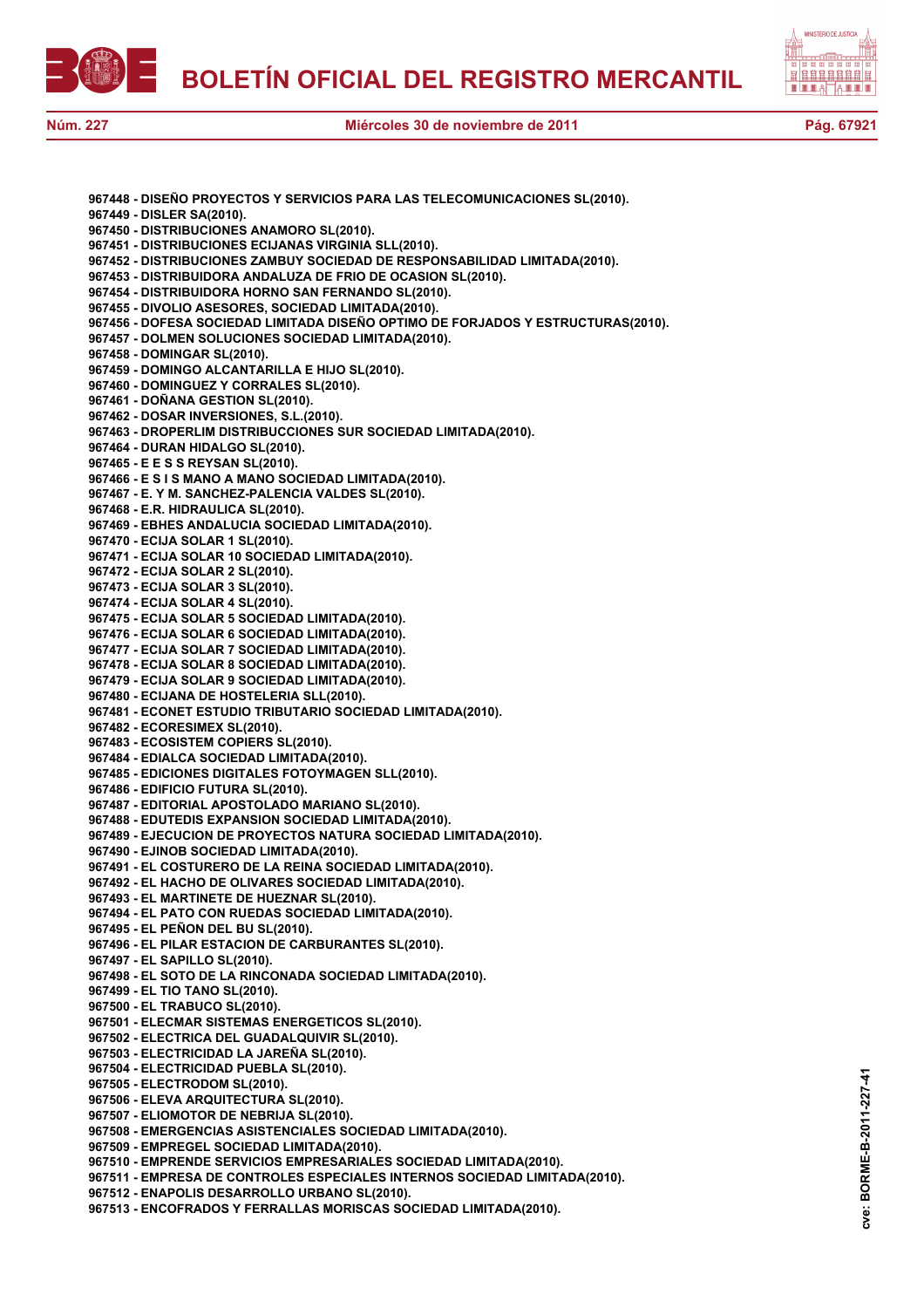



**967514 - ENERGIAS ALTERNATIVAS DE ANDALUCIA SOCIEDAD LIMITADA(2010). 967515 - ENFOQUE ESTUDIOS CUALITATIVOS SL(2010). 967516 - ENRIAN SA(2010). 967517 - ENRIFECO 2000 SOCIEDAD LIMITADA(2010). 967518 - ENRIQUE CAMARERO MOLINA SL(2010). 967519 - ENRIQUE CARBONELL DEL TORO SL(2010). 967520 - ENSA SPORT SEVILLA SOCIEDAD LIMITADA(2010). 967521 - ENTERTAINMENT HISPALIS SOCIEDAD LIMITADA(2010). 967522 - ENTRENA GARCIA SL(2010). 967523 - ENVIRONMENT QUALITY MANAGEMENT SL(2010). 967524 - EPSILON MEDIA SOCIEDAD LIMITADA(2010). 967525 - EQUIPADOS AERONAUTICOS SL(2010). 967526 - ESCANDON PLUS SA(2010). 967527 - ESCASO LOBATO SL(2010). 967528 - ESCAYOLAS EDHOGAR SL(2010). 967529 - ESCUELA INFANTIL MARISTAS SOCIEDAD LIMITADA(2010). 967530 - ESCUELA INFANTIL PAGES DEL CORRO SOCIEDAD LIMITADA(2010). 967531 - ESCUELA INFANTIL VEGA DEL REY SOCIEDAD LIMITADA(2010). 967532 - ESMARJA RENTA SERVICIOS SL(2010). 967533 - ESPADA SEÑALIZACION, SOCIEDAD LIMITADA(2010). 967534 - ESPALDILLA GESTION Y DESARROLLO SOCIEDAD LIMITADA(2010). 967535 - ESPIRAL MARKETING PROMOCIONAL SL(2010). 967536 - ESRIMO SOCIEDAD LIMITADA(2010). 967537 - ESTACION DE SERVICIO EL RONQUILLO SL(2010). 967538 - ESTACION DE SERVICIO LOMBARDO SL(2010). 967539 - ESTACION DE SERVICIO LOS SAJARDINES SOCIEDAD LIMITADA(2010). 967540 - ESTACION DE SERVICIO MONTECARMELO SL(2010). 967541 - ESTILISMO FACE & HAIR SLL(2010). 967542 - ESTILISTA DEBORA SL(2010). 967543 - ESTILISTAS DE LA CAMPIÑA SL(2010). 967544 - ESTILO Y GLAMOUR SOCIEDAD DE RESPONSABILIDAD LIMITADA(2010). 967545 - ESTRUCTURA CAMPO DE TEJADA SL(2010). 967546 - ESTUCADOS BURGUILLOS SL(2010). 967547 - ESTUDIO GRAN PLAZA SOCIEDAD LIMITADA(2010). 967548 - ESTUDIOS & GESTION ESTRATEGICA DE EMPRESAS SOCIEDAD LIMITADA(2010). 967549 - ESTUDIOS E INVERSIONES ADRIMAR SOCIEDAD LIMITADA(2010). 967550 - ESTUDIOS INMOCAR SL(2010). 967551 - ESTUDIOS INNOVACION SL(2010). 967552 - ESTUDIOS INSTALACIONES Y MONTAJES ELECTRICOS SL(2010). 967553 - ESUBUR SL(2010). 967554 - EUROHOLDING SA(2010). 967555 - EUROLAB CONSULTING SOCIEDAD LIMITADA(2010). 967556 - EUROPE TRAVELS ONLINE SL(2010). 967557 - EUROSUR DE CERVECERIAS SL(2010). 967558 - EVENOR TECH SOCIEDAD LIMITADA(2010). 967559 - EXCAVACIONES EL PRIORATO SOCIEDAD LIMITADA(2010). 967560 - EXCAVACIONES SIERRA SUR SL(2010). 967561 - EXCAVACIONES URBICUR SL(2010). 967562 - EXCAVACIONES Y MOVIMIENTOS DE TIERRA JARRAS SL(2010). 967563 - EXCLUSIVAS SEVILLA SL(2010). 967564 - EXEDRA INVERSIONES SOCIEDAD LIMITADA(2010). 967565 - EXPISA SEVILLA SL(2010). 967566 - EXPLOTACIONES AGRICOLAS LAS CONCEPCIONES SL(2010). 967567 - EXPLOTACIONES AGRICOLAS OJEN SL(2010). 967568 - EXPLOTACIONES AGRICOLAS Y PINTURAS HNOS GONZALEZ SL(2010). 967569 - EXPLOTACIONES GANADERAS DEHESA SL(2010). 967570 - EXPLOTACIONES VIÑA SERAPIO SL(2010). 967571 - EXPLOTACIONES Y ACTIVIDADES SAN MARTIN SL(2010). 967572 - EXPO CHIMENEAS E INSTALACIONES SLL(2010). 967573 - EXPO GELVES SL(2010). 967574 - EXPOJOSER, S.L.(2010). 967575 - EXTREMA AGRICOLA SL(2010). 967576 - EXTRUPERFIL SA(2010). 967577 - F A P SOL SOCIEDAD LIMITADA(2010). 967578 - FABRICA DE PIENSOS COMPUESTOS CRENS F 4 SA(2010).**

**967579 - FABRICACION DE PALET PEFAJA SL(2010).**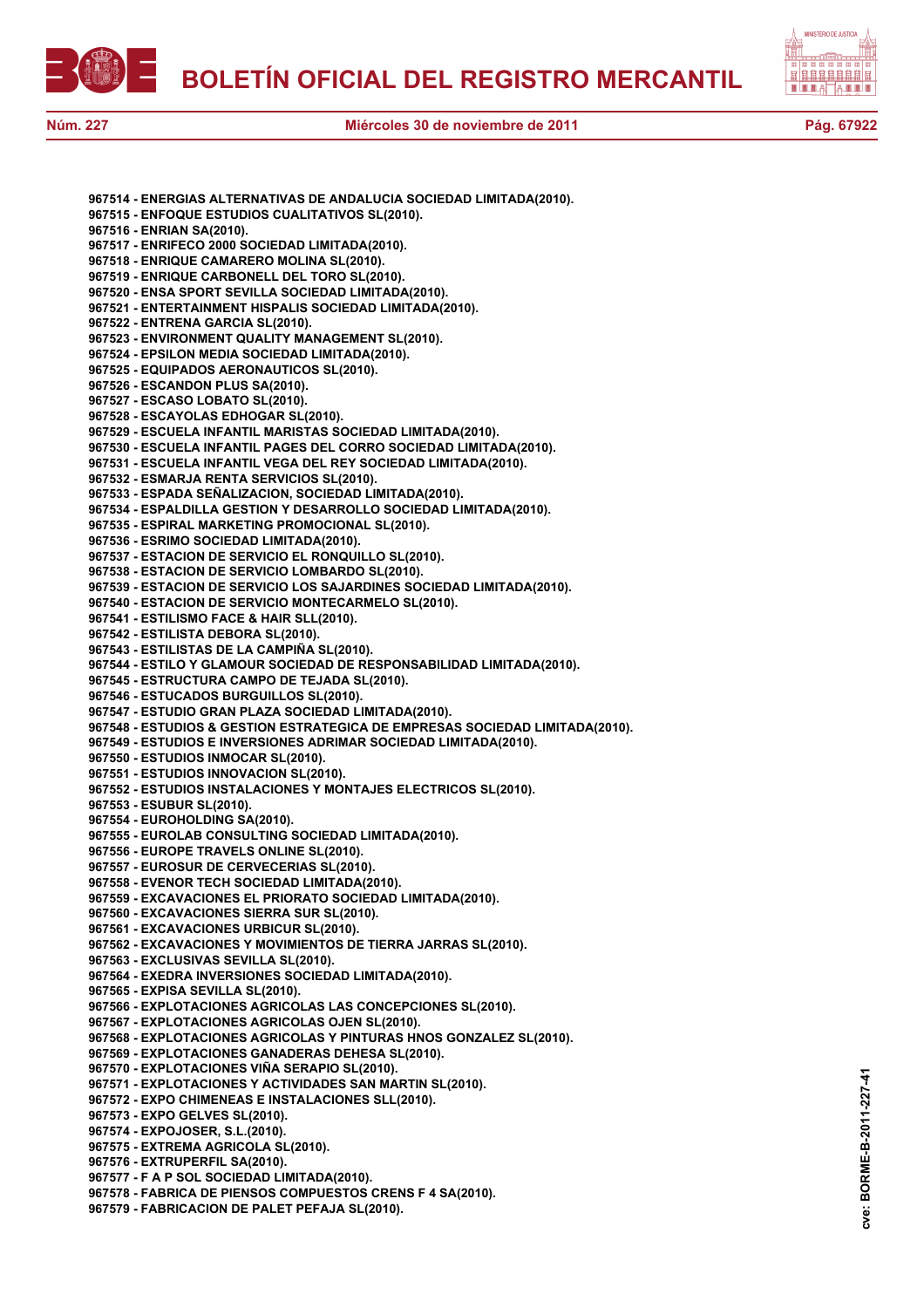

**cve: BORME-B-2011-227-41**

cve:

BORME-B-2011-227-41

**967580 - FACTORIA NAZARENA DE INVERSIONES SL(2010). 967581 - FACTORIA SUR PRODUCCIONES S L(2010). 967582 - FALESA SA(2010). 967583 - FAMASTOR SL(2010). 967584 - FAMILIA CABANA GONZALEZ SL(2010). 967585 - FECEME SL(2010). 967586 - FEDERICO FIGUEROA SOCIEDAD LIMITADA(2010). 967587 - FERLAB SL(2010). 967588 - FERMIBAR SL(2010). 967589 - FERMIG 2006 SLL(2010). 967590 - FERMIHER SL(2010). 967591 - FERNANDEZ GONZALEZ PATRIMONIAL SOCIEDAD DE RESPONSABILIDAD LIMITADA(2010). 967592 - FERNANDEZ Y GALLEGO SUMINISTROS CARMONENSES SOCIEDAD DE RESPONSABILIDAD LIMITADA LABORAL(2010). 967593 - FERNANDO LAMA SL(2010). 967594 - FERRALLA JUANILLON SL(2010). 967595 - FERREI MOTOR SL(2010). 967596 - FERREIRA JIMENO INVERSIONES SL(2010). 967597 - FERRICOS HISPALENSES SL(2010). 967598 - FERRO-BELL SEVILLA SL(2010). 967599 - FILTER J RUIZ SOCIEDAD LIMITADA(2010). 967600 - FINANCIAL PRICE SL(2010). 967601 - FINCA MARIPASA SL(2010). 967602 - FISAGES ASESORES SOCIEDAD LIMITADA(2010). 967603 - FISHING SHOP SLL(2010). 967604 - FLEJES BARZANAS SOCIEDAD LIMITADA(2010). 967605 - FLORALBA SL(2010). 967606 - FLORIANCA 58 SL(2010). 967607 - FOCOCINES SA(2010). 967608 - FOMENTO GANADERO EXTREMEÑO SA(2010). 967609 - FONTADOS SL(2010). 967610 - FONTANERIA PAYAN SL(2010). 967611 - FOPU FOMENTA Y CANALIZA SOCIEDAD LIMITADA(2010). 967612 - FORMA Y ESTILO MACBETH SL(2010). 967613 - FOTOVOLTAICAS LAS QUEMADAS SOCIEDAD LIMITADA(2010). 967614 - FOURTUBE SL(2010). 967615 - FRAMICARAN SL(2010). 967616 - FRANARMARIOS SL(2010). 967617 - FRANCISCO PAEZ SL(2010). 967618 - FRANJOMA SA(2010). 967619 - FRANQUISHOP SOCIEDAD LIMITADA(2010). 967620 - FRANTACAR S L(2010). 967621 - FRI LARAMAR SL(2010). 967622 - FRIO SOLAR FRIGONZA SL(2010). 967623 - FRIOCLIM SUR SLL(2010). 967624 - FRUTAS MANUEL PUNTAS E HIJOS GUILLENA SL(2010). 967625 - FRUTAS SAN NICOLAS GUILLENA SOCIEDAD LIMITADA(2010). 967626 - FS Y CO SL(2010). 967627 - FUENLLANA & ASOCIADOS SRL(2010). 967628 - FUNCION PRIVADA SL(2010). 967629 - FUNCTIONAL INGREDIENTS SL(2010). 967630 - FUNDIZINC SL(2010). 967631 - G.D.T. ASESORAMIENTO EMPRESARIAL SL(2010). 967632 - GABE GARCIA SL(2010). 967633 - GACORSA INGENIERIA Y CONSTRUCCION SL(2010). 967634 - GALERIAS VARGAS SL(2010). 967635 - GALHART SL(2010). 967636 - GALLINERO RD 2010, S.L.(2010). 967637 - GAOTRANS SOCIEDAD LIMITADA(2010). 967638 - GAPHORSE SOCIEDAD LIMITADA(2010). 967639 - GARAJES ARUNDA SL(2010). 967640 - GARAJES 3000 SL(2010). 967641 - GARCIA MAGAÑA E HIJO SL(2010). 967642 - GARCIA TORRENTE ARQUITECTOS SOCIEDAD LIMITADA PROFESIONAL(2010). 967643 - GARCIA VALLEJO 21 SL(2010). 967644 - GARCIA-BAQUERO VEGA SOCIEDAD LIMITADA(2010).**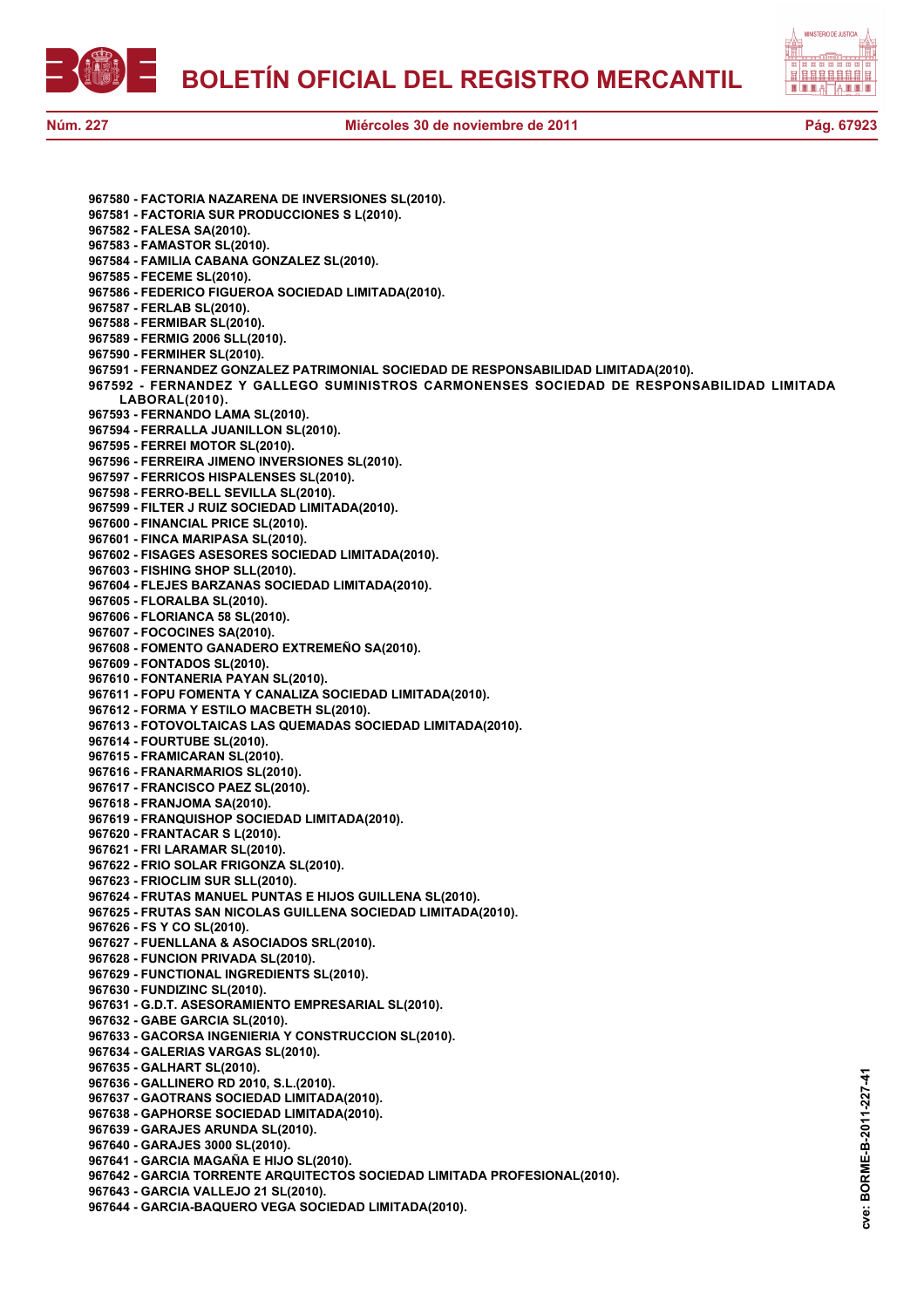



**967645 - GARDESA 25 SOCIEDAD LIMITADA(2010). 967646 - GARROBAL SL(2010). 967647 - GASOLTRANS K. 560 SOCIEDAD LIMITADA(2010). 967648 - GATTO ESTRATEGIA SL(2010). 967649 - GAVIDIA MARKET S L(2010). 967650 - GC GRUPO CAMF SOCIEDAD LIMITADA(2010). 967651 - GELESAN SL(2010). 967652 - GENERACION ELECTRICA MAXISOL SOCIEDAD LIMITADA(2010). 967653 - GENTLEMAN TEXTILES S L(2010). 967654 - GEOMATICA, DISEÑO, OBRAS Y MEDICIONES, SLP(2010). 967655 - GEORGIA MANAGEMENT SL(2010). 967656 - GEOTECNIA PROYECTOS Y DIRECCION DE OBRAS SL(2010). 967657 - GEOTROPIC SL(2010). 967658 - GEPATRAN SL(2010). 967659 - GERANIOS SPANISH AND ENGLISH LANGUAGE INSTITUTE SOCIEDAD LIMITADA(2010). 967660 - GERIALCO ASOCIADOS SL(2010). 967661 - GERMANO SPORT SL(2010). 967662 - GESINTEC GESTION E INGENIERIA TECNICA SL(2010). 967663 - GESINUR DOS GESTION Y DESARROLLO SL(2010). 967664 - GESINUR TRES GESTION Y DESARROLLO SOCIEDAD LIMITADA(2010). 967665 - GESMONSA DE SERVICIOS SOCIEDAD DE RESPONSABILIDAD LIMITADA(2010). 967666 - GESTION CINEMATOGRAFICA SL(2010). 967667 - GESTION DE SUMINISTROS Y SERVICIOS ROMERO SLL(2010). 967668 - GESTION LOGISTICA DE RESIDUOS MAURI SOCIEDAD LIMITADA(2010). 967669 - GESTION PROYECTOS Y ESTRUCTURAS SL(2010). 967670 - GESTION RECURSOS METALICOS SL(2010). 967671 - GESTION Y ADMINISTRACION ADRIANO SLP(2010). 967672 - GESTION Y EXPLOTACION BARBER, SOCIEDAD LIMITADA(2010). 967673 - GESTION Y PROMOCION INMOBILIARIA DAJUMAN SOCIEDAD LIMITADA(2010). 967674 - GESTION Y VENTA DE ARTICULOS SANITARIOS, S. L.(2010). 967675 - GESTIONES TURISTICAS E INMOBILIARIAS LIGUSTINO DON ANGEL SL(2010). 967676 - GESTIONES Y DESARROLLOS CABECENSE SOCIEDAD DE RESPONSABILIDAD LIMITADA(2010). 967677 - GESTORA INMOBILIARIA GUADALCANAL SL(2010). 967678 - GEYSE CONSULTORES SL(2010). 967679 - GIL CAÑESTRO SL(2010). 967680 - GIL GARCIA DE MORON SL(2010). 967681 - GILZZA SL(2010). 967682 - GINESCON CNES SOCIEDAD LIMITADA(2010). 967683 - GIRALDO DE SOTO SL(2010). 967684 - GLOBAL ROOTS SL(2010). 967685 - GLUB ACTION SOCIEDAD LIMITADA(2010). 967686 - GOBEA Y SANCHEZ SL(2010). 967687 - GOES ABOGADOS INTERMEDIARIOS SOCIEDAD LIMITADA(2010). 967688 - GOHALFI SOCIEDAD LIMITADA(2010). 967689 - GOLD METAL TRADING SL(2010). 967690 - GOMEZ BAUTISTA PELUQUEROS SOCIEDAD LIMITADA(2010). 967691 - GOMEZ GONZALEZ, FAUSTINO 000050419K SLNE(2010). 967692 - GONEDRO SOCIEDAD LIMITADA(2010). 967693 - GONZALEZ AREA SL(2010). 967694 - GONZALEZ INFANTES SL(2010). 967695 - GONZAYMA SERVICIOS INTEGRALES SL(2010). 967696 - GP SELECCION CONSULTORES EN RECURSOS HUMANOS SL(2010). 967697 - GRACIA REAL SL(2010). 967698 - GRAFICAS SOL SOCIEDAD ANONIMA(2010). 967699 - GRAFISOL DIGITAL SL(2010). 967700 - GRUAS DESAN SL(2010). 967701 - GRUAS FELIX MARTINEZ SL(2010). 967702 - GRUAS PEDRERA SOCIEDAD LIMITADA(2010). 967703 - GRUPICSA PROMOCIONES Y CONSTRUCCIONES SL(2010). 967704 - GRUPO ANFESUR 2006 SOCIEDAD LIMITADA(2010). 967705 - GRUPO BLOGOSUR COMUNICACION SL(2010). 967706 - GRUPO DE AUDITORES PUBLICOS CONSULTORES SEVILLA SOCIEDAD LIMITADA(2010). 967707 - GRUPO DE CONSULTORIA ESTRATEGICA ALQUIMIA SOCIEDAD LIMITADA(2010). 967708 - GRUPO DE GESTION DE NEGOCIOS PRODUZZE SL(2010). 967709 - GRUPO DE SERVICIOS GENERALES RAMOS Y CANO SOCIEDAD DE RESPONSABILIDAD LIMITADA(2010).**

**967710 - GRUPO ENERPRO PROYECTOS INGENIERIA Y ENERGIAS RENOVABLES S.L.N.E.(2010).**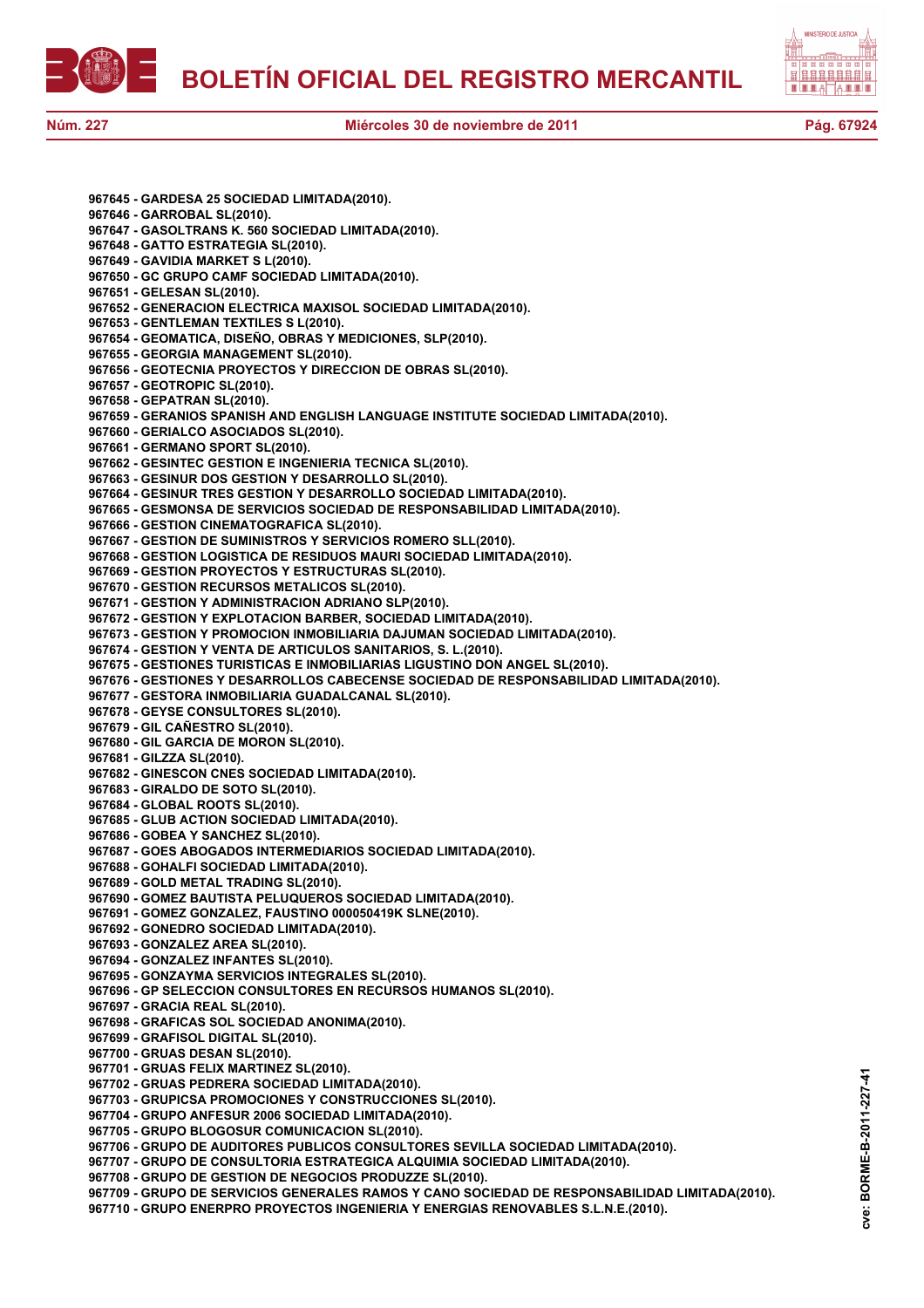



**967711 - GRUPO GIMNASIO SATO SPORT SL(2010). 967712 - GRUPO HOTELERO SEGOVIA SL(2010). 967713 - GRUPO INMOBILIARIO FAMILIAR SL(2010). 967714 - GRUPO INNOVA IMPRESORES SLL(2010). 967715 - GRUPO NODO INMOBILIARIO SOCIEDAD DE RESPONSABILIDAD LIMITADA(2010). 967716 - GRUPO SANGAR 5 SOCIEDAD LIMITADA(2010). 967717 - GRUPO VAZQUEZ MONSALVE SL(2010). 967718 - GUADALBE SL(2010). 967719 - GUADALCLIMA SL(2010). 967720 - GUADAR CONSTRUCCIONES PROYECTOS URBANISTICOS SL(2010). 967721 - GUADARTE SOCIEDAD ANONIMA(2010). 967722 - GUERRA MUÑOZ TECNOLOGIA NAZARENA SL(2010). 967723 - GUSA TALLERES MECANICOS SL(2010). 967724 - GVM & ROAL SL(2010). 967725 - HARD CENTER SL(2010). 967726 - HEDA PATENTES Y MARCAS SL(2010). 967727 - HELADERIA LA ESTRELLA SOCIEDAD LIMITADA(2010). 967728 - HELICE MARKETING & CONSULTING SOCIEDAD LIMITADA(2010). 967729 - HELIOMOBIL SL(2010). 967730 - HER AND SUAR SLP(2010). 967731 - HERAGON SL(2010). 967732 - HERCULES SOCIEDAD LIMITADA ASESORAMIENTO GESTION Y SERVICIOS(2010). 967733 - HERGUSOL SOCIEDAD LIMITADA(2010). 967734 - HERMANAS GALLARDO CHINCOA, SL(2010). 967735 - HERMANOS GALEANO RODRIGUEZ SOCIEDAD LIMITADA(2010). 967736 - HERMANOS LEON DIAZ SL(2010). 967737 - HERMANOS MENDEZ COBOS SLL(2010). 967738 - HERMANOS RAMOS TRIGO SL(2010). 967739 - HERMANOS VICENTE ZAMORA SL(2010). 967740 - HERMAPLA SL(2010). 967741 - HERSANGUT SOCIEDAD LIMITADA(2010). 967742 - HI FI DISEÑO Y TECNICA SL(2010). 967743 - HICH TECH FISHING SL(2010). 967744 - HIDROBAN IMPORTACIONES SOCIEDAD LIMITADA(2010). 967745 - HIELOS OROMANA SL(2010). 967746 - HIENIPA SEGURIDAD SOCIEDAD LIMITADA(2010). 967747 - HIENIPA SISTEMAS SL(2010). 967748 - HIERROS FRANCO SA(2010). 967749 - HIERROS Y ALUMINIOS LA ESTRELLA SL(2010). 967750 - HIGIENE INDUSTRIAL Y TEXTIL DEL SUR SL(2010). 967751 - HILARIO & HERRERA CONSTRUCCIONES SL(2010). 967752 - HISPACOM SOLUCIONES TECNICAS SL(2010). 967753 - HISPADAN EXPRESS SL(2010). 967754 - HISPAL TOUR 2003 SL(2010). 967755 - HISPASUR SA(2010). 967756 - HISPLADECO PROMOCIONES SOCIEDAD LIMITADA(2010). 967757 - HOGALIA PROYECTOS E INVERSIONES SOCIEDAD LIMITADA(2010). 967758 - HORCHATA CALITO SOCIEDAD LIMITADA(2010). 967759 - HORNO CALLE MOLARES SL(2010). 967760 - HORNO EMPERADOR TRAJANO SL(2010). 967761 - HORTICOLAS UBIS RODRIGUEZ SL(2010). 967762 - HOSTELERIA ISDA SIGLO XXII SL(2010). 967763 - HOTEL CENTRO ALCALA SL(2010). 967764 - HOTELES LUXOR SL(2010). 967765 - HT ASESORAMIENTO EMPRESARIAL 2006 SOCIEDAD LIMITADA(2010). 967766 - HUERTACAR SL(2010). 967767 - HUEVA YORK AGRICOLA SL(2010). 967768 - I E L E MACARENA HIDALGO SL(2010). 967769 - I. PAÑO ALQUILER MAQUINARIA SL(2010). 967770 - I&D DOMINGUEZ CHAPARRO SOCIEDAD LIMITADA(2010). 967771 - IBERTOP ROFER SL(2010). 967772 - ICE CREAM & COLORS SL(2010). 967773 - IDEAS MARBELLA SL(2010). 967774 - IGNAMER SL(2010). 967775 - IH INGENIERIA PROYECTOS Y DIRECCION DE OBRAS DE INSTALACIONES SOCIEDAD LIMITADA**

**PROFESIONAL(2010).**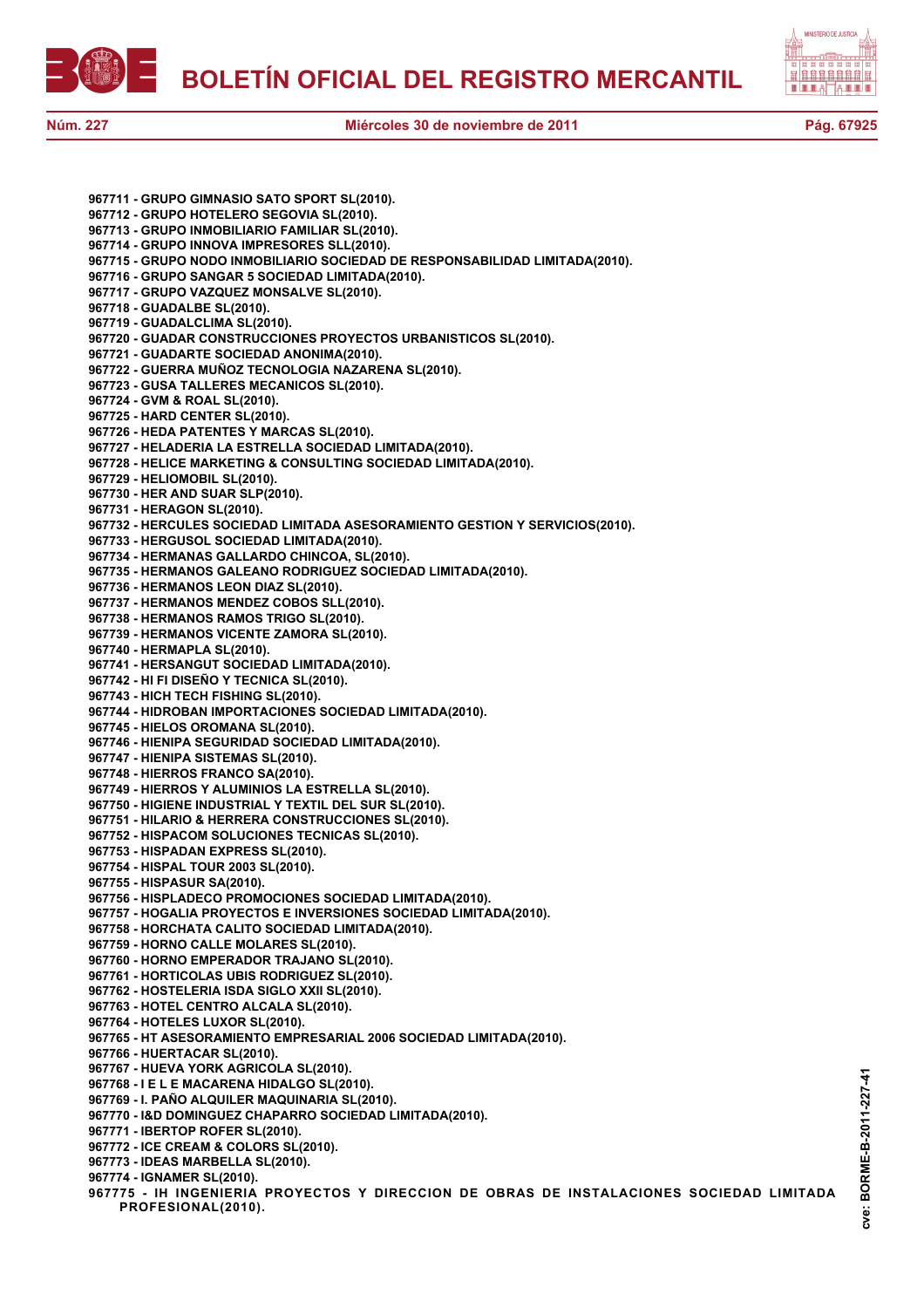



- **967776 IMAGEN Y SONIDO GA GU BA SOCIEDAD LIMITADA(2010). 967777 - IMAGINA ANDALUCIA EXCLUSIVAS DE PUBLICIDAD SOCIEDAD LIMITADA(2010). 967778 - IMAN & VENDING SOCIEDAD LIMITADA(2010). 967779 - IMECI SL(2010). 967780 - IMPERMEABILIZACIONES MANUEL BARRERA SOCIEDAD LIMITADA(2010). 967781 - IMPRENTA ESCANDON SOCIEDAD ANONIMA(2010). 967782 - IMPRENTA HERMANOS GRACIA SOCIEDAD LIMITADA(2010). 967783 - IMPRESION DIGITAL ECOCOPY SOCIEDAD LIMITADA(2010). 967784 - IMPULSIVA SL(2010). 967785 - INDAERO TECNIGRAB, SOCIEDAD LIMITADA(2010). 967786 - INDALO SECURITY SYSTEM SRL(2010). 967787 - INDECU 2004 SL(2010). 967788 - INDEGANAR SL(2010). 967789 - INDUSTRIAS QUIMICAS EUROTEX SL(2010). 967790 - INFABOA SOCIEDAD LIMITADA(2010). 967791 - INFAROGO SOCIEDAD LIMITADA(2010). 967792 - INFORED SERVICIOS INFORMATICOS DE ANDALUCIA SLL(2010). 967793 - INFORMATICA GRAEF SL & WELLNESS TELECOM SL UNION TEMPORAL DE EMPRESAS,LEY 18/1982,DE 26 DE MAYO(2010). 967794 - INFORMATICA LIMON SOCIEDAD LIMITADA(2010). 967795 - INFORMATICA SIVIANES SL(2010). 967796 - INFORMOUSE LAS CABEZAS SL(2010). 967797 - INGENIERIA Y GESTION DEL SUR, SOCIEDAD LIMITADA(2010). 967798 - INGENOSTRUM SL(2010). 967799 - INGEVIERA INGENIERIA Y GESTION MEDIOAMBIENTAL SOCIEDAD LIMITADA(2010). 967800 - INGOAD INGENIERIA Y MONTAJE SL(2010). 967801 - INGOROCASA SIGLO XXI SL(2010). 967802 - INICIATIVA DE SERVICIOS Y CONTRATOS GOBECO 2000, SOCIEDAD LIMITADA(2010). 967803 - INMOBENITEZ SL(2010). 967804 - INMOBILIARIA M BAREA SA(2010). 967805 - INMOBILIARIA WALDMEN SOCIEDAD LIMITADA(2010). 967806 - INMOGESTION ERREQUEERRE SLL(2010). 967807 - INMOSUR INVIERTE SL(2010). 967808 - INMO2 AREA INMOBILIARIA SL EN LIQUIDACION(2010). 967809 - INNOVACION Y COMERCIO URBANO SOCIEDAD LIMITADA(2010). 967810 - INNOVAS SIE SLL(2010). 967811 - INOX 21 SL(2010). 967812 - INSER CONSULTORES SOCIEDAD LIMITADA(2010). 967813 - INSTALACIONES DE CLIMATIZACION MONTAÑO SL(2010). 967814 - INSTALACIONES DE FONTANERIA NAZARENA SL(2010). 967815 - INSTALACIONES ELECTRICAS ANTONIO LOPEZ SRL(2010). 967816 - INSTALACIONES ELECTRICAS CRIMASA SL(2010). 967817 - INSTALACIONES FRANCISCO JAVIER VEGA SL(2010). 967818 - INSTALACIONES GONFERGA SL(2010). 967819 - INSTALACIONES TOVAR SL(2010). 967820 - INSTALACIONES UTRERANAS ROCLIMA SOCIEDAD LIMITADA(2010). 967821 - INSTALNOX AZNALCOLLAR SOCIEDAD LIMITADA(2010). 967822 - INSTITUTO DE ECOCARDIOGRAFIA DOPPLER COLOR DR MORENO ALBA SOCIEDAD LIMITADA(2010). 967823 - INSTITUTO DE MARKETING Y COMUNICACION SL(2010). 967824 - INSTITUTO DOCTOR SACRISTAN SA(2010). 967825 - INSTITUTO NARAKA SL(2010). 967826 - INSTITUTO OFTALMOLOGICO SANTA ANGELA SOCIEDAD LIMITADA PROFESIONAL(2010). 967827 - INSTRUMENTACION RADIOLOGICA SL(2010). 967828 - INSYSUR INGENIERIAS SOCIEDAD LIMITADA EN LIQUIDACION(2010). 967829 - INTEGRAL DE SERVICIOS CIUDAD DEL SOL SL(2010). 967830 - INTERFORO SEVILLA, S.L.(2010). 967831 - INTERNACIONAL DE GENERACION ELECTROMECANICA SOCIEDAD LIMITADA(2010). 967832 - INTERNACIONAL DE GESTION DE OBRAS HIGH TECHNOLOGY CONSTRUCTION SOCIEDAD LIMITADA 967833 - INTERNACIONAL OLIVARERA SA(2010). 967834 - INTERNATIONAL CONSULTING AND MOBILITY AGENCY SOCIEDAD DE RESPONSABILIDAD LIMITADA(2010). 967835 - INVERISLA INMUEBLES SOCIEDAD LIMITADA(2010). 967836 - INVERNESA SL(2010). 967837 - INVERSIONES AGRICOLAS INDUSTRIALES Y COMERCIALES SL(2010). 967838 - INVERSIONES ALPROCON SAMI SOCIEDAD LIMITADA(2010). 967839 - INVERSIONES ARJONA SOCIEDAD LIMITADA(2010).**
	- **967840 INVERSIONES CARDENAS CABANILLAS SL(2010).**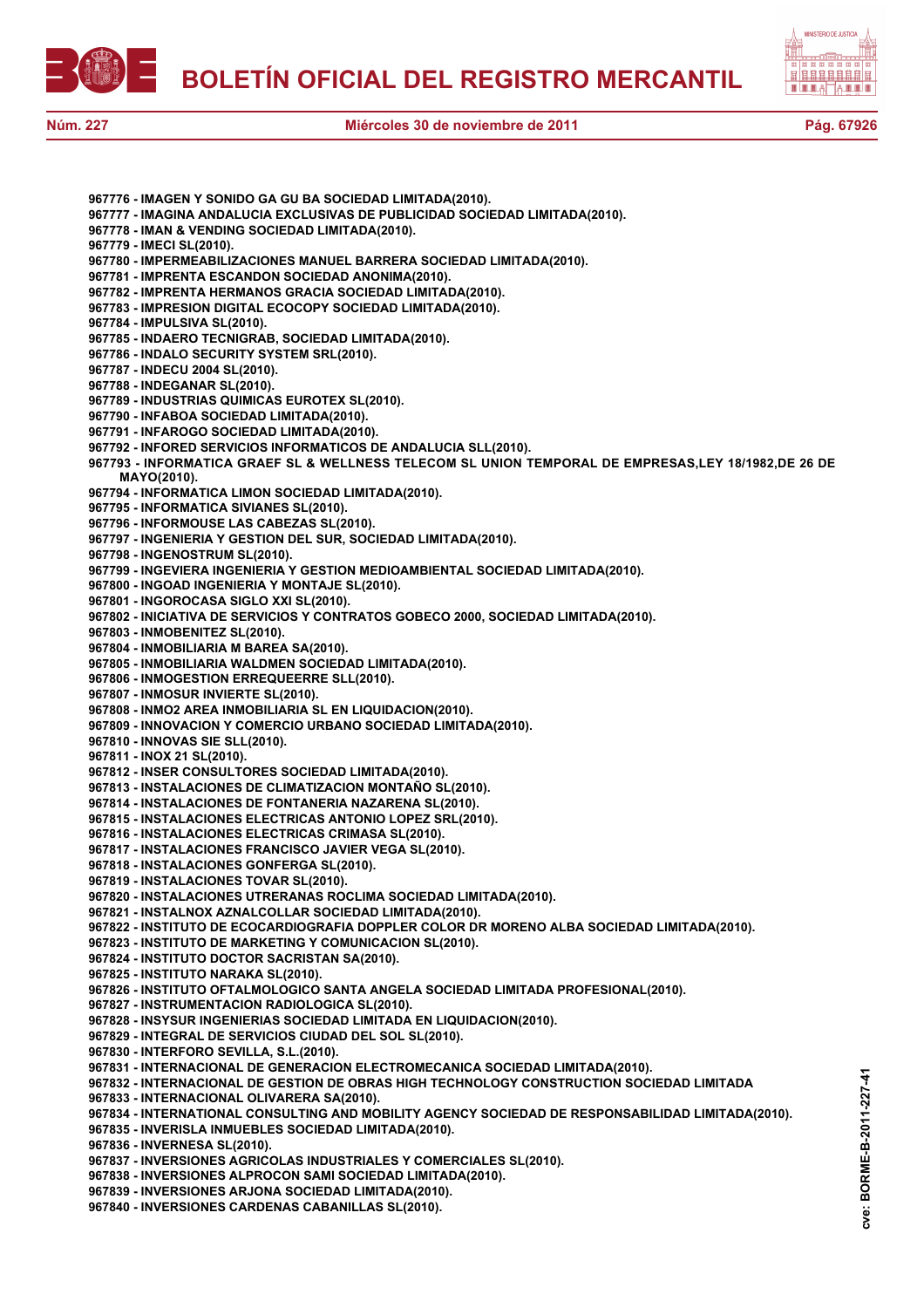



**cve: BORME-B-2011-227-41**

cve:

BORME-B-2011-227-41

**967841 - INVERSIONES DIANA MARTIN SL(2010). 967842 - INVERSIONES EL ALAMILLO SL(2010). 967843 - INVERSIONES HIENIPA ALCALA SL(2010). 967844 - INVERSIONES PHERME 2010, SOCIEDAD LIMITADA(2010). 967845 - INVERSIONES REMANSA SOCIEDAD LIMITADA(2010). 967846 - INVERSIONES ROYMA SOCIEDAD LIMITADA(2010). 967847 - INVERSIONES TRUJILLANO Y NEYRA SOCIEDAD LIMITADA(2010). 967848 - INVERSIONES TRUVE SL(2010). 967849 - INVERSIONES Y SERVICIOS CAMAGUEY SL(2010). 967850 - INVERSUR 2007 SOCIEDAD LIMITADA(2010). 967851 - INVERVERDE SL(2010). 967852 - IRENMEX DESARROLLOS INDUSTRIALES SOCIEDAD LIMITADA(2010). 967853 - ISBILIA ASESORES EMPRESARIALES SL(2010). 967854 - ISLOGESTRANS SOCIEDAD LIMITADA(2010). 967855 - ITALICA DE BOMBAS SL(2010). 967856 - IVYCA ORO SOCIEDAD LIMITADA(2010). 967857 - IZNAYOZ Y ASOCIADOS SL(2010). 967858 - J ARANCE GILABERT SL(2010). 967859 - J S MEJIAS SL(2010). 967860 - J.M.A. ASESORES REUNIDOS SOCIEDAD LIMITADA(2010). 967861 - JAMONES CARNES Y CHACINAS LA IBERICA SL(2010). 967862 - JAPON-MENDEZ ALIMENTACION SL(2010). 967863 - JARDIN DE RECREO RAYOS SOCIEDAD LIMITADA(2010). 967864 - JARDINES GALLEGO SOCIEDAD LIMITADA(2010). 967865 - JASO ANDALUCIA SL(2010). 967866 - JIGALCOR ASESORES SL(2010). 967867 - JIMENEZ MAÑA RECAMBIOS SOCIEDAD LIMITADA(2010). 967868 - JIMENEZ Y PORTILLO ASESORES SOCIEDAD LIMITADA(2010). 967869 - JJ BOHORQUEZ TRANSPORTES Y MOVIMIENTOS DE TIERRA SOCIEDAD DE RESPONSABILIDAD LIMITADA LABORAL(2010). 967870 - JMT CONSULTING SL(2010). 967871 - JOCA ALJARAFE SL(2010). 967872 - JOSE CARLOS CABALLERO SOCIEDAD LIMITADA(2010). 967873 - JOSE DUQUE SL(2010). 967874 - JOSE GRANADOS FERNANDEZ SL(2010). 967875 - JOSE MEJIAS GONZALEZ SOCIEDAD LIMITADA(2010). 967876 - JOSE PEREZ MARTINEZ SL(2010). 967877 - JOSE PRIETO SOCIEDAD LIMITADA(2010). 967878 - JOSUAR SL(2010). 967879 - JOYERIA CARMEN ARCAS SL(2010). 967880 - JUAN BARRERA E HIJOS SL(2010). 967881 - JUAN HOCHBERG KOGAN Y ASOCIADOS SOCIEDAD LIMITADA(2010). 967882 - JUAN MORENO GALLARDO SL(2010). 967883 - JUANA RECHE PIÑA, SUMINISTROS INDUSTRIALES SOCIEDAD LIMITADA(2010). 967884 - JURI Y ASOCIADOS SL(2010). 967885 - KARMA 2001 SL(2010). 967886 - KARMA 2004 SL(2010). 967887 - KENGAI SOCIEDAD LIMITADA(2010). 967888 - KIOSKO DEL MATADERO SL(2010). 967889 - KM 99 DOS HERMANAS SOCIEDAD LIMITADA(2010). 967890 - LA AGACHADIZA SL(2010). 967891 - LA CANTARERA SA(2010). 967892 - LA CAÑADA NAZARENA SL(2010). 967893 - LA ELECTRICA INDUSTRIAL SANTOS LORENTE SL(2010). 967894 - LA ELECTROMOTOR DIESEL SA(2010). 967895 - LA ESTRELLA AVICOLA SOCIEDAD LIMITADA(2010). 967896 - LA HIGUERA CERCA SA(2010). 967897 - LA MAQUINARIA ANDALUZA DE OCASION SL(2010). 967898 - LA MOLLETERA DE ANTEQUERA SL(2010). 967899 - LA PARADEÑA SOCIEDAD LIMITADA(2010). 967900 - LA POLANA SOCIEDAD LIMITADA(2010). 967901 - LA SALMANTINA SU TIENDA ESPECIALIZADA SL(2010). 967902 - LA SIERRA DEL TIO TANO SLL(2010). 967903 - LA TORRE DEL ALJARAFE SL(2010). 967904 - LA VIGIA SA(2010).**

**967905 - LABORATORIO DE NUEVAS TECNOLOGIAS SL(2010).**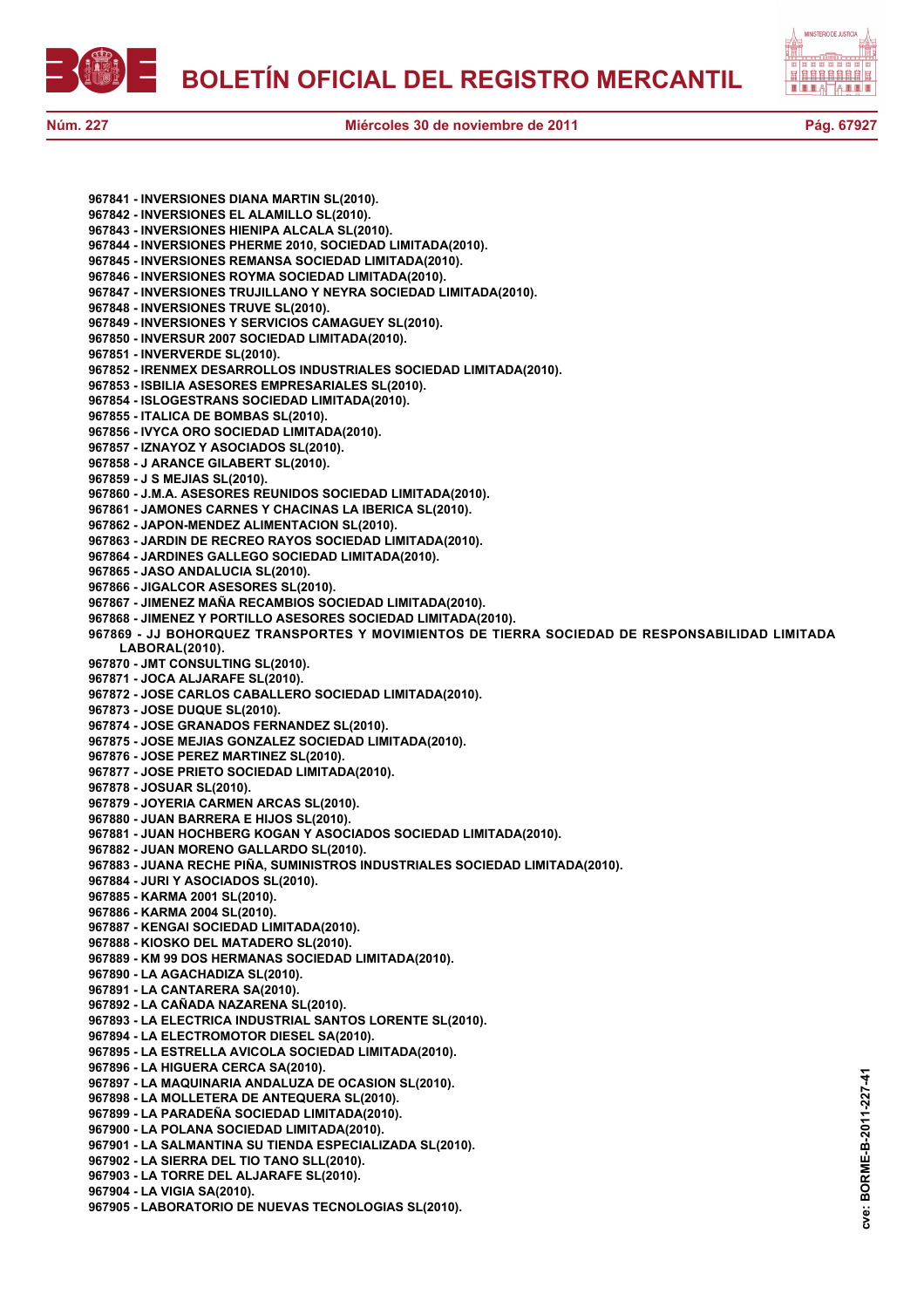



**967906 - LABORATORIOS BIO-DIS ESPAÑA SOCIEDAD LIMITADA(2010). 967907 - LABORATORIOS ZOTAL SL(2010). 967908 - LABORFORMA SL(2010). 967909 - LACTEAS ALCALAREÑAS SL(2010). 967910 - LAMA SISTEMAS DE FILTRADOS SL(2010). 967911 - LAMAR 60 SL(2010). 967912 - LAMPISUR DEL SUR SL(2010). 967913 - LAS GLORIAS DE PILARES SL(2010). 967914 - LAS MARGUILLAS SL(2010). 967915 - LAVADERO CAR SL(2010). 967916 - LAVANDERIA INDUSTRIAL ECOBLAN SL(2010). 967917 - LAVANDERIA Y TINTORERIA LAVISUR SL(2010). 967918 - LAVISUR SERVICIOS HOTELEROS SL(2010). 967919 - LAYGAR SL(2010). 967920 - LEBRIPLAK SOCIEDAD ANONIMA(2010). 967921 - LEGAL CHOICES SOCIEDAD LIMITADA(2010). 967922 - LEGLEZ PUBLICIDAD SOCIEDAD LIMITADA(2010). 967923 - LEISURE HOMES SL(2010). 967924 - LEMA ALJARAFE SL(2010). 967925 - LEMON INTERNATIONAL MANAGEMENT SOCIEDAD LIMITADA(2010). 967926 - LEO POLEY OPTICO SOCIEDAD LIMITADA(2010). 967927 - LEONLU SL(2010). 967928 - LIBERTI RESORT SOCIEDAD LIMITADA(2010). 967929 - LIBRERIA PAPELERIA GAPI SL(2010). 967930 - LIDERPLAN CONSULTORES SOCIEDAD LIMITADA(2010). 967931 - LIMARDY SL(2010). 967932 - LIMPESIN SL(2010). 967933 - LIMPIEZAS ALJARASOL SL(2010). 967934 - LINEA CONSTRUCTIVA INGENIEROS SL(2010). 967935 - LISS - 550 SL(2010). 967936 - LITRASA DE PUEBLA DE CAZALLA SL(2010). 967937 - LLANA & TENOR SRL(2010). 967938 - LLORZA SL(2010). 967939 - LOMAX PRODUCTOS SL(2010). 967940 - LONDRES HOSTELERIA SL(2010). 967941 - LOPEZ BARNETO SL(2010). 967942 - LOPEZ GALLARDO SLOGAN, SOCIEDAD LIMITADA(2010). 967943 - LOPEZ GAVIÑO SA(2010). 967944 - LORCA ROSA INSTECLIMA SOCIEDAD LIMITADA(2010). 967945 - LORINVER MEDIO AMBIENTE S L(2010). 967946 - LOS CONCUÑAOS NUEVO BAR SANCHEZ 1 SL(2010). 967947 - LOS TOALES SL(2010). 967948 - LOVE FLAT SOCIEDAD LIMITADA(2010). 967949 - LOZANO Y OJEDA SL(2010). 967950 - LUCUS AGRO MMV SL(2010). 967951 - LUIS NOVAL SL(2010). 967952 - LUMINEL INSTALACIONES SOCIEDAD LIMITADA(2010). 967953 - M COSSIO ABOGADOS SLP(2010). 967954 - MACABU ASESORAMIENTO EMPRESARIAL SOCIEDAD LIMITADA(2010). 967955 - MACADAMIA ACTIVIDADES SOCIEDAD LIMITADA(2010). 967956 - MACADAMIA RIO SA(2010). 967957 - MACKINLAY GLOBAL MANAGEMENT SOCIEDAD LIMITADA(2010). 967958 - MADERAS COBIL SL(2010). 967959 - MAIRENA 10 CONSULTING SL(2010). 967960 - MAJEMA 92 SOCIEDAD LIMITADA(2010). 967961 - MANCHON DOMINGUEZ E HIJOS SOCIEDAD LIMITADA(2010). 967962 - MANERAS OF LIVING SLL(2010). 967963 - MANGANO ABOGADOS SOCIEDAD LIMITADA(2010). 967964 - MANGANO CUSTOM SL(2010). 967965 - MANJARON Y ARAGON S.L.(2010). 967966 - MANSER CALORIFUGADO SL(2010). 967967 - MANTALHOMBRO SL(2010). 967968 - MANTECON BALBUENA, SL(2010). 967969 - MANTENIMIENTO CONSERVACION Y RENOVABLES SOCIEDAD LIMITADA(2010). 967970 - MANTENIMIENTOS FRIGORIFICOS SEVILLA SOCIEDAD LIMITADA(2010). 967971 - MANUEL ROJAS SL(2010).**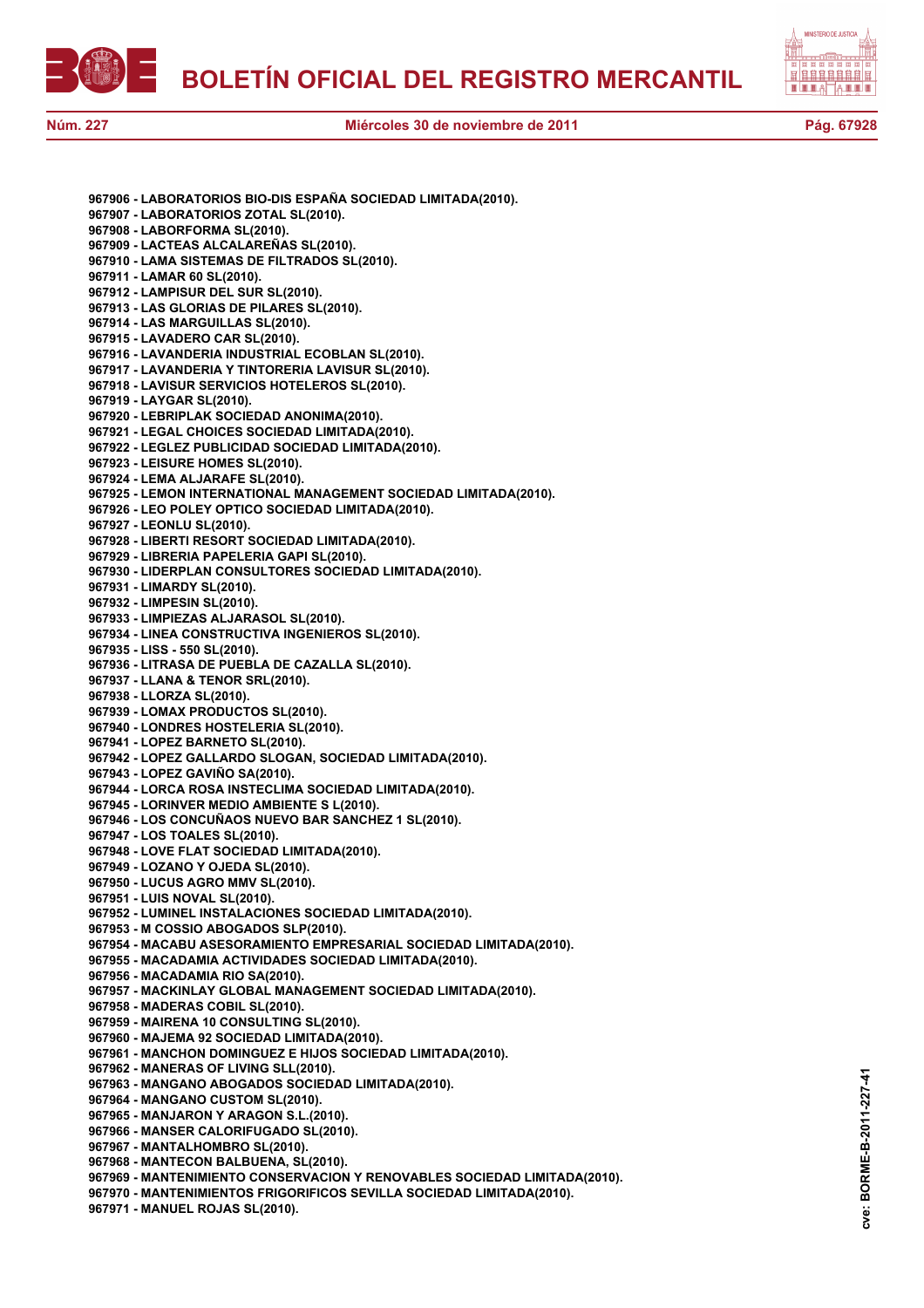



**967972 - MANUEL SANCHEZ AGUILAR SL(2010). 967973 - MANUEL Y ANTONIO TORNAY SL(2010). 967974 - MAQUINARIA Y LABORES AGRICOLAS LAS CABEZAS SL(2010). 967975 - MAQUINARIAS AGRICOLAS EL CURQUEJO SL(2010). 967976 - MARACOSUL SUPERMERCADOS SOCIEDAD LIMITADA(2010). 967977 - MARAKKANA DECORACION SOCIEDAD LIMITADA(2010). 967978 - MARCHENA VISION SL(2010). 967979 - MARCOS MORENO E HIJOS SL(2010). 967980 - MARCYLU PROMOCIONES INMOBILIARIAS SOCIEDAD LIMITADA(2010). 967981 - MARES, CONSULTORES DE FARMACIA SL(2010). 967982 - MARIA JOSE MENDIZABAL MARTINEZ SL(2010). 967983 - MARIN NUÑEZ. PERITOS ASOCIADOS SL(2010). 967984 - MARINA HOTELERA SA(2010). 967985 - MARINA ISLA CRISTINA SOCIEDAD ANONIMA(2010). 967986 - MARISMAS DE TIERRAS BAJAS SL(2010). 967987 - MARMOLES IZQUIERDO LOS CORRALES SL(2010). 967988 - MARMOLES VIRGEN DE GRACIA SL(2010). 967989 - MARONA SERVICIOS INTEGRALES SL(2010). 967990 - MARTAGON BARRERO SL(2010). 967991 - MARTENOT & ASOCIADOS SRL(2010). 967992 - MARTIN JAVIER ODEVECA NITRAM SOCIEDAD DE RESPONSABILIDAD LIMITADA(2010). 967993 - MARTIN ORTEGA EVA MARIA 000166920J SLNE(2010). 967994 - MARTINEZ FERRETERIA Y SUMINISTROS SL(2010). 967995 - MARTINEZ RIDAO AVIACION SOCIEDAD LIMITADA(2010). 967996 - MARTINEZ Y PEREZ GESTION SL(2010). 967997 - MASAMAR NEBRIX SOCIEDAD LIMITADA(2010). 967998 - MASINFOR-MANTENIMIENTO DE SISTEMAS INFORMATICOS SL(2010). 967999 - MASTERS PELUQUEROS SL(2010). 968000 - MATAHACAS GRUPO R&D SL(2010). 968001 - MATAS INTERIORISMO SOCIEDAD LIMITADA(2010). 968002 - MATERIALES GONZALEZ BARBEITO SL(2010). 968003 - MATERIALES GUADAIRA SOCIEDAD LIMITADA(2010). 968004 - MATESUR SL(2010). 968005 - MAZACA SL(2010). 968006 - MBR COPIADORA SOCIEDAD LIMITADA(2010). 968007 - MECAGILENA SLL(2010). 968008 - MECANIZADO VIRTUAL SL(2010). 968009 - MECANIZADOS MAHRANA SOCIEDAD LIMITADA(2010). 968010 - MECAPAUMA S L(2010). 968011 - MEDIADORES ESPAÑOLES DEL SUR SL(2010). 968012 - MEDICAL FORTIS SOCIEDAD LIMITADA(2010). 968013 - MENOBA ARTESANIA, SL(2010). 968014 - MENSAQUE INVERSIONES SL(2010). 968015 - MER K DOGAS PUNTO DE SUMINISTRO SL(2010). 968016 - MERCADO DEL PALETS USADO DE ANDALUCIA SL(2010). 968017 - MERCADOTECNIA HISPALENSE SL(2010). 968018 - MERCAUTO GRUNOSUR SL(2010). 968019 - MERJOSE SOCIEDAD LIMITADA(2010). 968020 - MESON-RESTAURANTE ANA REVERTE SL(2010). 968021 - METALCUB SL(2010). 968022 - METODOS DE ENSEÑANZA EN VIDEO Y AUDIO SL(2010). 968023 - METRO-MONTA SL(2010). 968024 - MEYER INVERSIONES SL(2010). 968025 - MIANGLI SL(2010). 968026 - MICRO STILO SL(2010). 968027 - MIGUEL CACERES SA(2010). 968028 - MIHAJON ARQUITECTURA, SOCIEDAD LIMITADA PROFESIONAL(2010). 968029 - MINEROKIMIA SL(2010). 968030 - MINGOCHAO SA(2010). 968031 - MINI VIVIENDA SL(2010). 968032 - MIRTACEA SOCIEDAD LIMITADA(2010). 968033 - MLL ARQUITECTURA Y URBANISMO 2006 SOCIEDAD LIMITADA(2010). 968034 - MMG TECNOALIMENTARIA, SOCIEDAD LIMITADA(2010). 968035 - MOBESAN SL(2010). 968036 - MOISES MUÑOZ E HIJOS SL(2010). 968037 - MONEBA AGRICOLA SL(2010).**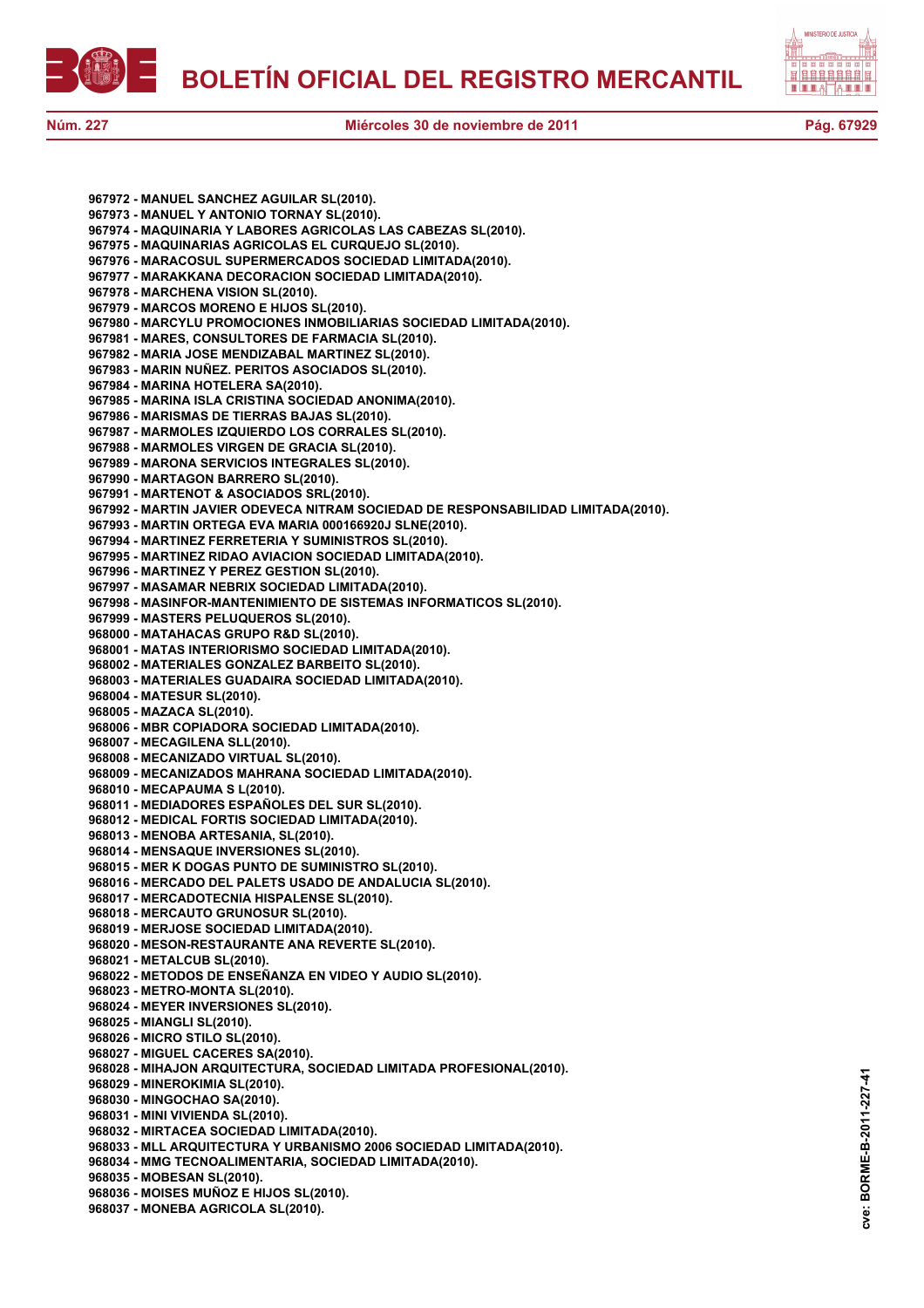

**968038 - MONFERVE SL(2010).**

**968046 - MONTAJES ENGELMO SL(2010).**

**968039 - MONOCAPAS CEYPER SOCIEDAD LIMITADA(2010). 968040 - MONTAJE DE ESTRUCTURAS BAENA Y YEPES SL(2010).**



**Núm. 227 Miércoles 30 de noviembre de 2011 Pág. 67930**

**968041 - MONTAJES DE PLACAS DE HORMIGON DAJUMA SOCIEDAD LIMITADA(2010).**

**968042 - MONTAJES E INSTALACIONES ELECTRICAS CABRERA SL(2010). 968043 - MONTAJES ELECTRICOS FRANCRI VILLASAUCE SLL(2010). 968044 - MONTAJES ELECTRICOS MARTINEZ VALERIO SLL(2010). 968045 - MONTAJES ELECTRICOS PEREZ SANTANA SL(2010).**

**968047 - MONTAJES ESTRUCTURALES JAM SOCIEDAD LIMITADA(2010). 968048 - MONTAJES HOLNERO SOCIEDAD LIMITADA(2010). 968049 - MONTAJES MEDIPLAC, S.L.(2010). 968050 - MONTAJES Y SERVICIOS HIPOLITO SOCIEDAD DE RESPONSABILIDAD LIMITADA(2010). 968051 - MONTE CAÑUELO SOCIEDAD LIMITADA(2010). 968052 - MONTESINOS Y FIGUEROA SL(2010). 968053 - MONTILLA E HIJOS SL(2010). 968054 - MORENO CUTIÑO SL(2010). 968055 - MORRE SL(2010). 968056 - MOSEIRA SL(2010). 968057 - MOTOBAIKEN SOCIEDAD LIMITADA(2010). 968058 - MOTORDOS SEVILLA SA(2010). 968059 - MOVIMIENTOS DE TIERRA CABALASER SL(2010). 968060 - MOVIMIENTOS DE TIERRAS EL PRADILLO SL(2010). 968061 - MSC FABRICAS AGRICOLAS SL(2010). 968062 - MUEBLES DATI SL(2010). 968063 - MUEBLES NUESTRA SEÑORA DE VALME SL(2010). 968064 - MUEBLES PARA COCINAS Y BAÑOS SOCIEDAD DE RESPONSABILIDAD LIMITADA(2010). 968065 - MUEBLES TRUJILLO SL(2010). 968066 - MUEBLES VALPOL, SL(2010). 968067 - MULATO CONSTRUCCIONES Y MOVIMIENTO DE TIERRAS SOCIEDAD LIMITADA(2010). 968068 - MULTILUZ EMPRESA DE SERVICIOS ELECTRICOS SL(2010). 968069 - MULTIPINTURAS SL(2010). 968070 - MULTISERVICIOS ACLOR SL(2010). 968071 - MULTISERVICIOS LAS DELICIAS SOCIEDAD LIMITADA(2010). 968072 - MULTISERVICIOS MULRO SOCIEDAD LIMITADA(2010). 968073 - MULTISERVICIOS SAUMAR SL(2010). 968074 - MUROL SA(2010). 968075 - MURYMAR HISPALIS CONSULTING SOCIEDAD LIMITADA(2010). 968076 - MUÑOZ SUAREZ 2007 SOCIEDAD LIMITADA(2010). 968077 - MUSICAL MODESTO SL(2010). 968078 - NADALSUR SERVICIOS INMOBILIARIOS SOCIEDAD LIMITADA(2010). 968079 - NAFA ASESORES SL(2010). 968080 - NAFA FORMACION SL(2010). 968081 - NAGORIBA'95 SL(2010). 968082 - NANDAIASA SL(2010). 968083 - NARAFA SL(2010). 968084 - NAVAIR SL(2010). 968085 - NAVAS TALLER DE REPARACION DE AUTOMOVILES SOCIEDAD DE RESPONSABILIDAD LIMITADA(2010). 968086 - NAZARAUTO SA(2010). 968087 - NAZARENA DE EXPLOTACIONES INMOBILIARIAS SOCIEDAD LIMITADA(2010). 968088 - NAZARENA DE GRABACIONES SL(2010). 968089 - NAZARENA DE PROYECTOS Y CONSTRUCCIONES SL(2010). 968090 - NAZARENA DE TINTORERIAS SL(2010). 968091 - NEBULA ENTERTAINMENT SOCIEDAD LIMITADA(2010). 968092 - NECATORRES SL(2010). 968093 - NEFAS SIGLO XXI SERVICIOS SOCIEDAD LIMITADA(2010). 968094 - NEFERO ASESORES SL(2010). 968095 - NEI MOMPE SL(2010). 968096 - NEO TECON SANYDOR S L(2010). 968097 - NERVION VAL SOCIEDAD DE RESPONSABILIDAD LIMITADA(2010). 968098 - NEUMATICOS ABAD SL(2010). 968099 - NEUMATICOS ESPINOSA E HIJOS SL(2010). 968100 - NEUMATICOS RIEGO SL(2010). 968101 - NEUMATICOS Y MACIZOS SOCIEDAD LIMITADA(2010). 968102 - NIETO ARENAS SL(2010). 968103 - NIRUNTA SOCIEDAD LIMITADA(2010).**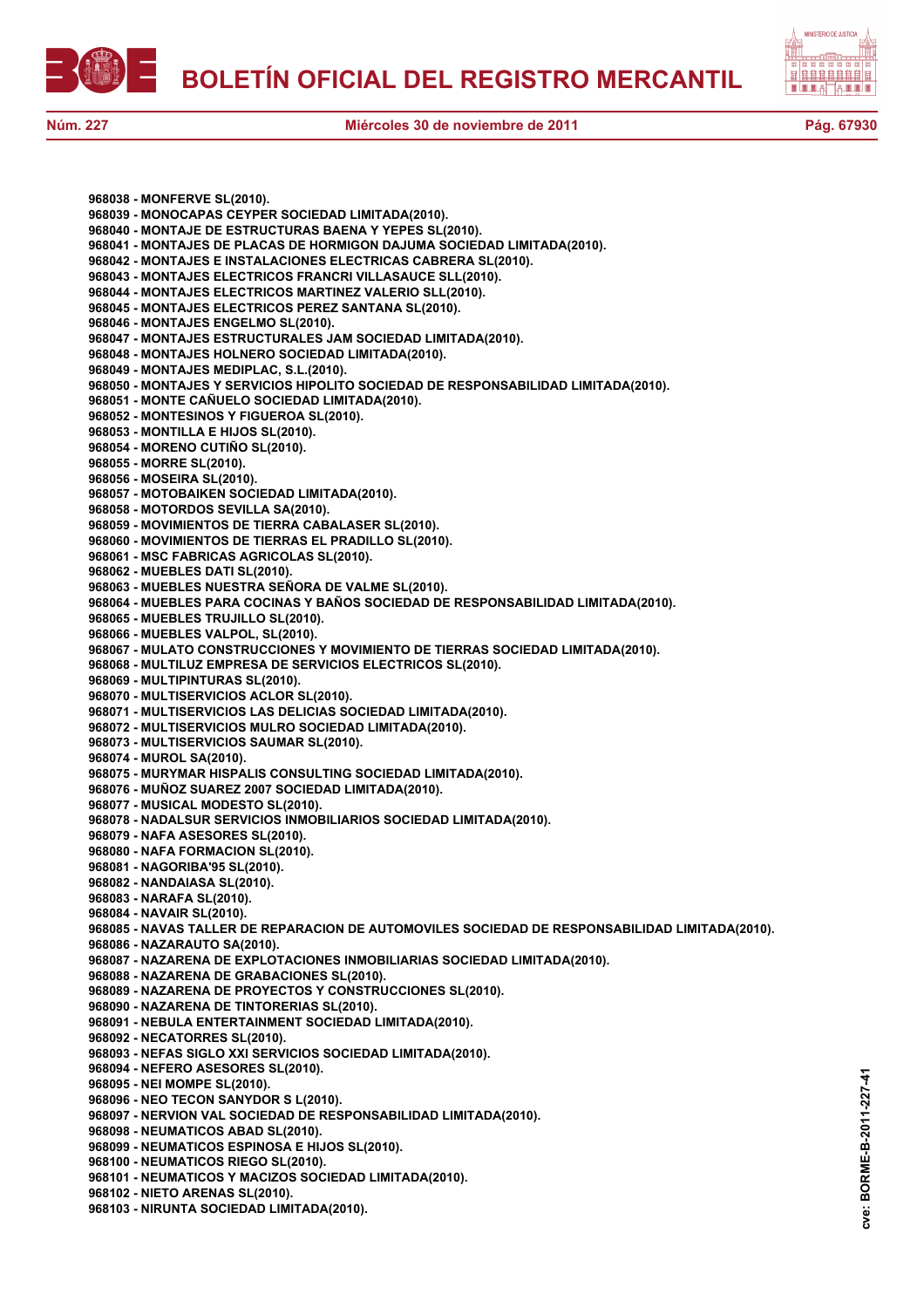



**968104 - NISTES ECONOMISTAS SL(2010). 968105 - NM PROYECTOS URBANOS ANDALUCES SL(2010). 968106 - NORTECAZA SL(2010). 968107 - NOVA BIO-SOLAR SOCIEDAD LIMITADA(2010). 968108 - NOVAPLANT SUR SOCIEDAD LIMITADA(2010). 968109 - NUCHERA & NUCHERA SA(2010). 968110 - NUEVA SEVILLA EXPRESS SOCIEDAD ANONIMA(2010). 968111 - NUEVA THE FREELANCE COMPANY SL(2010). 968112 - NUEVOS ACCIONISTAS DE QUINTO SL(2010). 968113 - NUEVOS DESARROLLO FINANCIERO 2005 SL(2010). 968114 - NUEVOS DESARROLLOS COCINEROS SOCIEDAD LIMITADA(2010). 968115 - NUEVOS POLIMEROS SL(2010). 968116 - NURE CALZADOS SL(2010). 968117 - O T C SUR SL(2010). 968118 - O. T. A. RICARDO SANCHEZ SOCIEDAD LIMITADA(2010). 968119 - OBRAS CONSTREYPRO SOCIEDAD LIMITADA(2010). 968120 - OBRAS Y REHABILITACIONES TRIANA SL(2010). 968121 - OBRAS Y SERVICIOS LATERIS SOCIEDAD LIMITADA(2010). 968122 - OCAMUN SL(2010). 968123 - OCCIDENTAL DE RIEGO SOCIEDAD LIMITADA(2010). 968124 - OLEOFLUID SL(2010). 968125 - OLEOMIJE SOCIEDAD LIMITADA(2010). 968126 - OLIAS FERNANDEZ SOCIEDAD LIMITADA(2010). 968127 - OLITEX 2000 SL(2010). 968128 - OLIVAR LA MOTILLA SL(2010). 968129 - OLMO CARNICAS LOREÑAS SL(2010). 968130 - OMNIA ASESORAMIENTO SL(2010). 968131 - ONUMOTOR DE AUTOMOCION SL(2010). 968132 - OPENROOM CUATRO MAS UNO S L(2010). 968133 - OPERADORES PORCINOS SA(2010). 968134 - OPTICA UNIKAVISION SOCIEDAD LIMITADA LABORAL(2010). 968135 - ORDOÑEZ DIAZ SOCIEDAD LIMITADA(2010). 968136 - ORFEBRERIA TRIANA SL(2010). 968137 - ORFILA11 ARQUITECTOS SOCIEDAD LIMITADA PROFESIONAL(2010). 968138 - ORO BLANCO SOCIEDAD LIMITADA(2010). 968139 - OROMANA CONSULTORES SL(2010). 968140 - OROMANA DE INMUEBLES SL(2010). 968141 - ORTEDEL 2002 SL(2010). 968142 - ORTEGA ROJAS CONGELADOS BAJO CERO SL(2010). 968143 - OSORNO MORENO SL(2010). 968144 - OXICORTADOS DOS HERMANAS SL(2010). 968145 - OYKLAUSS SA(2010). 968146 - OYKOS ASESORAMIENTO Y GESTION SL(2010). 968147 - OYKOS ASESORES SL(2010). 968148 - PACO SALAS SA(2010). 968149 - PADOMA CONSULTING SOCIEDAD LIMITADA(2010). 968150 - PALACETE DE LOS LASSO SL(2010). 968151 - PALETS Y MADERAS JOSE VENTURA SOCIEDAD LIMITADA(2010). 968152 - PALMERA DOCE SL(2010). 968153 - PALMERA REAL SL(2010). 968154 - PALOMO E HIJOS SOCIEDAD LIMITADA(2010). 968155 - PANACE SOCIEDAD LIMITADA(2010). 968156 - PANADERIA PRADAS SL(2010). 968157 - PANIZA Y CAPELLAN ASESORES SL(2010). 968158 - PANLIRIA SL(2010). 968159 - PAPELERIA EL PILERO SOCIEDAD LIMITADA(2010). 968160 - PARADAS RUBBER'S SOCIEDAD LIMITADA(2010). 968161 - PARAHAL PROMOCIONES GENERALES SL(2010). 968162 - PAREJA PATRIMONIAL SL(2010). 968163 - PARQUE INFANTIL KUKO SOLUCAR SOCIEDAD LIMITADA(2010). 968164 - PARQUE INMOBILIARIO COSTA DEL SOL SL(2010). 968165 - PARQUE S J SL(2010). 968166 - PARRILLA LA TRANQUERA SUR SLL(2010). 968167 - PASTELERIA INDUSTRIAL GALLEGO HERMANOS SL(2010). 968168 - PAUMART PROYECTOS INMOBILIARIOS SOCIEDAD LIMITADA(2010). 968169 - PAYAN & LARA SOCIEDAD DE RESPONSABILIDAD LIMITADA(2010).**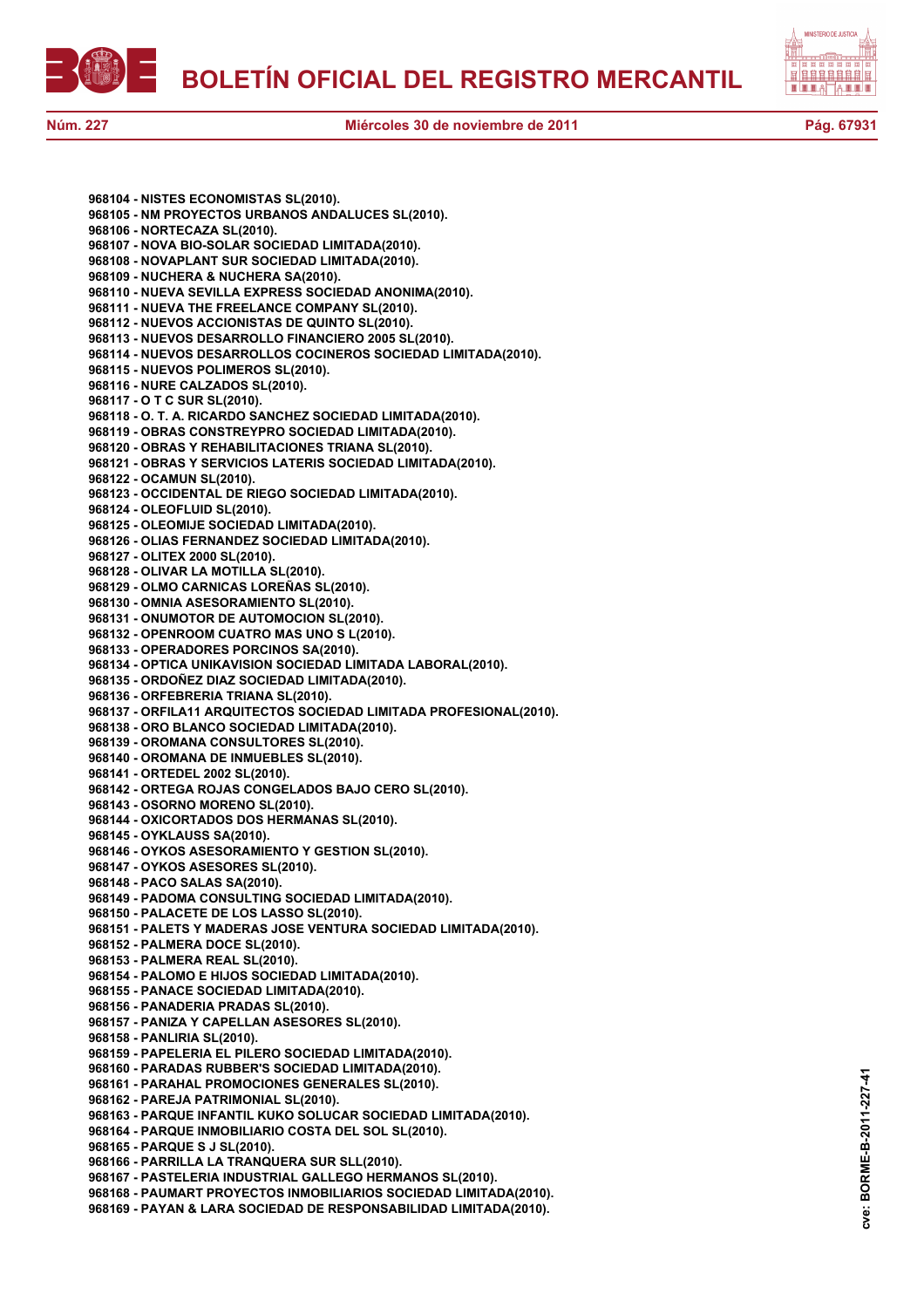



**968170 - PAYMEFLOR SOCIEDAD LIMITADA(2010). 968171 - PEJEROMA SOCIEDAD DE RESPONSABILIDAD LIMITADA LABORAL(2010). 968172 - PELETERIA REYES SOCIEDAD LIMITADA(2010). 968173 - PEMAFE SL(2010). 968174 - PENGUICHA OPTICOS SOCIEDAD DE RESPONSABILIDAD LIMITADA LABORAL(2010). 968175 - PERFORACIONES EXPOA SL(2010). 968176 - PERITIA SOLUCIONES S L(2010). 968177 - PERSAVI SPORT, SOCIEDAD LIMITADA(2010). 968178 - PERSISUR SOLAR ENERGY SOCIEDAD LIMITADA(2010). 968179 - PESCANDALUCIA SUR SL(2010). 968180 - PETRA DE BK SOCIEDAD LIMITADA(2010). 968181 - PIENSA A LA INVERSA SOCIEDAD LIMITADA(2010). 968182 - PIMAC DE MORON SL(2010). 968183 - PINOGUESA SL(2010). 968184 - PINTURA INDUSTRIAL DEL ALJARAFE SL(2010). 968185 - PINTURAS EUROTEX SA(2010). 968186 - PINTURAS GOMESUR SOCIEDAD LIMITADA(2010). 968187 - PINTURAS JOALCA SL(2010). 968188 - PINTURAS LARA E HIJOS SOCIEDAD LIMITADA(2010). 968189 - PINTURAS MOHEDANO SL(2010). 968190 - PINTURAS SOLANO SL(2010). 968191 - PLANETA EXPLORA SL(2010). 968192 - PLATAFORMAS NAZARENAS SL(2010). 968193 - PLAYAS DE MECA SOCIEDAD LIMITADA(2010). 968194 - PLAZA NUEVA OFICINA TECNICA SL(2010). 968195 - PODANOVA SUR SOCIEDAD LIMITADA(2010). 968196 - POLDER MAROC SOCIEDAD LIMITADA(2010). 968197 - POLVERO SAN JERONIMO SL(2010). 968198 - PORTIGONZA SL(2010). 968199 - PORTILLO E HIJO SL(2010). 968200 - POSFORMADOS LA RED SL(2010). 968201 - PRAEMIUM BIOENERGIA SOCIEDAD LIMITADA(2010). 968202 - PRAXIA COMUNICACION MARKETING Y COMERCIO SOCIEDAD LIMITADA(2010). 968203 - PRECISION DEL MECANIZADO DEL SUR S L(2010). 968204 - PRECOCINADOS SIMON'S SOCIEDAD LIMITADA(2010). 968205 - PRECURSORA DE INGENIERIA Y SISTEMAS SOCIEDAD LIMITADA(2010). 968206 - PREVENCION E INVESTIGACION DE PLAGAS SLL(2010). 968207 - PREVENCIONES SERPRE SL(2010). 968208 - PRODUCCIONES ODEON SLL(2010). 968209 - PRODUCTORES AVICOLAS CENTRO SUR SL(2010). 968210 - PROFESIONALES DE MANTENIMIENTO Y LIMPIEZAS SOCIEDAD LIMITADA(2010). 968211 - PROGRESO Y DESARROLLO DE LAS ANTILLAS SL(2010). 968212 - PROIMB LAS DOBLAS SL(2010). 968213 - PROINCA MARTIN MUÑOZ SL(2010). 968214 - PROINSER INGENIERIA SLL(2010). 968215 - PROKYN 2004 SOCIEDAD DE RESPONSABILIDAD LIMITADA(2010). 968216 - PROMO-INMO HERNAGO SL(2010). 968217 - PROMOCION CAMINO VILLANUEVA SL(2010). 968218 - PROMOCIONES ALCAITAN SOCIEDAD LIMITADA(2010). 968219 - PROMOCIONES ARQUILLO DE AZNALCAZAR SL(2010). 968220 - PROMOCIONES BERCRUZ SL(2010). 968221 - PROMOCIONES BUDLEIA SL(2010). 968222 - PROMOCIONES DE VIVIENDAS DE DISEÑOS ARQUITECTONICOS SL(2010). 968223 - PROMOCIONES EUROSEVILLA 2000 SOCIEDAD ANONIMA(2010). 968224 - PROMOCIONES GARDEN SL(2010). 968225 - PROMOCIONES KISAPASO SOCIEDAD LIMITADA(2010). 968226 - PROMOCIONES PROSEVEN SL(2010). 968227 - PROMOCIONES REAL DE VILLAFRANCA SOCIEDAD LIMITADA(2010). 968228 - PROMOCIONES REDOM LOS PALACIOS SOCIEDAD LIMITADA(2010). 968229 - PROMOCIONES Y CONSTRUCCIONES LORALJARAFE SL(2010). 968230 - PROMOCIONES Y CONSTRUCCIONES TENOR MAIRELES SL(2010). 968231 - PROMOCIONES Y GENERACIONES INMOBILIARIAS SEVILLA SOCIEDAD DE RESPONSABILIDAD LIMITADA(2010). 968232 - PROMOPIN SL(2010). 968233 - PROMOTAUYCO SL(2010).**

**968234 - PROMOTORA DE HUEVAR SL(2010).**

**968235 - PROMOTORA Y REHABILITADORA PLAZA SAN MARCOS SL(2010).**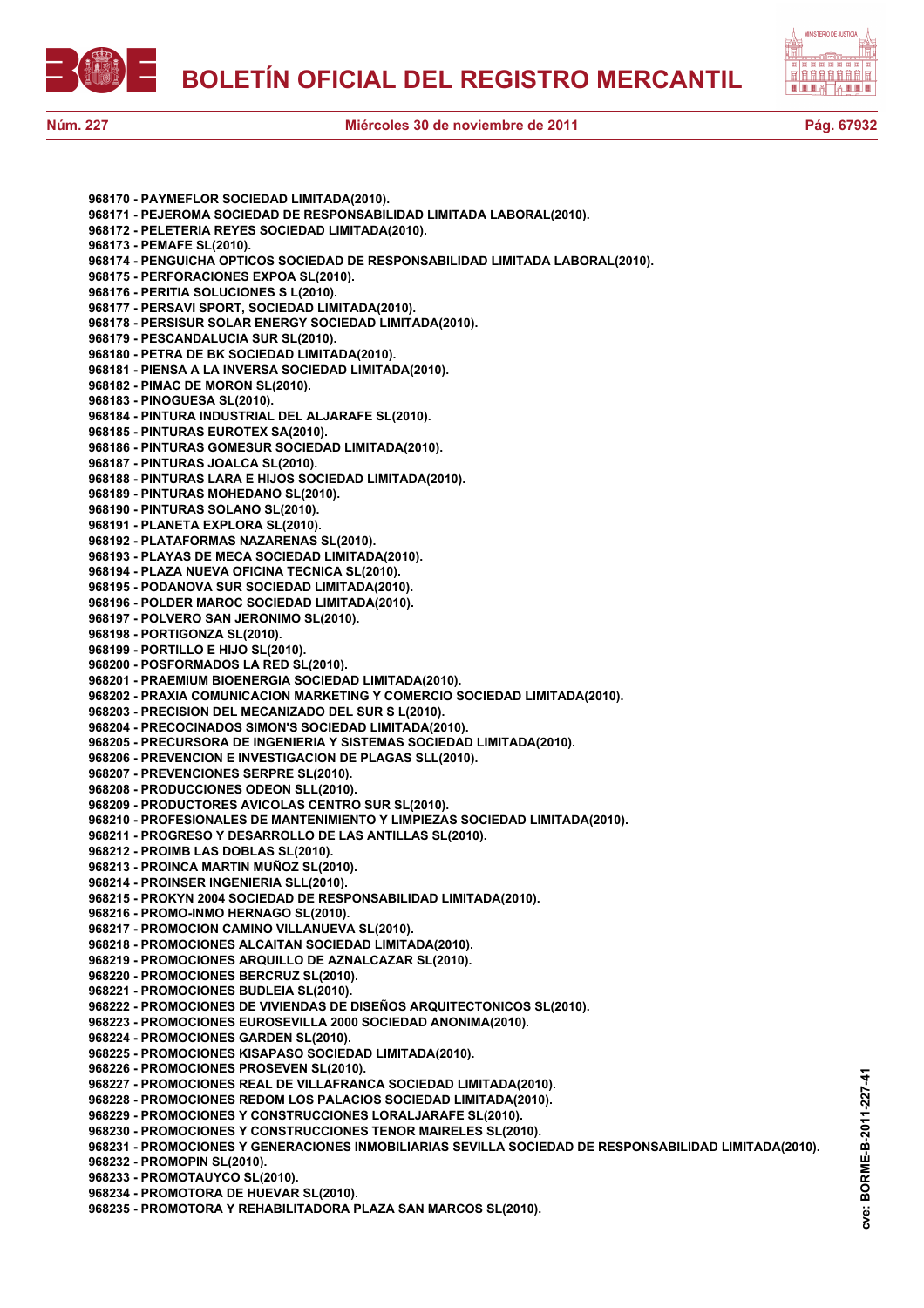



**968236 - PROPERAL SL(2010). 968237 - PROSETRANS SOCIEDAD LIMITADA(2010). 968238 - PROSEVISA DESARROLLO INMOBILIARIO SOCIEDAD LIMITADA(2010). 968239 - PROTOCOLO PATRIMONIAL ENGLOBA, S.L.(2010). 968240 - PROVIDEO SEVILLA SL(2010). 968241 - PROYECTOS CINEMATOGRAFICOS SL(2010). 968242 - PROYECTOS DE ACTUACIONES RESIDENCIALES Y SUELO, SOCIEDAD LIMITADA PROFESIONAL(2010). 968243 - PROYECTOS INTEGRALES DE CONSTRUCCION 2010 SL(2010). 968244 - PROYECTOS Y CONSTRUCCIONES MAGASAN SL(2010). 968245 - PROYEFER LEBRI SOCIEDAD LIMITADA(2010). 968246 - QUESOS TORRELAREINA SL(2010). 968247 - R D F OFIMATICA SOCIEDAD LIMITADA(2010). 968248 - R M A SISTEMAS DE MARCADO SL(2010). 968249 - R. AMADOR ARTILLO SL(2010). 968250 - RAFAEL OLIAS FERNANDEZ SL(2010). 968251 - RAFAEL RENGIFO MOTOS SL(2010). 968252 - RAFAEL ROSADO OJEDA SOCIEDAD LIMITADA(2010). 968253 - RAFAEL SANCHEZ COMAS SL(2010). 968254 - RAMIRA 2005 SL(2010). 968255 - RAMON RODRIGUEZ JIMENEZ SL(2010). 968256 - RAMON TORRES VALERA SOCIEDAD LIMITADA(2010). 968257 - RAMOS BANDO REUNIDOS SL(2010). 968258 - RAYFER SOCIEDAD LIMITADA PERITOS TASADORES DE SEGUROS(2010). 968259 - RC CONSTRUCCIONES REFORMAS Y REHABILITACION SOCIEDAD LIMITADA(2010). 968260 - REAL MODAS SL(2010). 968261 - RECICLADO DE MADERAS DE ANDALUCIA SL(2010). 968262 - RECREATIVOS DALY SL(2010). 968263 - RECREATIVOS HISPALENSE SL(2010). 968264 - RECREATIVOS JEPESA SOCIEDAD LIMITADA(2010). 968265 - RECREATIVOS JIMOLID SL(2010). 968266 - RECREATIVOS OPERMATIC SOCIEDAD LIMITADA(2010). 968267 - RECREATIVOS RODRIGUEZ GALVEZ SOCIEDAD LIMITADA(2010). 968268 - RECREATIVOS ROYMAC SOCIEDAD LIMITADA(2010). 968269 - RECREBAB SL(2010). 968270 - RED CONSULTORES E INGENIEROS SOCIEDAD SOCIEDAD LIMITADA(2010). 968271 - RED DE ALCALA SOCIEDAD LIMITADA(2010). 968272 - RED DE CONSULTORES EN FRANQUICIA SOCIEDAD LIMITADA(2010). 968273 - RED LOGISTICA DE MAQUINARIA SL(2010). 968274 - REDBIN DESTRUCCION CONFIDENCIAL SOCIEDAD LIMITADA(2010). 968275 - REFORMAS Y CONSTRUCCIONES ECIJA SL(2010). 968276 - REFORMAS Y GRUPO N&G SL(2010). 968277 - REGODENT SL(2010). 968278 - REGOLAS ANDRADE SL(2010). 968279 - REGOLAS Y TALADROS DEL SUR SL(2010). 968280 - REHABILITACIONES ITALICA SL(2010). 968281 - REJENAT SL(2010). 968282 - REMECASUR SOCIEDAD LIMITADA(2010). 968283 - RENOVATIO PROMOTORA SOLAR SL(2010). 968284 - RENT WHEELER SL(2010). 968285 - RENTS AND BUSINESS SERRADILLA SL(2010). 968286 - REPARTOS LOS ANGELES SL(2010). 968287 - REPRESENTACIONES DEPORTIVAS ARPA SL(2010). 968288 - RESIDENCIA DE ANCIANOS EL GRAN PODER SL(2010). 968289 - RESIDENCIA NTRO PADRE JESUS SL(2010). 968290 - RESIDENCIAL LAS CARRIZAS SL(2010). 968291 - RESONANCIA SUR SOCIEDAD ANONIMA(2010). 968292 - RESTAURACIONES CERAMICAS SOCIEDAD LIMITADA(2010). 968293 - RESTAURACIONES REFORMAS Y CONSTRUCCION TORRES SOCIEDAD LIMITADA(2010). 968294 - RESTAURANTE BAR EL PUERTO SA(2010). 968295 - RESTAURANTE LA MUELA SL(2010). 968296 - RESTAURANTE PARQUE SA(2010). 968297 - RESTAURANTES DON RAIMUNDO SA(2010). 968298 - RESTAURANTES MACADAMIA, SOCIEDAD LIMITADA(2010). 968299 - RETAILRENTA SL(2010). 968300 - RETOS Y SOLUCIONES T2M SL(2010).**

**968301 - REVESTIMIENTOS DE PINTURAS MONTERO SOCIEDAD LIMITADA(2010).**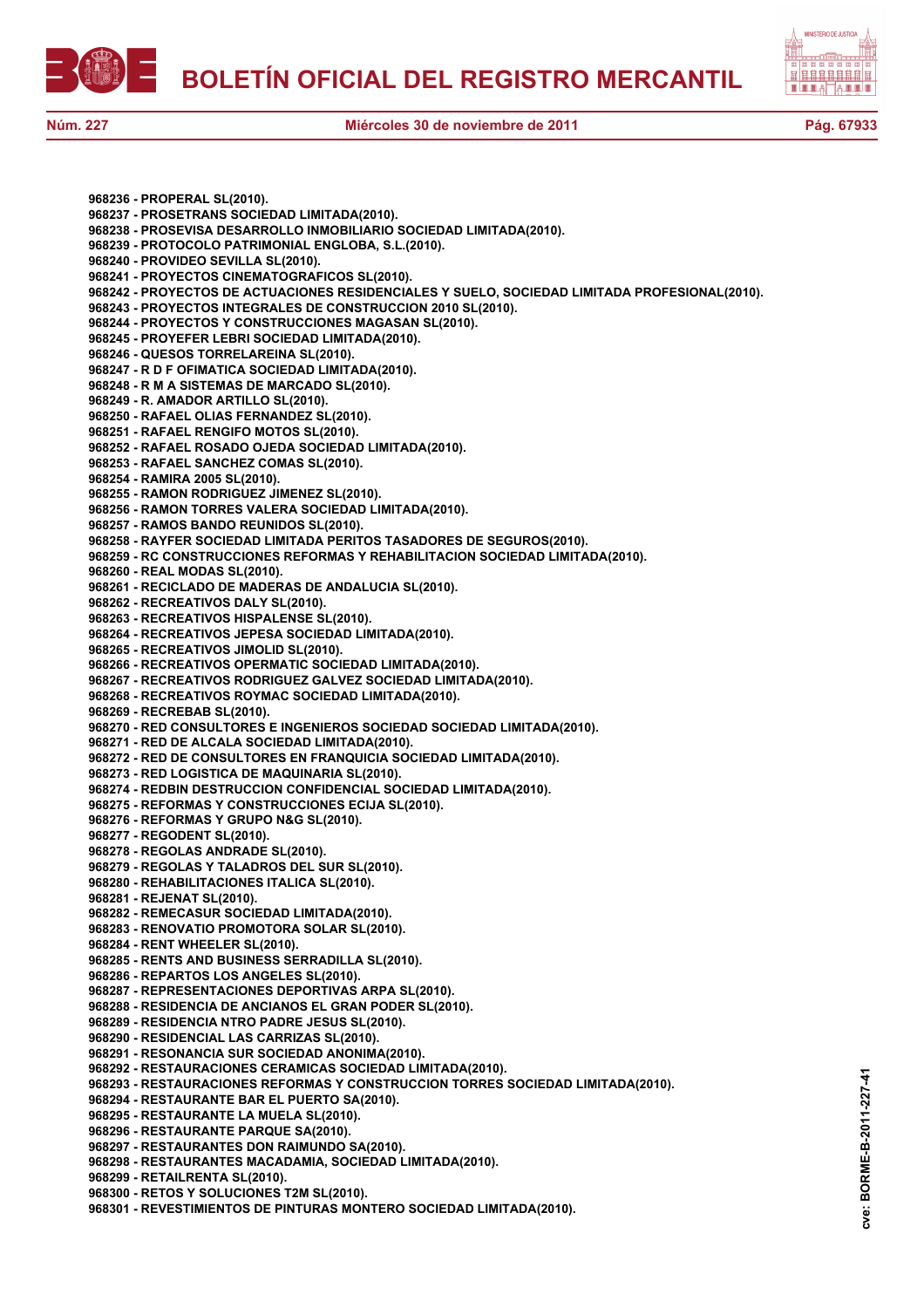



**968302 - REVESTIMIENTOS GARCIA Y ROMERO SL(2010). 968303 - REVESTIMIENTOS YESPROAL SL(2010). 968304 - RGC & DAGA SOCIEDAD LIMITADA(2010). 968305 - RICARDO AGUILAR E HIJOS SOCIEDAD LIMITADA(2010). 968306 - RIOJA Y FAMILIA SL(2010). 968307 - RIOSLA CONSTRUCCIONES SL(2010). 968308 - RIVERA HAZOR SOCIEDAD LIMITADA(2010). 968309 - ROACONSA SL(2010). 968310 - ROAD FOODS ESPAÑA SL(2010). 968311 - ROALESA CONSTRUCCIONES SA(2010). 968312 - ROCA ASESORAMIENTO Y GESTION SL(2010). 968313 - ROCA COMPRAVENTA DE EMPRESAS Y ACTIVOS EMPRESARIALES SOCIEDAD LIMITADA(2010). 968314 - ROCIO AMADOR Y HERMANOS SL(2010). 968315 - ROCORGAL SL(2010). 968316 - RODEPEÑA SL(2010). 968317 - RODGAR SL(2010). 968318 - RODRIGUEZ DOMINGUEZ Y PERIAÑEZ SERVICIOS ANDALUCES, SOCIEDAD LIMITADA(2010). 968319 - RODRIGUEZ Y MACIAS SL(2010). 968320 - ROLANDO TIJERA SL(2010). 968321 - ROLPADU SOCIEDAD LIMITADA(2010). 968322 - ROMAN Y ROSADO SL(2010). 968323 - ROMERO MEJIAS MEDIACION CORREDURIA DE SEGUROS SOCIEDAD LIMITADA(2010). 968324 - ROMERO Y MANCERA SL(2010). 968325 - ROMO ARTESANOS DEL MUEBLE SL(2010). 968326 - ROSADO CENTER SL(2010). 968327 - ROSALINA BRENES SL(2010). 968328 - ROTI 2005 CONSTRUCCIONES SL(2010). 968329 - ROTREFER HOSTELERIA SOCIEDAD LIMITADA(2010). 968330 - ROTULOS JOMASA SL(2010). 968331 - ROX WORLD CORPORATION SOCIEDAD LIMITADA(2010). 968332 - RUBIO MARIN ARQUITECTOS SOCIEDAD LIMITADA PROFESIONAL(2010). 968333 - RUBIO PLATA SL(2010). 968334 - RUEDA Y VICTOR REFORMAS Y CONSTRUCCIONES SOCIEDAD LIMITADA(2010). 968335 - RUMAVICSAN SOCIEDAD LIMITADA(2010). 968336 - RUPADAN SL(2010). 968337 - RYDALCA SELECCION SL(2010). 968338 - SADEA RENOVABLES, SOCIEDAD LIMITADA(2010). 968339 - SAHECE SA(2010). 968340 - SAIL & AND YATES Y SISTEMAS NAVALES SOCIEDAD LIMITADA(2010). 968341 - SALAS Y DONAIRE SOCIEDAD LIMITADA(2010). 968342 - SALMER HISPANICO SL(2010). 968343 - SALUHER SL(2010). 968344 - SALVAMAR SL(2010). 968345 - SANCHEZ-BARRIGA ASESOR SEGUROS SL(2010). 968346 - SANLUCAR SOLAR SA(2010). 968347 - SANROCON SL(2010). 968348 - SANTA JUSTA SOFTWARE SL(2010). 968349 - SANTA LUCIA PROMOTORA Y CONSTRUCTORA SL(2010). 968350 - SANTA 14 SL(2010). 968351 - SANTANA Y RUBIO SOCIEDAD LIMITADA(2010). 968352 - SANTIAGO E HIJOS DENTAL SOCIEDAD DE RESPONSABILIDAD LIMITADA LABORAL(2010). 968353 - SASCOM INFORMATICA SOCIEDAD LIMITADA(2010). 968354 - SAUCES ASESORES SL(2010). 968355 - SAVIRECO PROMOCIONES INMOBILIARIAS SOCIEDAD LIMITADA(2010). 968356 - SCREEN FILMS SL(2010). 968357 - SCRIBA TRADUCCIONES SOCIEDAD LIMITADA(2010). 968358 - SEAROTINUS SOCIEDAD LIMITADA(2010). 968359 - SECO LEON SL(2010). 968360 - SEGUROS JOSE MARIA FDEZ RDGUEZ SOCIEDAD LIMITADA(2010). 968361 - SEGURSEBA SL(2010). 968362 - SELECCION DE CONGELADOS ALTAMAR SL(2010). 968363 - SELLING MOTORS SL(2010). 968364 - SEMILLAS Y GESTION DE COSECHAS SOCIEDAD LIMITADA(2010). 968365 - SENNA COMPUTER BUSINESS SOCIEDAD LIMITADA(2010). 968366 - SERAGRI OSUNA SOCIEDAD LIMITADA(2010). 968367 - SERANOT SL(2010).**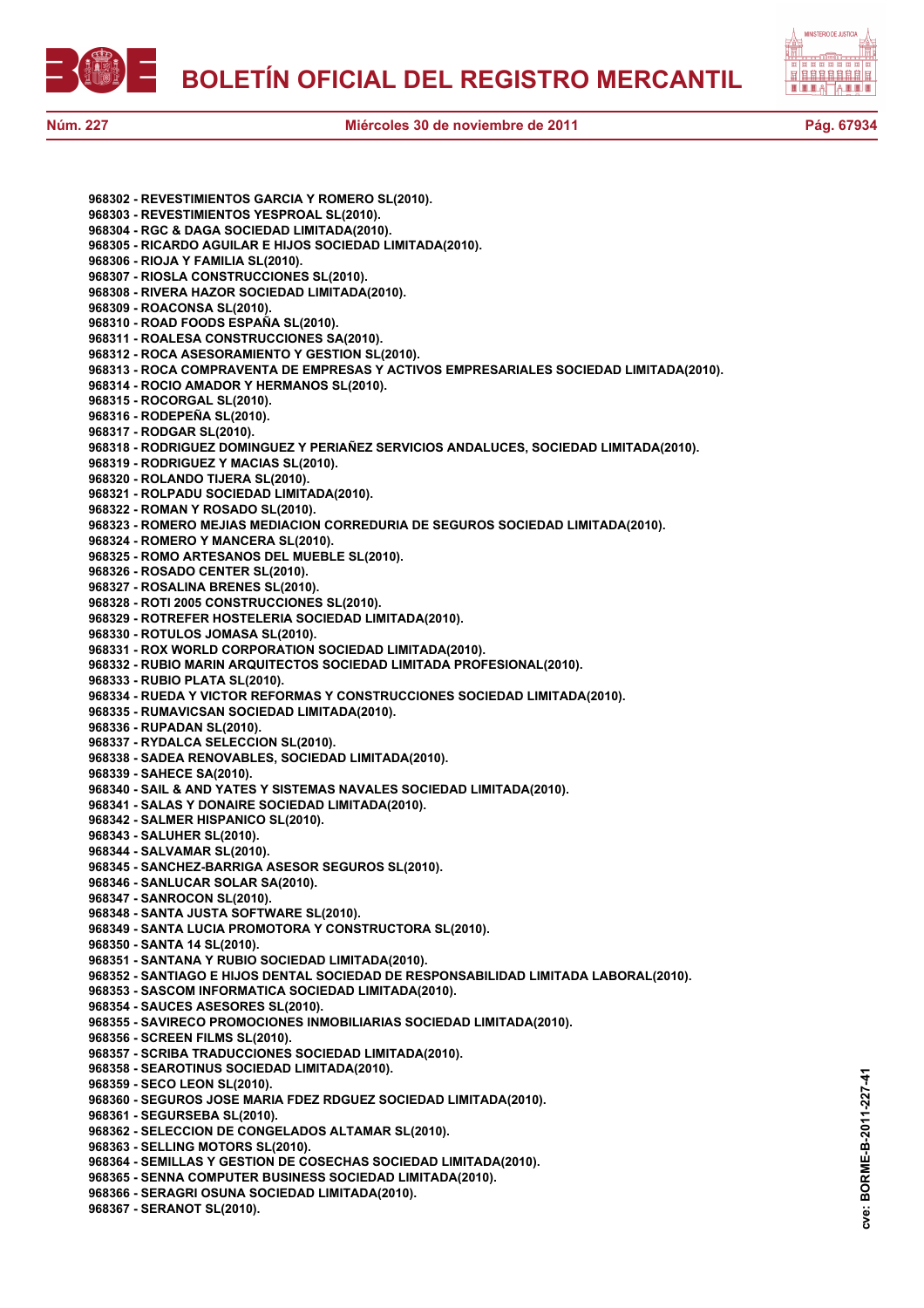

**cve: BORME-B-2011-227-41**

cve:

BORME-B-2011-227-41

**968368 - SERGESTI SEVILLA SOCIEDAD LIMITADA PROFESIONAL(2010). 968369 - SERINEM SEVILLA 2006 SL(2010). 968370 - SERLIM ANDALUCIA SOCIEDAD LIMITADA(2010). 968371 - SEROFI GESTION EMPRESAS SL(2010). 968372 - SERRADILLA MOVIMIENTOS DE TIERRA, SOCIEDAD LIMITADA(2010). 968373 - SERVI HIENIPA SL(2010). 968374 - SERVI-RETRO BORJA BARRERA SL(2010). 968375 - SERVICIO DE LOS ALCORES CENTRALIZADOS SOCIEDAD LIMITADA(2010). 968376 - SERVICIO POSTVENTA DE ELECTRONICA SL(2010). 968377 - SERVICIO TECNICO Y REPARACIONES WALOGUER SL(2010). 968378 - SERVICIOS & HOSTELERIA NADALES SOCIEDAD LIMITADA(2010). 968379 - SERVICIOS ASISTENCIALES CENTRALIZADOS, SOCIEDAD LIMITADA(2010). 968380 - SERVICIOS ESPECIALES DEL ALJARAFE SL(2010). 968381 - SERVICIOS INFOCOMP DIGITAL SL(2010). 968382 - SERVICIOS INFORMATICOS Y ECONOMICOS SL(2010). 968383 - SERVICIOS INMOBILIARIOS TODO LOS PALACIOS SOCIEDAD LIMITADA(2010). 968384 - SERVICIOS INTEGRALES ESPECIALES CENTRO DE EMPLEO SL(2010). 968385 - SERVICIOS RADIOLOGICOS INTEGRALES SOCIEDAD LIMITADA(2010). 968386 - SERVICIOS TECNICOS CABECENSES SL(2010). 968387 - SERVIHOGAR ECIJA SL(2010). 968388 - SERVINEGOCIO JIMENEZ MAÑA SOCIEDAD LIMITADA(2010). 968389 - SEVI LIMP EMPRESA DE MANTENIMIENTO INTEGRAL Y LIMPIEZA SOCIEDAD LIMITADA(2010). 968390 - SEVIDECOR SL(2010). 968391 - SEVILLA WALKING TOURS SOCIEDAD LIMITADA(2010). 968392 - SEVILLANA DE ASISTENCIA SL(2010). 968393 - SEVILLANA DE COMUNICACIONES MOVILES SLL(2010). 968394 - SEVILLANA DEL PALET USADO SOCIEDAD LIMITADA(2010). 968395 - SEVINEUMATICOS 2007 SL(2010). 968396 - SEYGACON SOCIEDAD DE RESPONSABILIDAD LIMITADA(2010). 968397 - SEYGE GESTION SIGLO XXI SOCIEDAD LIMITADA(2010). 968398 - SILVESTRE RIPOLL SOCIEDAD LIMITADA(2010). 968399 - SIMONSSEN CONSULTING ESPAÑA SL(2010). 968400 - SIMPLIFICANDO SL(2010). 968401 - SINERGIAS SOCIOECONOMICAS EN RED SOCIEDAD LIMITADA(2010). 968402 - SINERGY ESTILISTAS SOCIEDAD LIMITADA(2010). 968403 - SISCONAIR SOCIEDAD LIMITADA(2010). 968404 - SISTEMAS PRODUCTIVOS Y AUTOMATISMOS DEL SUR SL(2010). 968405 - SIUL CARMONA SL(2010). 968406 - SIZET EXPERIENCE ACTIVA SOCIEDAD LIMITADA(2010). 968407 - SIZET EXPERIENCE MEDIA SOCIEDAD LIMITADA(2010). 968408 - SMALL MEDIUM LARGE SOCIEDAD DE RESPONSABILIDAD LIMITADA(2010). 968409 - SNACK MEDINILLA E HIJOS SL(2010). 968410 - SOCIEDAD DE INVERSIONES Y EXPLOTACIONES EPSILON, S.L.(2010). 968411 - SOCIEDAD EXPLOTADORA ROMA SL(2010). 968412 - SOCIEDAD INVERSORA LINEAS DE BRASIL SL(2010). 968413 - SOCIEDAD MEDICA VIRGEN DE LA LUZ SL(2010). 968414 - SODEFAND SL(2010). 968415 - SODIANOC SL(2010). 968416 - SODINUR RENTA, SOCIEDAD LIMITADA(2010). 968417 - SOLA CARPINTEROS SOCIEDAD LIMITADA(2010). 968418 - SOLEDAD DE LOPE SL(2010). 968419 - SOLIUM CAPITAL SOCIEDAD LIMITADA(2010). 968420 - SOLPROJEKT 1.1. SL(2010). 968421 - SOLPROJEKT 1.2 SL(2010). 968422 - SOLTEL SOLUCIONES INFORMATICAS SL(2010). 968423 - SOLUCIONES ELECTRICAS CORBONES SL(2010). 968424 - SOTO & RAMIREZ ASESORES SOCIEDAD LIMITADA(2010). 968425 - SOTO Y CORONILLA SL(2010). 968426 - SPS TECNICOS SL(2010). 968427 - SRM SERVICIOS AGRICOLAS SOCIEDAD LIMITADA(2010). 968428 - STEEL SUPPLY SOCIEDAD LIMITADA(2010). 968429 - STELLA LOSADA OLSEN SOCIEDAD LIMITADA(2010). 968430 - SUDITEL PILAS SOCIEDAD LIMITADA(2010). 968431 - SUJAR NAVAS SL(2010). 968432 - SULDING SL(2010). 968433 - SUMA NETWORKING SLNE(2010).**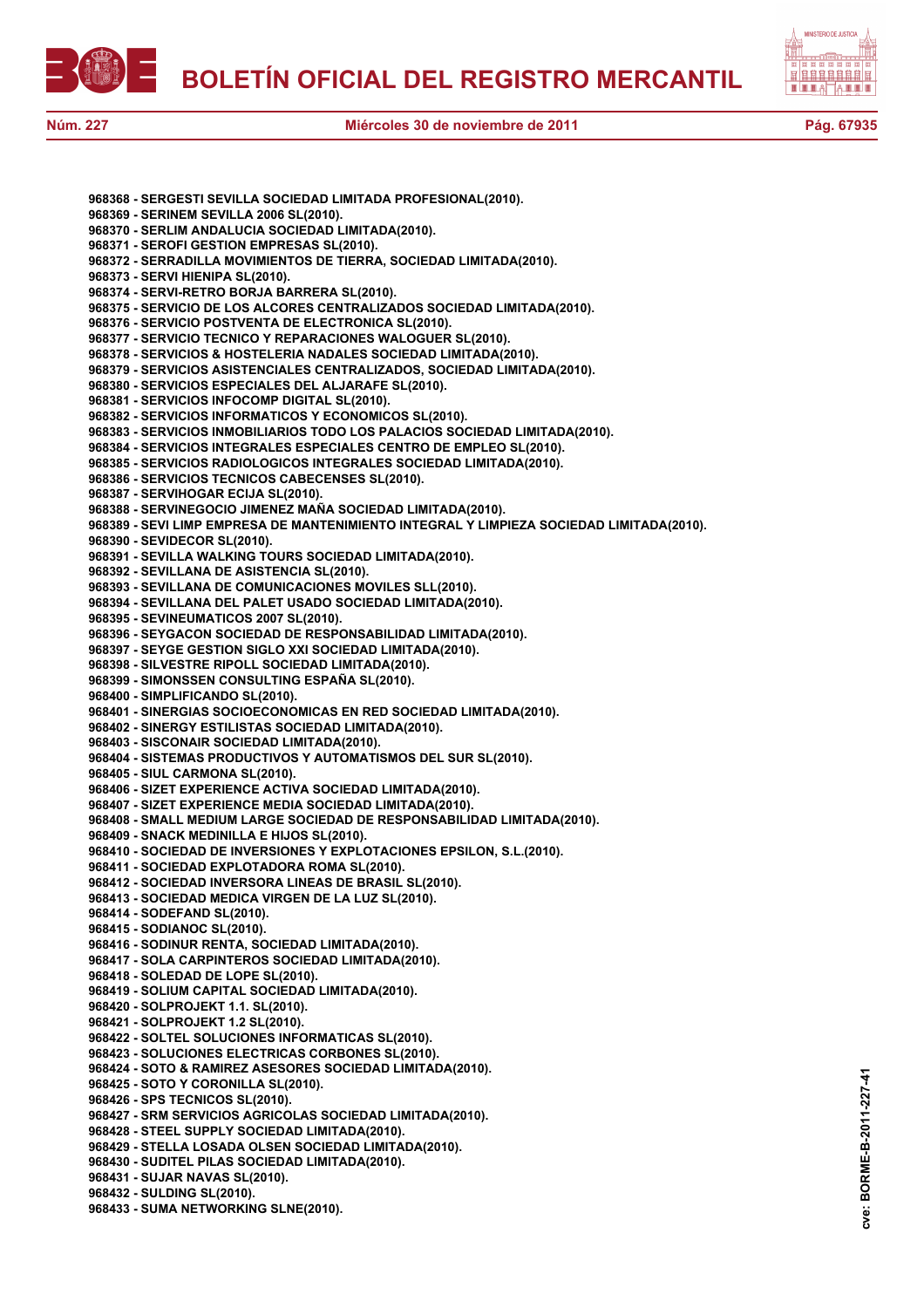



**968434 - SUMINISTROS ALCALAREÑOS SL(2010). 968435 - SUMINISTROS DE CONSTRUCCION LOMBARDO SL(2010). 968436 - SUMINISTROS DE CUBIERTAS INDUSTRIALES ANDALUCES, SOCIEDAD LIMITADA(2010). 968437 - SUMINISTROS ELECTRICOS MULTILUZ SOCIEDAD LIMITADA(2010). 968438 - SUMINISTROS FERGO SL(2010). 968439 - SUMINISTROS INDUSTRIALES COYSER SL(2010). 968440 - SUMINISTROS INDUSTRIALES DEL CAUCHO SL(2010). 968441 - SUMINISTROS JAVIL SL(2010). 968442 - SUMINISTROS Y DESARROLLOS TECNOLOGICOS SL(2010). 968443 - SUMMERIA ARQUITECTURA SOCIEDAD LIMITADA(2010). 968444 - SUMMERIA DIP SOCIEDAD LIMITADA(2010). 968445 - SUNCROPS, SOCIEDAD LIMITADA(2010). 968446 - SUNVISO 1 SOCIEDAD LIMITADA(2010). 968447 - SUNVISO 25 SOCIEDAD LIMITADA(2010). 968448 - SUPER ECOLIVER SL(2010). 968449 - SUPERCHINDO SL(2010). 968450 - SUPERCINE SL(2010). 968451 - SUPERMONTERO E HIJO SL(2010). 968452 - SUPHERME ALIMENTACION SOCIEDAD LIMITADA(2010). 968453 - SUPPLIERS PRODUCTIONS SL(2010). 968454 - SUR DE ESTUDIOS E INICIATIVAS SL(2010). 968455 - SURDEPIN SL(2010). 968456 - SURGIBEN SOCIEDAD LIMITADA(2010). 968457 - SURMOTOR DE AUTOMOCION SL(2010). 968458 - SV CONSULTORES E INVERSIONES SL(2010). 968459 - SVQ GESTION SL(2010). 968460 - SWEET WALK SOCIEDAD LIMITADA(2010). 968461 - T.L. COPIERS SL(2010). 968462 - TABERNA EL CRUCE SL(2010). 968463 - TAHONA PARRILLA SL(2010). 968464 - TALLER DE CHAPA Y PINTURA LOS LLANOS SLL(2010). 968465 - TALLER MECANICO TARTESSOS SLL(2010). 968466 - TALLER NORAMI SUR SLL(2010). 968467 - TALLER PERELOZA ALJARAFE SL(2010). 968468 - TALLERES CARRASCO UCEDA SL(2010). 968469 - TALLERES CORONILLA SOCIEDAD LIMITADA(2010). 968470 - TALLERES CORYCAS SL(2010). 968471 - TALLERES GALVAN-ESTRELLA SL(2010). 968472 - TALLERES GONZALEZ Y BURGOS SL(2010). 968473 - TALLERES MADUEÑO E HIJOS SL(2010). 968474 - TALLERES MONTAÑO GARCIA SL(2010). 968475 - TALLERES REINA SOCIEDAD LIMITADA(2010). 968476 - TALLERES RIO SUR SL(2010). 968477 - TALLERES SEVILLANO RUIZ SUR SL(2010). 968478 - TAPIZADOS ARUNCI SIGLO XXI SL(2010). 968479 - TARROS Y BOTELLAS SL(2010). 968480 - TASALIA MURCIANO SL(2010). 968481 - TASTE OF ANDALUCIA SL(2010). 968482 - TATUTRAD, SOCIEDAD LIMITADA(2010). 968483 - TAU SERVICIOS INTEGRALES SL(2010). 968484 - TAXI GIRALDA SOCIEDAD LIMITADA(2010). 968485 - TEBYAR SA(2010). 968486 - TEC MILL MAQUINAS Y HERRAMIENTAS SOCIEDAD LIMITADA(2010). 968487 - TECNICA AUDIOVISUAL DIGITSUIT SL(2010). 968488 - TECNICA INSTALACIONES MODULARES SL(2010). 968489 - TECNICA 95 SL(2010). 968490 - TECNICOS EN CABINAS DE PINTURAS SL(2010). 968491 - TECNISERVICIOS MARQUEZ ESPAÑA SL(2010). 968492 - TECNOLOGIA ELECTROMECANICA INDUSTRIAL DEL SUR SLL(2010). 968493 - TECNOLOGIA MECANICA DEL SUR SL(2010). 968494 - TECNOVIGUER SL(2010). 968495 - TECSOL INGENIERIA SOCIEDAD LIMITADA(2010). 968496 - TEJESUR CONSTRUCCIONES SL(2010). 968497 - TEJIDOS HISPALIS SL(2010). 968498 - TEJIDOS MURO SOCIEDAD LIMITADA(2010). 968499 - TEKATE CONSTRUCCIONES Y REFORMAS SL(2010).**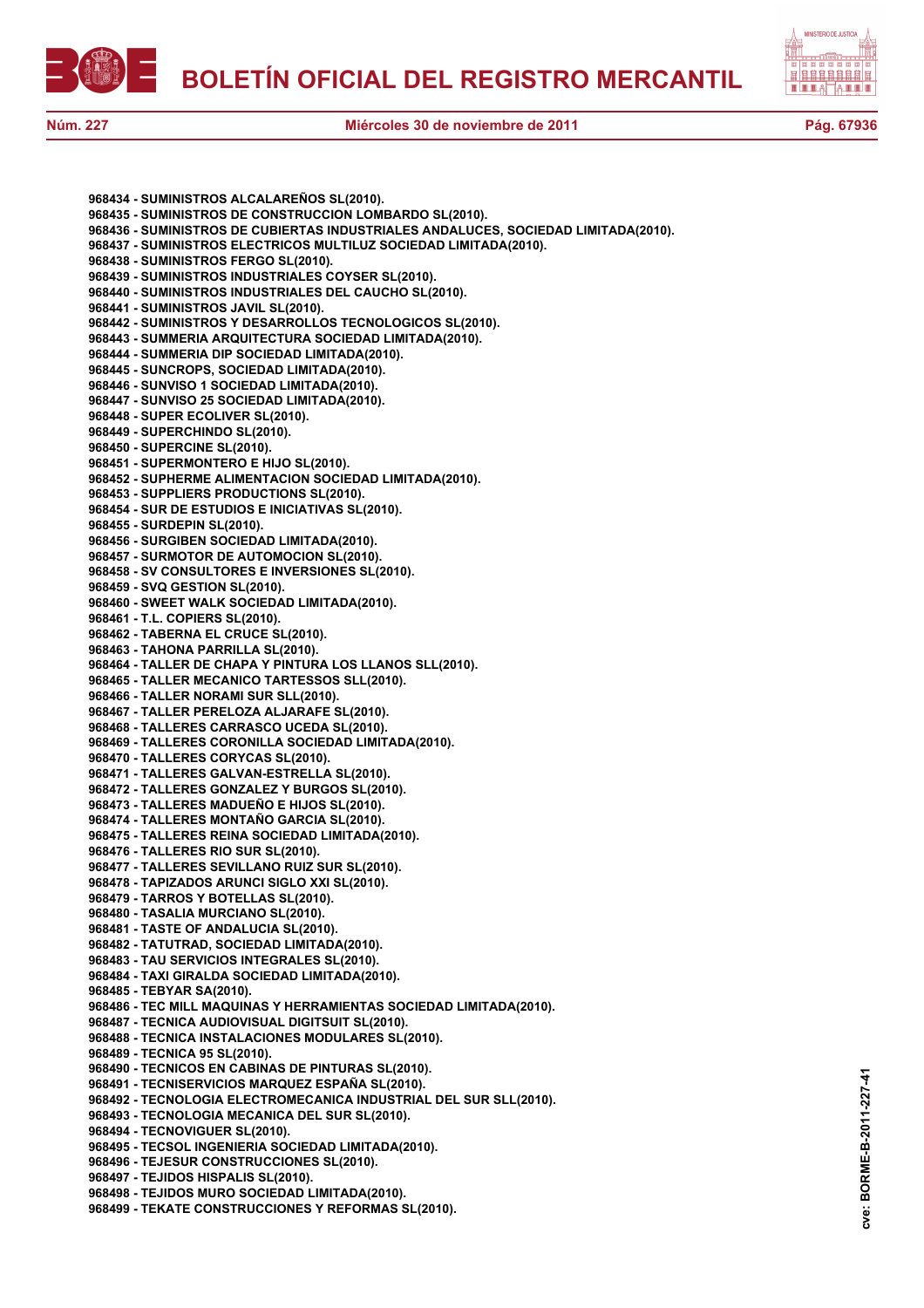





**cve: BORME-B-2011-227-41**

cve:

BORME-B-2011-227-41

**968500 - TELESAPI SOCIEDAD LIMITADA(2010). 968501 - TEMASI INTEGRAL SOCIEDAD LIMITADA(2010). 968502 - TEMOP ESPAÑA SOCIEDAD LIMITADA(2010). 968503 - TERFA SA(2010). 968504 - TERGUM SOCIEDAD LIMITADA(2010). 968505 - TERRA PROYECTOS Y CONSULTORIA SOCIEDAD LIMITADA(2010). 968506 - TERRA VECCHIA, SOCIEDAD LIMITADA(2010). 968507 - TERRAZA RIO SL(2010). 968508 - TF ENERGIA SOCIEDAD LIMITADA(2010). 968509 - TINO SONS SL(2010). 968510 - TINVERCON3000 SOCIEDAD LIMITADA(2010). 968511 - TODOPISCINA MARIA DEL ROCIO Y FRAN SL(2010). 968512 - TOLDOS GIRASOL SL(2010). 968513 - TOLLAROSA SL(2010). 968514 - TORANGIL 09 SL(2010). 968515 - TORNOS & LINKS SOCIEDAD LIMITADA(2010). 968516 - TORREBLANCA SL(2010). 968517 - TORREVESUR SL(2010). 968518 - TORVAY INVERSIONES SOCIEDAD LIMITADA(2010). 968519 - TRADERE CONSULTORES Y ABOGADOS S L(2010). 968520 - TRAMITACION PERICIAL DE SINIESTROS SL(2010). 968521 - TRANLISILOS SL(2010). 968522 - TRANS OLA SL(2010). 968523 - TRANS OROMANA SL(2010). 968524 - TRANS-SOTILLO SOCIEDAD LIMITADA(2010). 968525 - TRANSFORMACION Y EXPLOTACION DE MARISMAS ARROCERAS SL(2010). 968526 - TRANSFORMADOS METALOFE SOCIEDAD DE RESPONSABILIDAD LIMITADA LABORAL(2010). 968527 - TRANSGANADOS CADENAS SL(2010). 968528 - TRANSGATE SL(2010). 968529 - TRANSMIAUTODOS SL(2010). 968530 - TRANSPORTE GARCIA ESPUCHE SL(2010). 968531 - TRANSPORTES DE RESIDUOS DEL SUR SL(2010). 968532 - TRANSPORTES EL NIÑO PORTILLO SL(2010). 968533 - TRANSPORTES ENRIQUE LUQUE SL(2010). 968534 - TRANSPORTES ESPECIALES CARRASCOSA E HIJOS SL(2010). 968535 - TRANSPORTES GARMAGAR SOCIEDAD LIMITADA(2010). 968536 - TRANSPORTES M. LOPEZ E HIJOS SL(2010). 968537 - TRANSPORTES MANUEL LOPEZ GARCIA SOCIEDAD LIMITADA(2010). 968538 - TRANSPORTES NIEN SL(2010). 968539 - TRANSPORTES OCTAVIO SOCIEDAD LIMITADA(2010). 968540 - TRANSPORTES PEDRERA ANGOR SL(2010). 968541 - TRANSPORTES REINA DE MARCHENA SL(2010). 968542 - TRANSPORTES SAPAJUMI SL(2010). 968543 - TRANSPORTES Y EXCAVACIONES MALLADO SL(2010). 968544 - TRANSPORTES Y GRUAS A J MORON SOCIEDAD LIMITADA(2010). 968545 - TRANSPORTES Y GRUAS HNOS RIOJA SL(2010). 968546 - TRANSPORTES Y MATERIALES LITO SL(2010). 968547 - TRANSROLE SL(2010). 968548 - TRANSTANGO XXI SL(2010). 968549 - TRATAMIENTOS RUSTISUR SOCIEDAD LIMITADA(2010). 968550 - TRATTORIA FERRARA SL(2010). 968551 - TRAUMONTALVO SOCIEDAD LIMITADA(2010). 968552 - TRAVEL LUXURY WORLD SOCIEDAD LIMITADA(2010). 968553 - TREMAN SPORT XXI SOCIEDAD LIMITADA(2010). 968554 - TRIAL-TRADING SOCIEDAD LIMITADA(2010). 968555 - TRIANA VILLAGE GILRO SOCIEDAD LIMITADA(2010). 968556 - TRIETRANS 5 SL(2010). 968557 - TTES Y CISTERNAS CADI SOCIEDAD LIMITADA(2010). 968558 - TUBERIAS Y MONTAJES ORGAZ SL(2010). 968559 - TV CARMONA SL(2010). 968560 - ULTRA RADIO SA(2010). 968561 - UMBRESOLIS SOCIEDAD LIMITADA(2010). 968562 - UMI AERONAUTICA, S.L.(2010). 968563 - UNEDI ASOCIADOS 2004 SL(2010). 968564 - UNION EL LAZO S L(2010). 968565 - URBANISMO Y ARQUITECTURA LOPEZ BERMUDEZ SL(2010).**